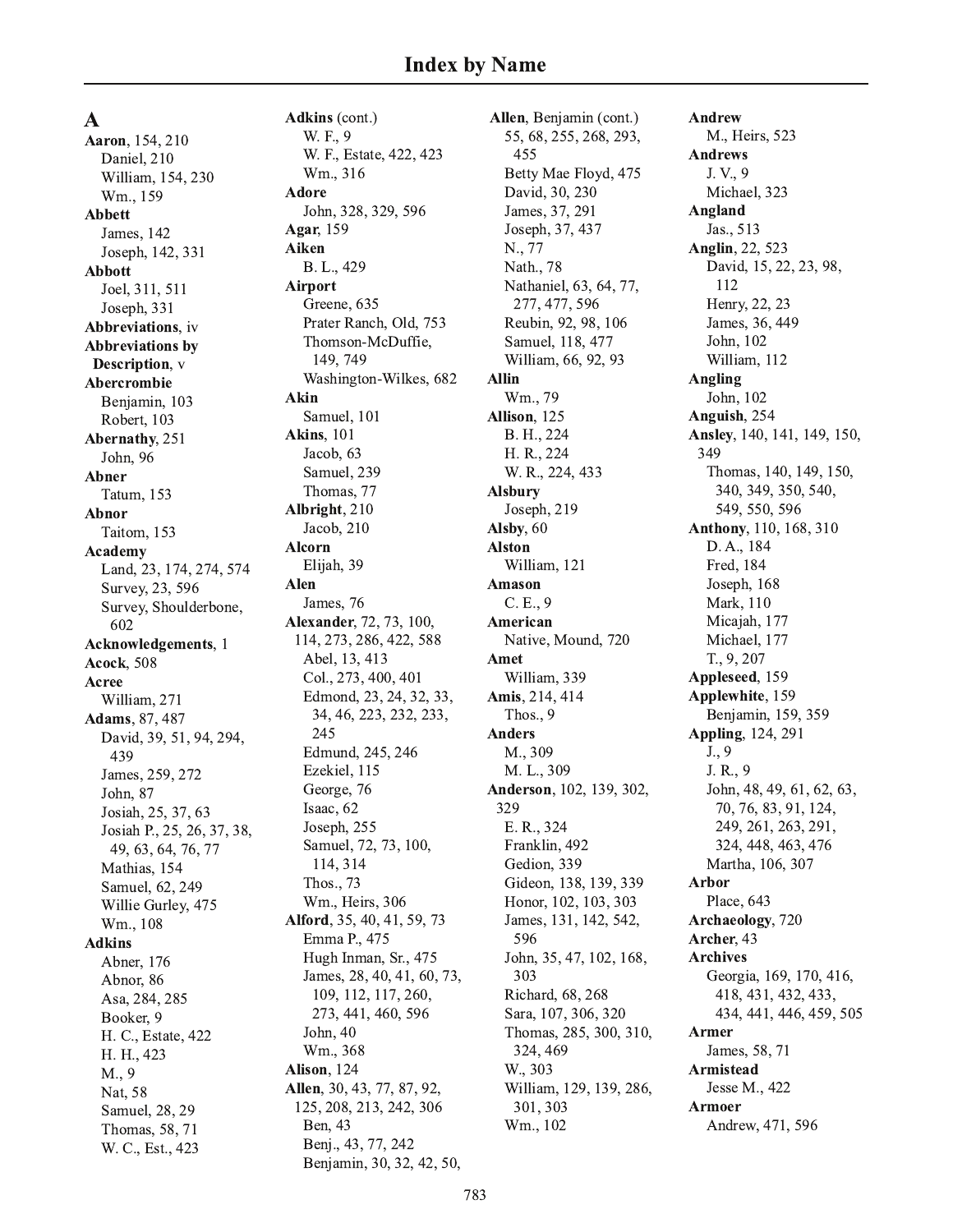Armor Andrew, 471, 596 James, 58 Armour, 71 Andrew, 71, 471, 596 James, 71 Armstead, 422 Place, 9 **Armstrong**, 26, 31, 33, 38, 43, 45, 108, 130, 238 Alexander, 116, 130 George T., 224 James, 43 John, 25, 308 Mrs., Place, 9 Robert, 26, 39 **Armusa** Aaron, 66 Arnet Samuel, 339 W. Samuel, 339 William, 339 **Arnett** Ann, 327 Anne, 127 Widow, 127 Arnold, 44, 56, 63, 214, 263, 414, 419 B. B., 433 Benjamin, 476 D. H., 279, 422 E. V., 9, 214, 422 Est., 423 F. J., 9 J., 422 J. L., 9 J. T., 9 J. T., Mrs., Est., 422 J. W., 9 James, 263 L. M., 9, 422 M. A., Est., 422 M. H., 9, 184 Mamie, Est., 422 N. D., 9, 214, 221, 231, 254, 422 Nat, 215, 422 O. H., Est., 422 R. J., 9  $S., 421$ S. C., 9 Tallah, Mr., 422 Tom, Place, 9 W. H., 9 W. T., 294 William, 92 Aronton, 135

**Arrendale** Pete, 420 Arrington, 144 John, 64, 65, 144, 344 Arthur, 146, 422, 423 Lucy, 346 Martha, 146, 147 Matthew, 430 Mrs., 423 William, 138, 146, 147, 346 Wm., 347 Ash William, 526 Ash in Buffalo Lick, 244, 403, 404, 444 Ashfield Dorothy, 173 Widow, 60 **Ashley** James, 268, 469 John, 81 Mary, 268 Mr., 281 Ashmore, 147 John, 138, 139, 147, 148, 249, 276 Lucy, 257 Peter, 154 William, 257 **Ashville** Dorothy, 60 Ashworth, 294, 429 Ben, 215 **Askew** Mary, 36 Molly, 36 Atchinson Thomas L., 502 **Atheny** William, 30 **Atkins** Aca, 84, 271, 284 Asa, 84, 258, 284 Matt T., 429, 430 Samuel, 101, 286, 301 Atkinson, 41 Abner, 176  $J. L., 9$ Mrs., 432 Samuel, 28, 40 **Aulston** James, 121 Austin, 111 John, 301 Richard, Heirs, 111

**Auston** John, 302 Autry, 24, 256 Alexander, 70, 270 Jacob, 44, 45, 82, 97, 98, 244, 587 John, 97, 298 Simmon, Heirs, 97 Wm., 32 Avant Joseph,  $316$ William, 142 **Avara** Samuel, 151 Avent, 102, 302 Joseph, 116, 316 Thomas, 102 Avera Isaac, 156 Averat William, 142 Averea. 142 Averitt William, 142, 542 **Avery**, 156 **Avret**, 142 Awtry, 33 Aycock, 96, 110, 123, 135, 326, 327 Cebron, 110 James, 108, 122 Joel, 309 Lelah, 135 Rich., 43 Richard, 11, 18, 55, 95, 96, 109, 110, 134, 135, 309 Richard, Heirs, 95, 295 S. P., 9 Selah, 135 T. J., 9 William, 122 Wm., Heirs, 78 **Aver**, 138 John, 126 Ayers, 355 Abraham, Heirs, 146, 154 Hoyt B., 475 Hugh, 159 Thomas, 167 William, 155, 156, 160, 556 Wm., 356 Ayler John, 138

# B

Backley, 90 **Bacon**  $L., 9$ R. M., 9 Bagby, 87, 97, 287 George, 87, 88, 97, 98, 298, 304 **Bagley** George, 497 Bailey, 30, 43, 112, 124, 257, 286, 324, 326 Azariah, 31, 43, 310 George, 312, 326 Hezekiah, 476 Howard G., 475 J. F., 452 James, 124, 132, 324, 524, 596 John, 112, 126 L. E., 475 Lee Edgar, 475 Minnie Adams, Mrs., 475 Nathaniel, 339 Otto, 475 William, 80, 267 **Baily** Hezekiah, 476 **Baird** William, 309, 323, 523 Baker, 47, 117, 262 Abaslam, 362 Absalom, 46 Amos, 294, 308 Ben., 278 Benj., 79 Benjamin, 78, 265, 478 Charles, 317 Chris., 79 Christopher, 25, 79, 175 Jesse, 78, 478 John, 64, 65, 77, 78, 79, 264, 265, 277, 278, 478, 596 John William, 289 John William, Deceased, Pearl R., 543 Samuel, 76, 262, 276 **Balding** William, 111 **Baldwin**, 29, 229, 296 David, 29, 30, 41 David, Capt., Heirs, 229, 230, 241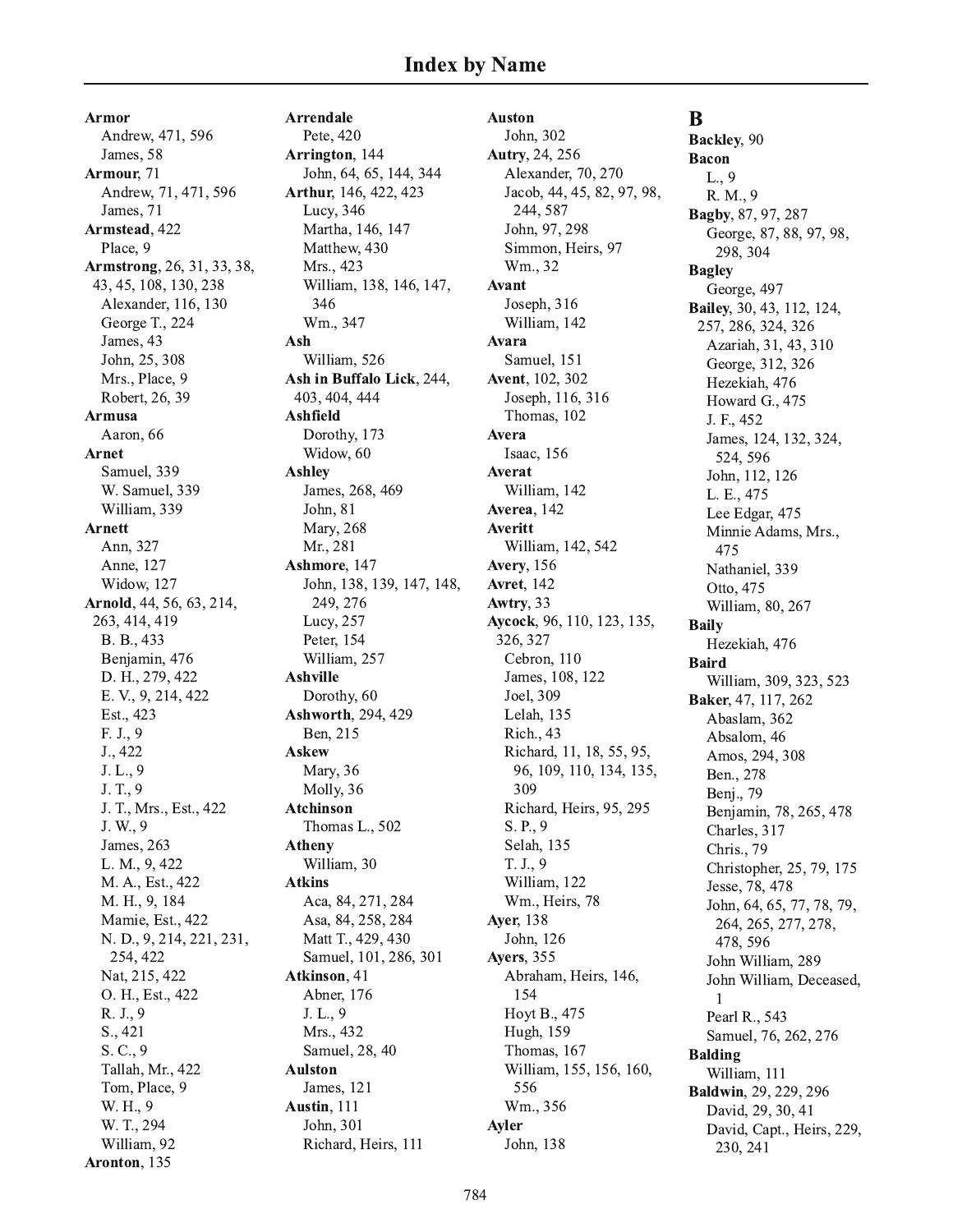Baldwin (cont.) Ephrain, 229 F., 309, 310 Francis, 109, 309 Gilbert, 109 Mordecai, 96 Mordicai, 97 Mordicia, 297 Owan, 229 Owen, 229 Widow, 30, 230 William, 97, 111, 229, 296, 297 **Baler** Absalom, 47 **Baley**, 43, 326 John, 326 Ball, 50, 116, 141, 316 Isaac, 116, 117, 141, 249, 261, 316, 341, 448 Jane, Grave, 316 John, 116, 316 Nathan, 569 William, 50, 337, 537 **Ballard**, 110, 510 Benjamin, 138, 147 George, 147, 547, 747 John, 155 Joshua, 155 Reuben, 168 Reubin, 70, 176 **Ballenger** William, 226 **Bank** Atlanta Joint Stock Land, 220 First National of Atlanta, 221 GA National, 214 Georgia National, 414 Joint Stock Land, 107, 292 Banks, 76, 113, 127, 167, 242, 263, 276, 277, 567 George, 313 Gerard, 113, 127, 167 John, 42, 54, 67, 255, 334, 335 Lacy, 9 Mat, 9 R., 262 Ralph, 75 Richard, 42 Thomas, 63, 76 **Bankston, 44, 303** Daniel, 44, 81, 281, 432 Elijah, 85

**Bankston** (cont.) Jacob, 68, 88, 98, 298 John, 81, 103 Lawrence, 88, 103 P., 81 Peter, 81, 82 Samuel, 303 Thomas, 81, 432 Barber, 257, 421 George, 20, 67, 80, 267 **Barden** Gilbert, 93 **Bardin** Gilbert, 293 **Barefield**, 303, 597 Richard, 304 Robert, 304 Solomon, 88, 115, 129, 515, 528, 529, 596 **Barfield** Jesse, 529 Barksdale, 153 Hickerson, 325 Jeffery, 180, 380, 596 Joana, 502 Nicholas, 324 Sylvia M., 502 William E., 502 **Barnard** William, 138, 247 **Barnatte** Nathaniel, 418 Barnes, 141 Belle, 423, 432 **Bunny**, 193 Mary Dye, 293 Barnet, 236 Nathan, 11 Barnett, 11, 18, 28, 40, 52, 86, 103, 126, 204, 214, 218, 219, 251, 252, 261, 266, 526 B. H., 214 Capt., 9, 214 John, 11, 12, 28, 51, 52, 53, 215, 228, 355, 452 Meyers Harrison, 214 Myal, 52 Nathan, 36, 52, 53, 108, 122, 252, 418, 452 Nathaniel, 590 Robert, 103 Samuel, 34, 46, 112, 362 William, 19, 20, 86, 126, 138, 211, 219, 419, 596 William, Heirs, 28

**Barnette** John. 28 Nathan, 18 Nathaniel, 213 Robert, 86 **Barnhill** Robert, 175 Barrans, 113 **Barren** Pendence, 113 Thomas, 307 **Barrett** Nathan, 40 **Barron** D. L., Mrs., 445 Prudence, 113 Widow, 113 **Barrow** B. H., 214 D. C., Dr., 422 D. C., Place, 9 Francis Childs, Mrs., Estate, 445 George, 231 Thomas, 211 **Bartlett** Robert, 132 Bartley, 118, 299, 518 **Barton**, 84, 154 John, 142, 143, 152, 381, 542, 581, 596, ii John, Dr., 1, 190, 215, 225, 366, 408, 612 John, Dr., Home, 612 Robert, 142, 143, 343, 596 **Bartram** William, 2, 7 **Bartram's** William, Buffalo Lick, 402, 403 **Bartram's Great Buffalo Lick.** 402 Barzell. 530 **Bash** James, 343 Baskin, 248 Robert, 248, 449 Bates, 69, 84, 284 John, 84, 284 **Batey**, 217 **Battle** Holiman, 16 Kettle Creek, 470, 479, 596, 600. I **Battle of Kettle Creek** Monument, 70, 270, 670

Battleground, 71 **Batty** Francis, 217 **Baty** Francis, 51, 217 Baugas, 270 **Baugh** Levi, 761 Mrs., 9 **Baughn** J. S., 9 **Bauldwin** David, 41 Baxten, 59 **Baxter** Andrew, 59 James, 211 Baxtor, 131 Bay, 259 Joseph, 259, 272 **Baye**, 59 **Bayles** Isham, 168, 171 Bayley, 80, 112, 126 Isham, 168 **Bayner** John, 287 Bayrer, 287 **Bays** Joseph, 84, 85 **Beall** Jacob, Heirs, 335 Beard, 124, 135, 136, 145, 290, 337 Benjamin, 124 Edmond, 145 Edmund, 136, 145 Francis, 136, 145 Jonathan, 32, 232, 432 William, 323 Bearden, 114, 331, 532 Absalon, 117 Absolem, 132 Absolom, 332 Beardin, 132 Absalone, 131 **Bearfield** Richard, 303, 304 Robert, 304 Solomon, 88, 303 **Beasley**, 83, 331 Joseph, 129, 140 Richard, 131, 310, 331 William, 235 **Beaswell** Samuel, 287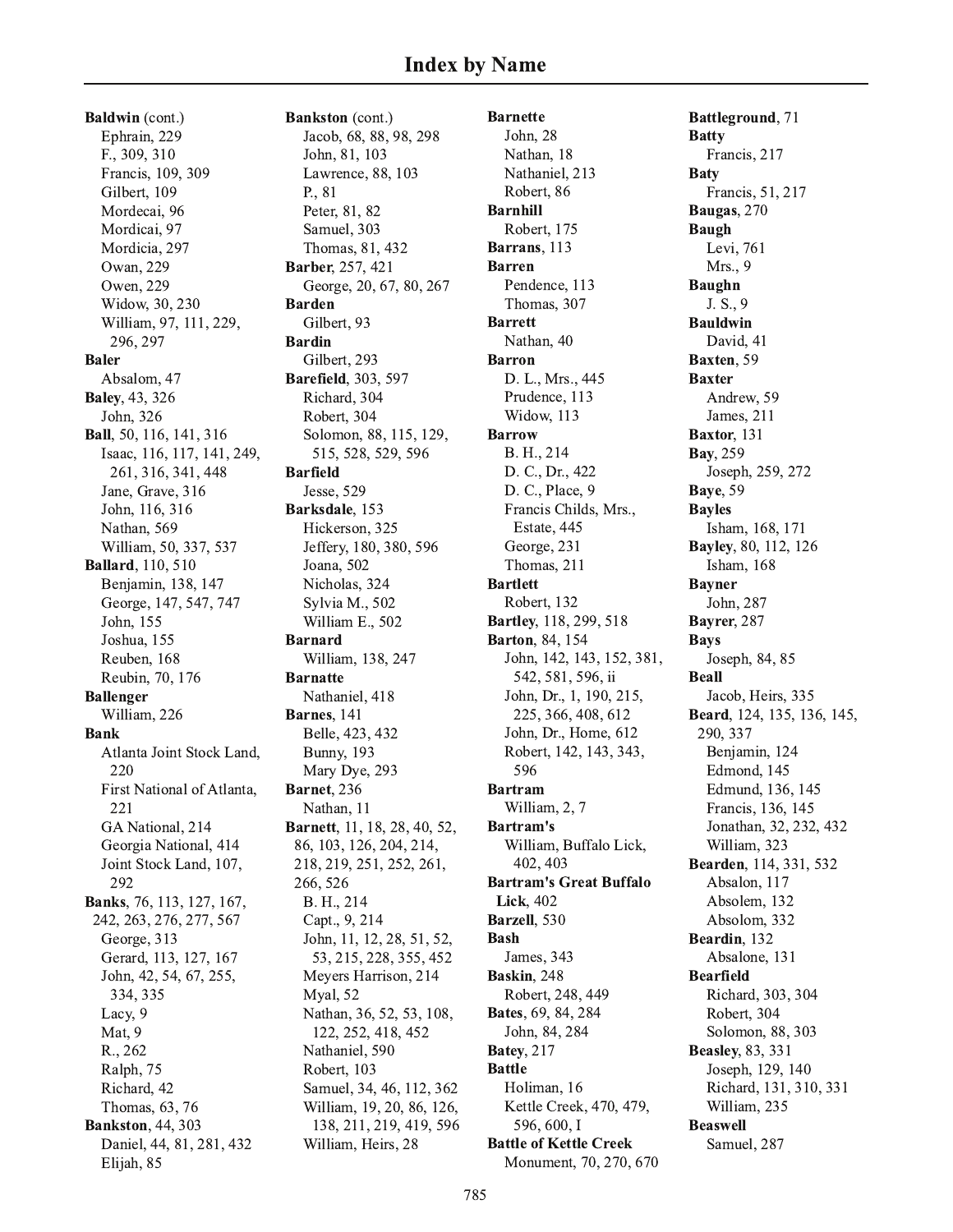Beaty, 51 Francis, 51, 451 **Beaver** Robert, 234 **Beavers** Robert, 234, 596 **Becham** Simeon, 434 **Beck** John, 306 **Beckham** Samuel, 234 Simeon, 234, 246 Beckwith, 70 Lameck, 97, 270 Lamuch, 97 **Becom, 434** Beddingfield, 95 Charles, 95 Joseph, 28, 316 Beddle, 58 **Bedel** Abasalom, 58 **Bedell**, 99, 258 A., 46 Absalom, 58, 246, 258, 299 Absolum, 99 Major, 58 **Bedelle** Absalom, 46 **Bedingfield** Charles, 95 **Bee** Christopher, 44, 244 **Beel** Christopher, 56 Beesley, 86 Richard, 86 **Beesly** Richard, 406 Bell, 30, 168, 293, 335 Andrew, 30, 230 B., 452 David, 293 E. H., 423 J. B., 9 J., Place, 9 James, 78, 93, 293, 493, 596 John, 71, 316 John B., 423 Joseph, 93, 493 Nathan, 568 Nathaniel, 168 R. P., 9

Bell (cont.) Temperance (Sunshine), 402 William, 344 Bellemy, 66 Richard, 20, 66 **Benefield** Charles, 295 Bennefield, 495 Joseph, 316, 317 **Bennet**, 138 Bennett, 137 Ann, 257, 270 George D., 423 John, 546 Reubin, 70, 270 Solomon, 553 Widow, 57, 58, 257 Benningfield, 495 Benson, 165 Isaac, 341 John, 160, 164, 165 Martin, 360, 365, 554, 560 Bentley, 56, 57, 110, 111, 251, 256, 258 B., 747 Ba., 147, 547 Baalam, 154 Balam, 146, 154 Balsam, 147 Heirs, 57 Humphrey, Heirs, 257 Isaac, 213 J., 310 James, Heirs, 57 Jeremiah, 110, 111 Jesse, 58 John, 147, 155, 347, 355, 547, 747 William, 58, 71, 138, 147, 326, 338 **Bepeance** John, 131 **Berry**, 117  $C. W., 9$ C. W., Estate, 422 E. C., 422 F. T., 9 Isham, 241 John, 215 Lewis, 19 Miss, 9 William, 103, 117, 241 Wm., 317

**Berryman** Charles T., 226 J., 226, 227 John, 226, 227 Mrs., 226 Nancy, 226 **Berson** Joseph, 130 **Bess**, 325 William, 325 **Best** William, 125 **Bethany** Thomas, 331 **Bib**, 145 **Bibb** James, 145 Salley, 437 Sally, 265, 266 Sally S., Executrix, 437 William, 37, 437, 596 William, Deceased, 437 William Wyatt, 199 **Bickenstaff**, 20 **Bickerstaff** James, 20 **Billups**, 214, 414 Col., Place, 9, 206, 207 **Binning Clark**, 524 **Binns**, 469 Christopher, 110 William, 110 **Biography** Clarke, Elijah, 496 D'Estaing, Count, 408 Few, Benjamin Col., 499 Few, William, Jr., 243 Hudson, Frank Parker, 583 Mathews, George, 466 Bird, 139, 271, 284 W., 139 Bishop, 87, 102, 302 James, 88, 102, 176 Stephen, 87, 88, 102, 287, 288, 302 William, 88, 129, 531 Wm., 329 **Biskenstaff** John, 20 Black, 52, 113, 118, 127, 252, 429 Edward, 98, 99, 118 Henry, 39 John, 98, 298  $S., 9$ 

Black (cont.) Thomas, 118 William, 52 **Blackburn** Nathan, 137 **Blackeby** Joseph, 50, 450 **Blackey** Anglin, 22 Joseph, 50, 63, 450, 596 **Blackhear** Hail, 273 **Blackshear** David, 73 **Blackwell** John, 26 Joseph, 63, 462, 463 Michael, 249 **Blake**, 229, 479 Benjamin, 55 John, 30, 279 Sessons, 30 William, 79, 279 **Blakey** Bland, 116, 316 Churchill, 110, 310 John, Heirs, 310 Joseph, 50 Reubin, 110 Thomas, 110 Blanchard, 29 Juda, 29 Robert, Heirs, 29 **Blanchett**, 29 **Blant** James, 118 **Blanton**, 155, 355, 356 Christopher, 155, 355 **Bleckey** Peachy, 221 Bledsoe, 213 Bloodsworth, 102 **Bloodworth** Samuel. 102 **Blue, Robin** Monument, 676 Bluff, 9 **Blunds** James, 118 **Blunt** James, 518 Boatright, 461 **Bobber**, 461 **Bobbett** Jacob, 136, 336 Bobbit, 136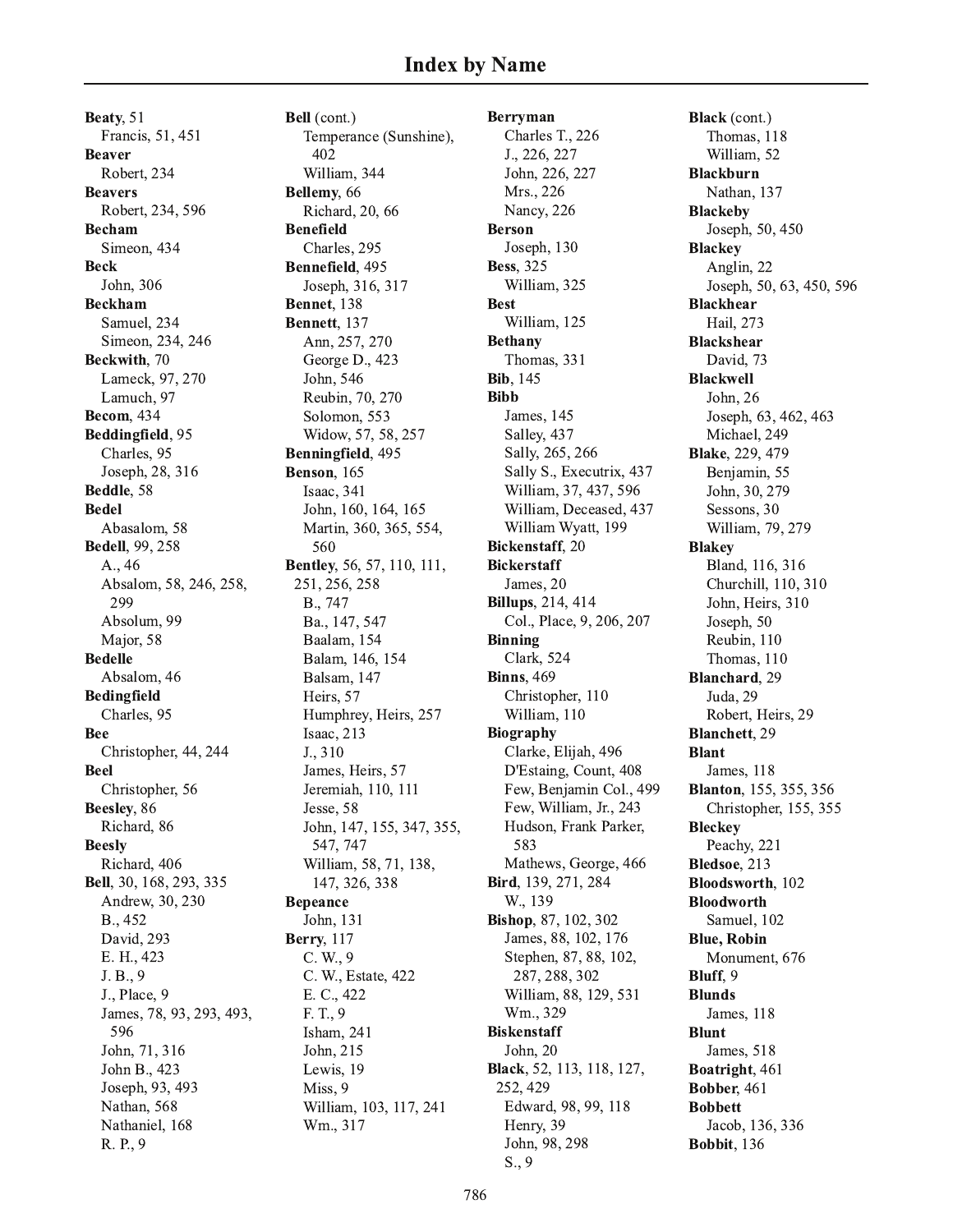Bobo, 61, 461 Lewis, 61, 405 **Bobs** Burrell, 261 **Boggess** Jeremiah, 270 **Boggs**, 422 **Bogus** Jeremiah, 82 Bohannon, 254 Duncan, 53, 123, 135 John, 33, 83, 245, 283 William, 30 Bolar, 92 **Boler** Hannah, 160 Joseph, 92 Widow, 160 **Boling** Sandra, 1 **Bolton**, 213 Barber, 213 Dr., Place, 9 J. L., 9, 206, 207, 213 John, 325 Robert, 728 **Boman** Wm., 115 **Bonar, 457** Rebecca, 42 Ruth, 299, 300 Widow, 34, 245, 362 Bond, 91, 262, 263 Charles, 405 J. N., 430 Jesse, 91, 505, 596 Joseph, 262 Richard, 276 Thomas, 346 W. C., 221, 430 **Bonds** Richard, 262 **Boner**, 45 John, 127 Bonner, 100 Charles, 45, 57, 127 Henry, 114 Henry, Jr., 514, 596 Henry, Sr., 514 Richard, 514 Robert, 122 Ruth, 100 Thomas, 260, 460 Widow, 34, 47, 246 William, 46, 246

Booker, 112, 113, 174, 324, 574 R., 124, 596, 761 Richardson, 324, 336 William, 25, 113, 175 William F., 17, 596, 616 Boon, 487, 517 Joseph, 116 **Boone**, 117 Joseph, 116, 117 **Booth**, 161, 251 Abraham, 161, 355, 356 John, 65 L.A., 9 Robert, 252 **Boran**, 168 James, 87, 97, 111, 168 Samuel, 97 William, 73 **Border** Isaac, 425 **Borders** Isaac, 25, 596 Boren, 97, 168 James, 97, 111, 168 Samuel, 111 **Borin** James, 97, 111 William, 73 Borris, 168 Bostich, 124 Bostick, 58, 59, 110, 247, 310 John, 247 Littleberry, 56, 58 Nat, 84 Nathan, 56, 69 Nathaniel, 83 William, 110, 124 **Boswell** David, 215, 222, 223 **Bosworth** Obadiah, 221, 337 Obediah. 257 **Boundaries and Corners** of Wilkes, Georgia in 1777, ii, iii **Boundary** Indian-Ceded Land, 6, 7 **Indian Land-Wilkes** County, Old, 236 Indian, Old, 375, 434, 575 Indian-Wilkes, 425 Old. 222 Wilkes-Indian, Old, 225

**Bouschell** H.T., 9 **Bowen**, 125 John, 79 Silas, 146 William L., 125 **Bowers**, 248, 464 Charity, 64, 77, 91, 92 William, 248, 449 Bowersville, 596 **Bowhanon** John, 83 **Bowling** Mrs., 9 T. J., 9 **Bowls** William, 233 **Bowman** William, 101 Boyd, 32, 33, 552 John, 62, 168, 171, 368, 470 Kenneth, 1 Robert, 32, 33, 45, 83, 552 **Boynton** Moses, 85 **Brackin** John, 100 Brackings, 100 Bradberry, 9 Bradford, 52 N., 495 Nat., 109, 309 Nathaniel, 109, 309 Place, 9 R. B., 9 Richard, 523 William, 52 **Bradley**, 158, 359 Jane, 294 Joshua, 94, 106, 158, 159, 294, 506, 582, 596 Samuel, 518 William D., 509 **Bradshaw**, 22, 232 Henry, 222 James, 22 John, 23, 145, 153, 353, 545 William, 22 Bradwell, 422 J. D., 420 **Brady** Margaret, 97, 111 Widow, 97, 111

**Bragg**, 226 Humphrey A., 226 **Bramlett** Henry, 248, 449 Reubian, 248 **Brand**, 208, 213 Benjamin, 213 William, 208, 213 Brandham, 42 **Brandon** Francis, 51 John, 51 **Branham**, 30, 242 Spencer, 30, 42 **Brannan**, 115, 315 Brannon, 115 John, 51 Thomas, 115 Brantley, 101 Phillip, 101 Thomas, 180 **Brantly** Thos., 380 **Brasswell** Samuel, 178 Braswell, 107 Bird. 107 Samuel, 101, 179, 287 **Brawner**, 65, 265 B. W., 9 Bazzal, 65, 265 Brazel, 265 Jesse, 78 Joseph, 265 **Bray** Alice, Mrs., 422 B. R., 9, 229  $E. J., 9$ E. Logan, 214 G. W., 9 G. W., Mrs., 414 George W., Mrs., 214 J.A., 9 John, 278 Mrs., 214  $P_{\cdot}$ , 9 Place, 9 T. C., 9 Thelma, Mrs., 214 **Brazel** Byrd, 130, 141 Richard, 78, 79 Brazell, 130 John, 278, 295 **Brazil** Fredrick, 78 Lamentation, 48, 49, 61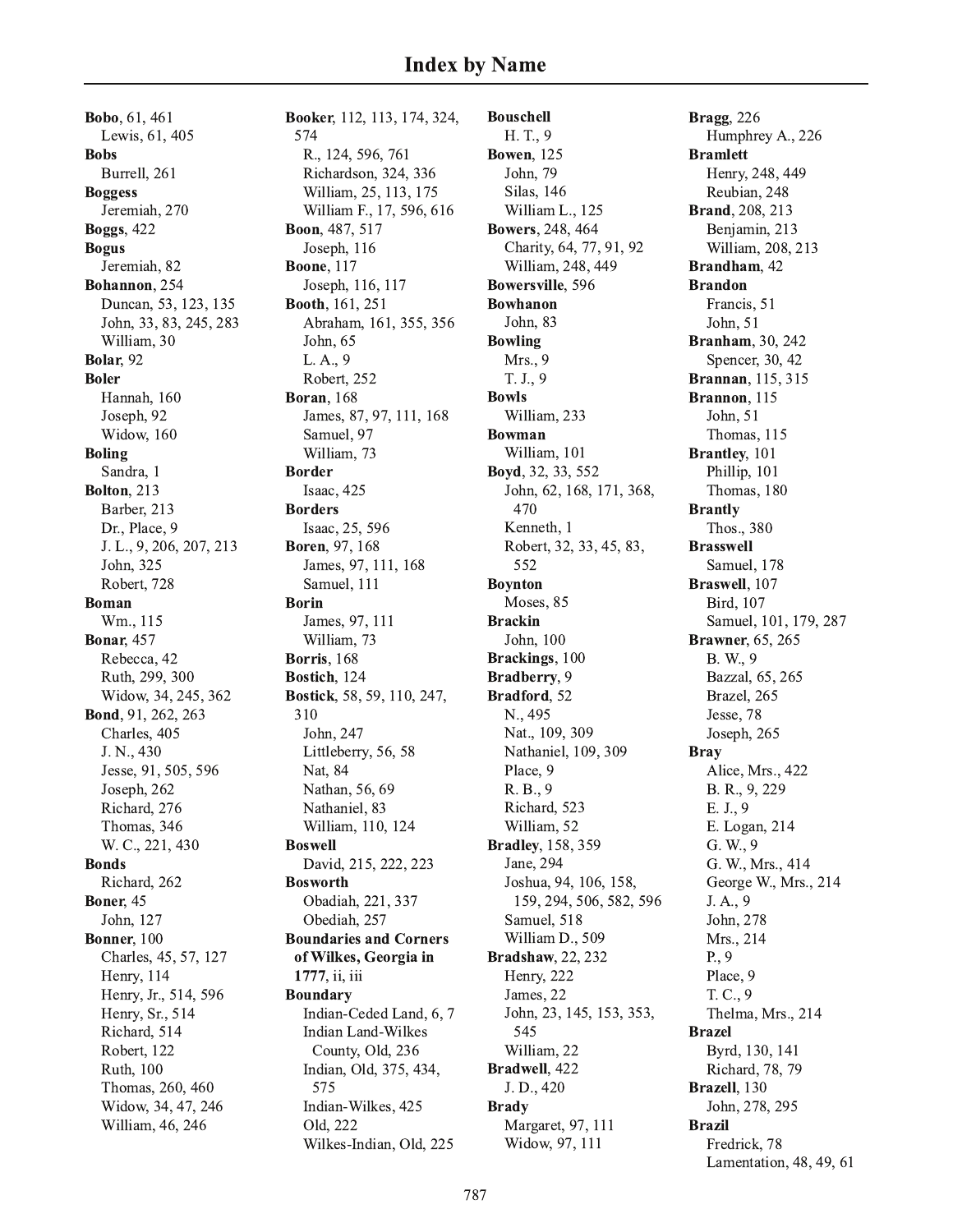**Breaden** William, 135 Bredder, 135 **Breed**, 129, 140 **Breggs** Isaac, 427, 596 Brewer, 88, 102, 116, 145, 287 Burrell, 31 Burwell, 31 Charity, 477 Ed., 25 Edmund, 25, 219 George, 145, 153, 176, 304, 353 Irene, 264, 277 James, 113, 116 John, 302 Miss, 277 Nathan, 103 William, 86, 88, 101, 103, 302 Wm., 304 Briant. 72 Mrs., 9, 207 Brickyard, 9 **Bridges**, 13, 20, 38, 46, 226, 238, 242 Benjamin, 46 David, 13 Frank, 242 Isaac, 17, 26, 27, 38, 39, 50, 51, 61, 74, 75, 90, 112, 126, 147, 157, 175, 405 J. L., 9 J. W., 9 Jacob, 112 James, 20, 95, 295 Janice, 414 Nathaniel, 20, 29 Place, 9 R. M., 9 Thomas, 13, 20, 220 Wiseman, 20 Briges, 438 **Briggs** Isaac, 375, 427, 575, 592, 596, 604 **Brightwell** A. L., 224 Mrs., 9, 423 R. P., 423 Ralph, 423 W. B., 9 W. T., 224, 432 W. W., 9

Brigs, 438 **Briscoe** Place, 9 **Britt** Joseph, 94 **Broach** J. A., 9, 453 W. A., 253 W. P., 9 **Brock** James, 226 **Brockens** John. 284 **Broden** John, 284 **Brook.** 142 Milner, 32, 232, 632 W., 9 **Brooke** Joseph, 500 Joseph W., 500 Brooks, 113, 124, 221, 298, 313, 327, 422, 430 G. W., 9 Geo. B., 231, 422 Geo., Mrs., 231 H. G., 422  $J., 9$ J. A., 279 Jack, 127 James, 42 James A., 279 Jarvis, 445 Jean, 150, 350 Joab, 142, 313 Job, 113, 313 Joel, 113, 313 Prov., 113 Providence, 313 R. G., 9 Roger, 100, 113, 174, 300, 574, 596 S. A., 422 Samuel, 339 Stephen, 93 Thomas, 310 W., 9 W. I., 9 W. T., 9 W. W., 9 W. W., Guardian, 422 Walter, Mrs., 242 Widow, 113 **Brough** John, 284 Broughton, 124 John, 22

**Brown**, 30, 36, 42, 63, 70, 111, 112, 113, 124, 160, 223, 226, 238, 270, 312, 452 Abraham, 238, 249, 438 Alex., 44 Alexander, 21, 30, 44, 45, 57, 112, 245, 312, 457, 512, 596 Andrew, 239 Anna, 438 Anny, 238, 438 B., 283, 616 Bedford, 25, 26, 49, 62, 69, 82, 112, 175, 262, 276, 283, 575 Benjamin, 264 Bobby, State Park, 734 Catharine, 438 Charles L., 475 Children, 430 Earnest, 122 Edgar M., 475 Eleanor, 292 Elizabeth, 30, 66 Gideon. 283 Henry, 265 Hiram, 249, 250, 596 J. R., 475 J. Winston, 422 James, 113, 265 Jane, 30, 42, 66 Jesse, 226 John, 47, 69, 70, 78, 238, 270, 278, 438 Joseph, 113 Lou A. Peek, 475 Martha F., 421 Meredith, 78 Minnie Inez, 475 Naloma, Mrs., 475 Naomi, 475 Omar S., 475 Orphans, 279 Patrick, 66 Peggy, 238, 438 Peter, 50, 51, 248, 449 Peter B., 263 R. C., 475 Robert, 37, 38, 238, 438, 591 Robert, Estate, 438, 596 Robert, Heirs, 438 Salley, 438 Sally, 238, 438 Saly, 438 Stephen, 113

Brown (cont.) Susie Peek, Mrs., 475 Thomas, 70, 86, 112, 295, 312, 470, 512, 513 Thomas Rice, 45 Vinson, 475 Widow, 438 William, 30, 66, 77, 78, 84, 85, 222, 223, 226, 253 William A., 449 Wm., 55 Wyatt, 226 Brownfield, 196 John, 14, 81, 82, 96, 97, 197, 596, 604 William, 215 **Bruce** Arnold, 42, 54, 454 **Bruchet** Widow, 29 Brumfield, 213 Bryan, 72, 73, 445 David, 272 E. C., Mrs., Estate, 445 Joseph, 260, 273, 460, 596 Robert, 273 Bryant, 226, 227, 429, 445 C. W., 9 Georgia, Mrs., 242 John, 215, 218, 226, 227 L. L., 430 Mason, 226, 227 Robert, 73 Sarah, 256 Thomas, 38, 66, 238 Victoria, State Park, 775 W., 9 W.A., 9 William, 542 **Brycey** Isham, 168 Buckhalter, 130 John, 152 Michael, 150 William, 130, 530 Buckhan, 45 Buckhannon, 71, 83 James, 83, 233 John, 45, 71, 83, 233, 283 Buckshaw, 42 **Buffalo Lick, 444, 457, I Bugg** H. C., 9 Bullard, 110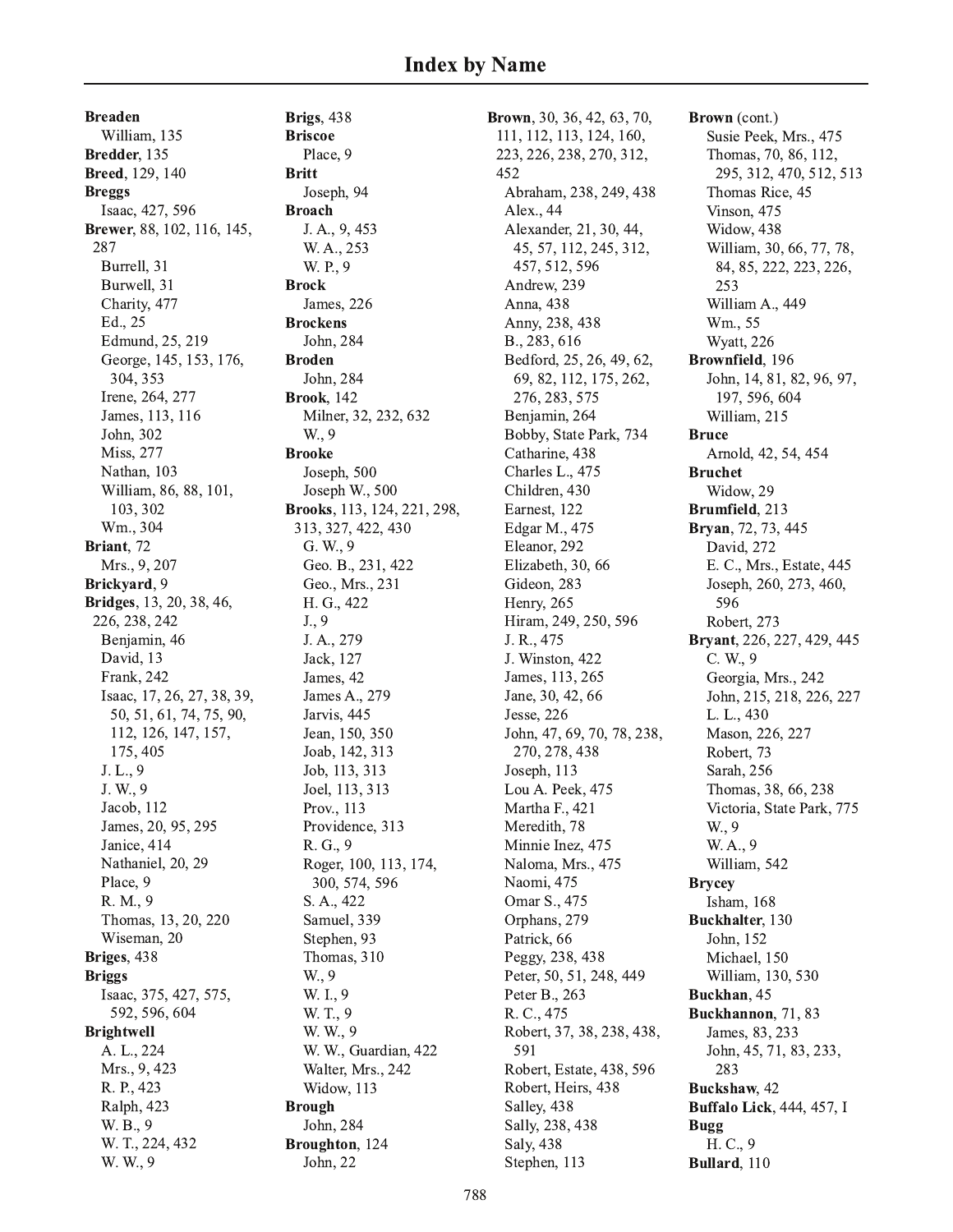Bullock, 83 Charles, 184 J. H., 584 Nathaniel, 83, 84, 112, 113 R. H., 584 **Bunch** Mrs., 9 **Bunton** Jim. 1 **Burch** Jared, 369 John. 368 William, 278 Burden, 310 Archabald, 464 Archibald, 264, 464, 596 James, 263 L. J., 452 William, 238 **Burdens** Archibald, 64 **Burdette** Thomas, 326, 327 **Burford** William, 247 Burgamy, 146 John, 361 John, Heirs, 360, 361, 596 Mary, 28 **Burge** Eugene, 221 **Burges** Jared, 368 **Burgess** P. F., 252 Burk, 40, 41, 46, 246, 258, 523 Charles, 46, 58, 71, 246, 446, 596 John, 11, 68, 81, 272, 441 Joseph, 68, 309, 323 Robert, 51, 52 Thomas, 51, 52, 211 Burke, 259, 323 Catharlye, 500 Charles, 58, 435 David, 100 James, 41 John, 59, 459, 500 John H., 323 Margaret, 500 Myles, 500 Patrick, 500 Thomas J., 500

Burke (cont.) Wylie P., 323 **Burkes** Charles, 446 **Burkey** Carla and Jigs, 597 Carla C., 1, 470, 596 Burkhalter, 130 John, Heirs, 130 John, Seven Sons, 130 Michael, 141 Partan, 130 W. A., 9 **Burks**, 323 Burley, 477 **Burlington** A., 153 **Burlison** Patty, Heirs, 301 Widow, 301 Burnett, 146 D. M., 154 Dan., 145 Daniel, 146, 154 John, 27, 151, 219, 226, 338 Joseph, 326 Mycel, 53 Thomas P., 326 Wm., 20 **Burney** John, 127 Burnley, 277 **Burns**, 100 A., 99, 100 Andrew, 84, 85, 96, 99, 109, 110, 113, 296, 301 Luke, 34 **Burnsey** Henry, 310 Burnson, 101 Burrell, 219 Burrough, 269 Aquilla, 269 Clyde, Mrs., 221 Burroughs, 221 Aquilla, 269 **Burt**, 81 J. R., 9 M. F., 9 Mrs., 9 Nicholas, 97 Place, 9 Burton, 93, 107, 122, 124, 210, 324, 333 Archabald, 94 Archer, 94

Burton (cont.) Arthur, 94 Jacob, 210 John, 62, 63, 127 Place, 9 Richard, 124 Thomas, 78, 93, 122 Thomas, Heirs, 93 Burwell, 222 **Busbin** J. M., 9 Bush, 59, 72, 73 Isaac, 286 James, 115, 129, 143 Jno., J. P., 473 John, 72, 73, 273, 588, 597, 605 Lillian, 430 Nathan, 408 W. S., 9 **Buson** Isaac, 541 **Bussey** David, 155 Hezekiah, 141, 150, 155, 166, 330, 341 Isaac, 150 Thomas, 155, 555 **Busson**, 141, 150, 530 Isaac, 141 Johathan, 150 John, 150 Joseph, 130 Butler, 93, 94, 493 Daniel, 330 Ford, 95, 109 Fort, 96 James, 93 Joel, 277, 278, 293 John, 253, 453 L., 432 Pat, 93, 293 Patrick, 94, 108 Place, 9 Zachariah, 94, 108, 508 Butten(?) John, 126 William, 526 **Butts**, 214, 221 Fred, 295 Paul, 214 **Byars** William, 494, 597

 $\mathbf C$ **Cabaniss** Dr., 423 E., 423 Cabbin Whatley's, I **Cabiness** Bessie, Mrs., 224 Caddenhead James, 254 Cadderhead James, 254 Cade, 11, 211, 218, 254 Diana, 308 Diana, Mrs., 309 Dianah, 322, 323 Dianah, Heirs, 309 Drury, 53, 108, 109, 122, 123 James, 309, 509 Robert, 309 Robert, Heirs, 308, 309, 322, 323 Caderhead James, 254 Cadle Farris, 1, 591, 594, iv, v Farris W., 377 Cahill Deborah, Ms., 475 Cahorn, 57 Caigle John, 28, 29 Cain, 126 John, 60, 112, 113, 126, 173, 373, 597 William, 492 Caldwell, 9  $C., 9$ John, 102 Widow, 302 Cales B., 226 Calhoun Cornelius, 299 George, 96 Call, 17, 63, 71, 87, 155, 176, 219, 271, 307, 539 Maj., 10, 17, 76, 156, 161 Major, 65, 160, 322, 465 Rich., 25 Richard, 15, 17, 18, 20, 26, 27, 36, 39, 49, 54, 57, 59, 62, 71, 72, 92, 123, 124, 154, 155,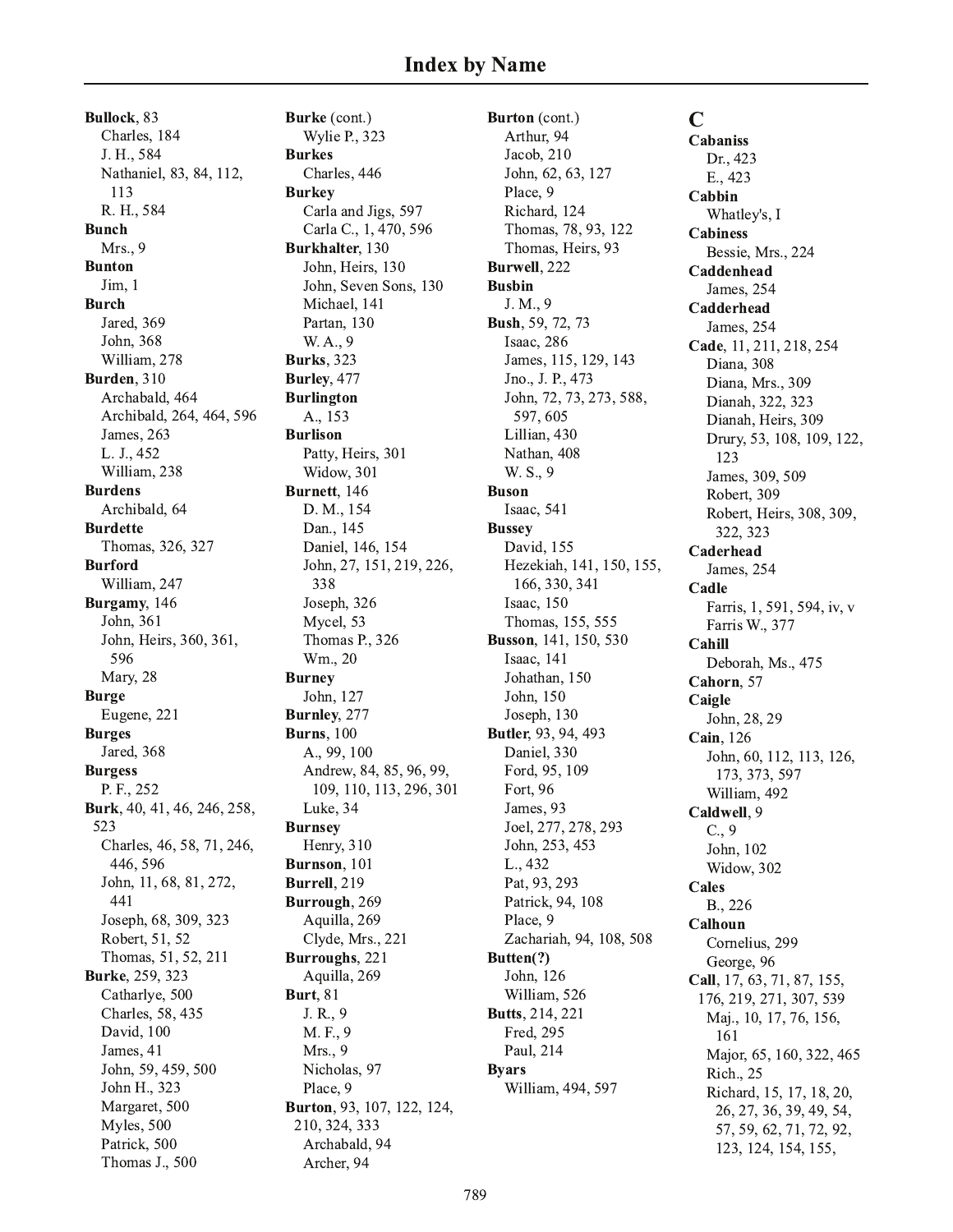Call, Richard (cont.) 160, 164, 165, 176, 179, 180, 233, 249, 307, 339, 364, 365, 426, 448, 554, 560, 566, 597, 616 Richard, Maj., 48 Richard, Major, 159 Thomas, 176 Callahan, 432 David, 761 Edward, 45 Place, 9 Callaway, 81, 82, 97, 231, 433, 482  $C. M., 9$ Capt., Place, 9 Farm, 422 Francis, 68 G. W., Place, 9  $J., 9$ Job, 82, 97, 497, 597 Job, Jr., 497 Job, Sr., 497 John, 82 Joshua, 82 Mr., 281  $S. O., 9$ Thos. R., 9 Calloway, 97, 306, 433 Farm, Old, 433 Francis, 69, 81, 268 H. T., 422 H. T., Jr., 231 Joab, 82, 97 Job, 82, 97, 597 John, 82, 267, 268 Joseph, 96 Joshua, 97 M. T., 231 T. P., 231 Caloway John, 82 Calwell John, 102 Cambell William, 271 Camp **Betty**, 422 Convict, 9 Marshall, Daniel, 766 S., 118, 504 Saml., 117 Samuel, 103, 104, 116, 117, 118, 304, 517, 597 Campbell, 29, 59, 137, 273, 323, 337 Agnes, 137 Heirs, 47, 59, 259 John S., 475 Levy, 42 Phil, Dr., 429 Robert, 19, 20 W. B., 9 William, 137, 146, 271 Camron. 237 Canady Camlee, 62 Candler, 46, 66, 68, 72, 93, 101, 232, 253, 272, 493 Allen D., I Col., 68 Henry, 101 John, 338 Richard, 158 Widow, 230 William, 32, 53, 66, 85, 434, 597 Cane Wm., 92 Canes John, 60 Widow, 230 Cannon, 79, 479 Eliza, 66 Roger, 279 Canterbury John, 254 Joseph, 254 Caragans William, 222 Cardell, 150 Carden Robert, 228, 428, 597 Wm., 54 Cardin, 228 Wm., 254 Cardon William, 54 Cargel Charles, 28 Cargil, 27, 57, 211 Charles, 27 John, 78 Cargile, 11, 19, 69, 218 John, 11, 12, 18, 19, 52, 64, 69, 218, 264, 282, 297 Cargill Thos., 11 Carither T. J., 231

**Carithers** D. J., 9 Carlton, 100 Elnora, 636 Henry, 323 James B., 636 Mrs., 445 Spencer, 339 Stephen, 38 Carlyle, 64 John. 64 Carnes, 36 John. 60 Richard, 36 Carnett Britton, 151 Carr, 82, 83, 91, 92, 292, 523 George, 91, 92 Henry, 71, 84, 85, 99, 271, 284, 285, 299, 485 John, 82, 83, 449 Leannah, 56, 57, 69, 82, 83, 97, 270 Robert, 82, 97 Robt., 98 Samuel, 437 Suannah, 82 Thomas, 38, 238 William, 83, 97, 98 Carrell  $C., 299$ Carrington Timothy, 80 Carroll James, 60 Carron(?), 447 Carrot Charles, 32 Carrouth J. A., 252 Carruthers, 211 Carson, 59, 125, 325 Jan, 448 Jane, 448 John, 125 Joseph, 125, 448 Thomas, 59, 60, 126 Wm., 126 Carswell, 138 Carter, 25, 64, 73, 123, 176, 181, 214, 248, 277, 323, 414, 441 Augustus, 270 C., 113 Carey C., Jr., 475 Drury, 123

Carter (cont.) E. B., 9 Frances, 110 Grady, 214 H. C., 9 H. G., 421 Isaac, 110 J., 102 James, 77, 123, 141, 176, 323, 477, 523 James, Heirs, 64, 77 John, 112, 326, 512 Josiah, 73, 86, 87, 102, 171, 176, 287, 302, 571.597 L., 429 Miss, 9 Mrs., 184 Nancy Martin, 64, 77 Thomas, 25, 64, 77, 181, 264, 277, 477 Thos., 249 W. D., Dr., 184 Wesley, Place, 9, 206, 207 Cartledge Edmund, 337 Carton Bawlin, 301 Cartwright Peter, 47 **Caruthers** Robert, 22, 219 Samuel, 218 Carvill Peter, 79 Casey Daniel, 77 Robert, 135 Cash Howard, 90 M. T., 509 Cashin, 59 Cason **Billy**, 502 Veazey, 119 Casselbury James, 179 Castleberry, 129, 130, 131, 530, 562 Henry, 129, 130, 131, 329, 330 John, 129, 329 Martha, 117 Peter, 117, 332 Richard, 86 Widow, 117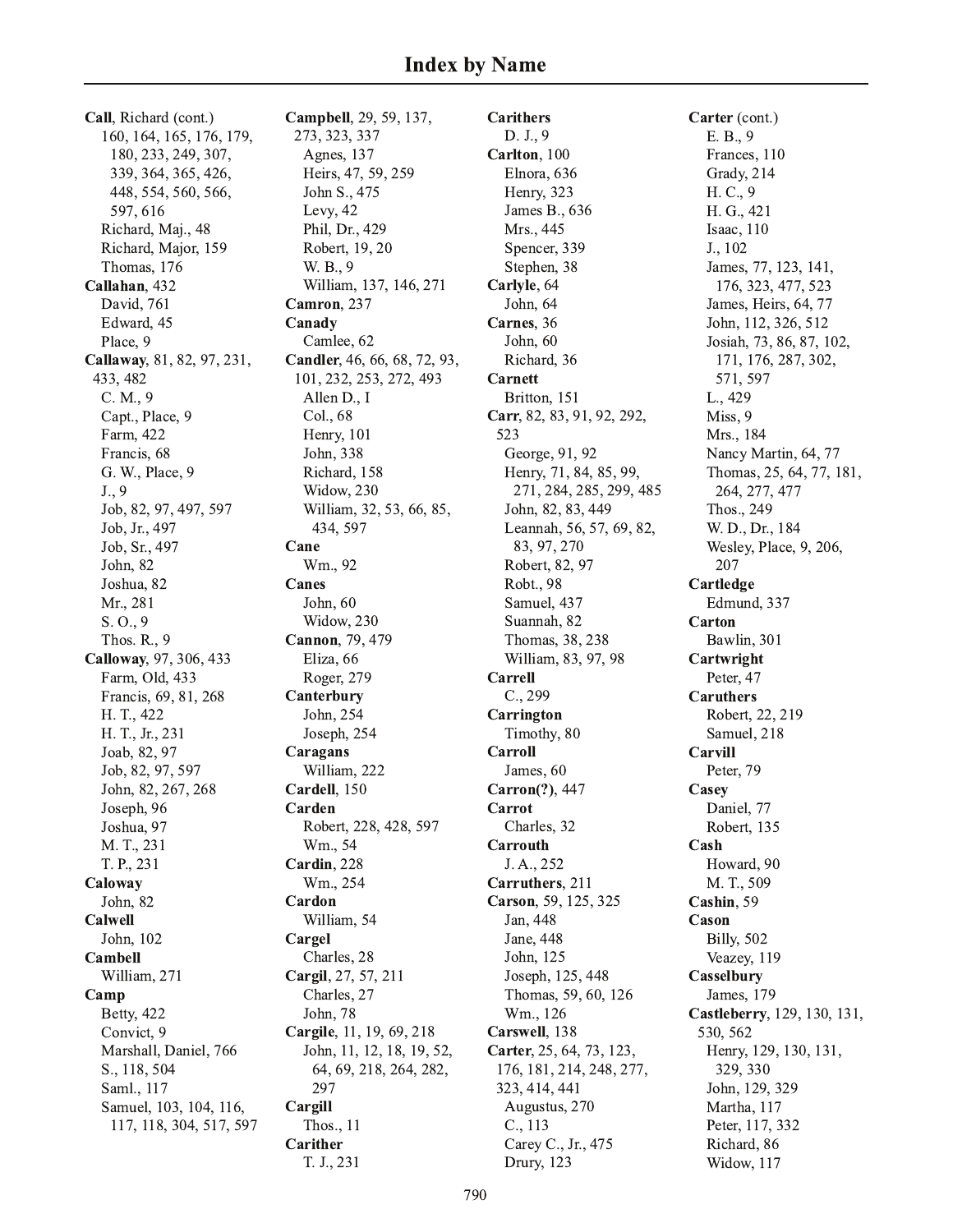Catching Joseph, 458 Meredy, 69 Catchings, 57, 58, 70, 71, 258 Ben. 139 Benjamin, 58, 71, 139, 348, 527, 539 Edmund, Heirs, 57 Joseph, 58, 70 Meredith, 70, 270 Seymore, 56, 57, 58, 69, 70.258 Catchum Hugh, 463 Catledge, 125, 126 Causart Elias, 538 Causey, 140 Cauthen, 278 J. A., 278, 279 Cauthorne, 78 Cavington Timothy, 80 Cawhorn, 296, 297 **Ceded Lands** Map, 604, I, xi Survey, 22 Ceded Lands Map, 387, 589, 597 **Ceded (See Land)** Land, 6, 7, 119, 318, 339, 356, 513, 539, 570 Land, Prior to 1777, 165 Center Cornilla -Zock County Life Negro, 769 Rock Eagle State 4-H Club, xiv Wilcox, Mary Olis Health (1940), 769 Cesna John, 340 Chafin John, 75 M. L., 9 Chalker, 543, 597 A. J. J, 543 Adolphus A., 543 Alice Lilian, 543 Belva Jean, 543 Douglas, 543 Ida Reese, 543 J. J., 543 Margaret, 543 Rawlins Farris, 543 Sarah, 543

Chalker (cont.) Sarah J., 543 T. J., Mrs., 543 Chambers, 93, 121, 307 Robert, 107, 121, 275, 321 **Chambless** Christopher, 104 **Chamblis Chris**, 118 Champ Richard, 559 Robert, 559 **Champion**, 221, 422 Hart, 176, 179, 189, 597, 604 Hart, Heirs, 379 Harts, 171 Widow, 379 Chandler, 65, 66, 214, 215, 266, 376, 414, 467 A. W., 9 Henry, 301 J. S., 9 Joel, 263, 463, 597 John, 138, 538 L. O., 429 Mrs., 9 Walter, 184 William, 53, 66, 93, 527, 539, 597 **Chanler** William, 78 **Chapall** John, 102 Chapman, 126 J. E., 475 John, 138 William, 126, 138, 538 **Chappell** John, 101, 102 **Chapple** John, 101 Charnel, 78 Charping Thomas, Wilkes Co. Probate, 1 Chastain Mark, 606 Cheatam Jonathan, 237 Cheatham Jonathan, 37 **Cheek** Albert, 475 **Cheeley** Rosa Shurley, 502

**Cheney** B. R., 9 **Cherokee** Memorial, 649 **Cherokee Corner - Great Buffalo Lick. 597 Cherokee Corner** Monument, 4 Plats, 597 **Cherokee Corner (See** Land), 2, 3, 5, 6, 7, 15, 196, 383, 402, 403, 597, 604, 615, I, viii, xiv One Mile From, 415 **Cherokee (See Indian)** Indian, 61, 120, 261,  $461.1$ **Cherokee (See Land)** Indian Land, 448 **Cherokee (See Line)** Line, 22 **Cheser** John, 448 **Chilbraith** Thomas, 102 William, 102 Childers, 11, 116, 150, 249, 411 Sara, 102 Thomas, 102 Widow, 130 Wiley, 274 William, 102 Childrey, 150 **Childs** Barrow, Estate, 422 Frances Ingle Barrow, Estate, 215 Chiseum. 69 **Chisholm** John, 69 Chislam, 110 **Chraten** Jonathan, 37 **Chrisolms** John. 101 **Chrisome** John, 100 Christian C. M., 239 J. S., 184 Mrs., 421 Presley, 65 Reubin, 252 Rufus, 65 Turner, 39, 51 William, 251

Christian (cont.) Wm., 239 Christmas, 72, 115, 259, 272, 315 Nath., 72, 314 Nathaniel, 99 Robert, 112, 115, 272, 315, 494, 597 **Christopher** B.A., 9 David, Estate, 214 J.A., 9 Chriswell, 71 Chrolam William, 248 **Clack** Lewis, 94 **Clancey** G., 537 Clancy, 146 George, 146, 546, 597 Clansey, 337 Clark, 20, 33, 59, 60, 79, 81, 93, 96, 102, 116, 135, 145, 154, 158, 249, 279, 337, 479, 494 Bessie, Mrs., 421 Christopher, 66, 79, 93, 279 Col., 81, 481, 496 E., 79 E. B., 9, 231 Edward, 93, 146, 154 Elijah, 29, 67, 68, 79, 96, 109, 123, 124, 135, 144, 255, 281, 295, 296, 323, 337, 346, 354, 496 Elijah, Col., 80 I., 309 James, 19, 20, 219, 249 John, 59, 67 L., 79 L. G., Mrs., 421 Lewis, 79, 94, 279 Mrs., 421 William, 171, 174, 335, 597, 774 Z. H., Place, 9 Clarke, 33, 79, 80, 433, 480 Boling, 93 Chris., 78 Christopher, 78 Col., 344, 733 David, 78, 79 E., 67, 733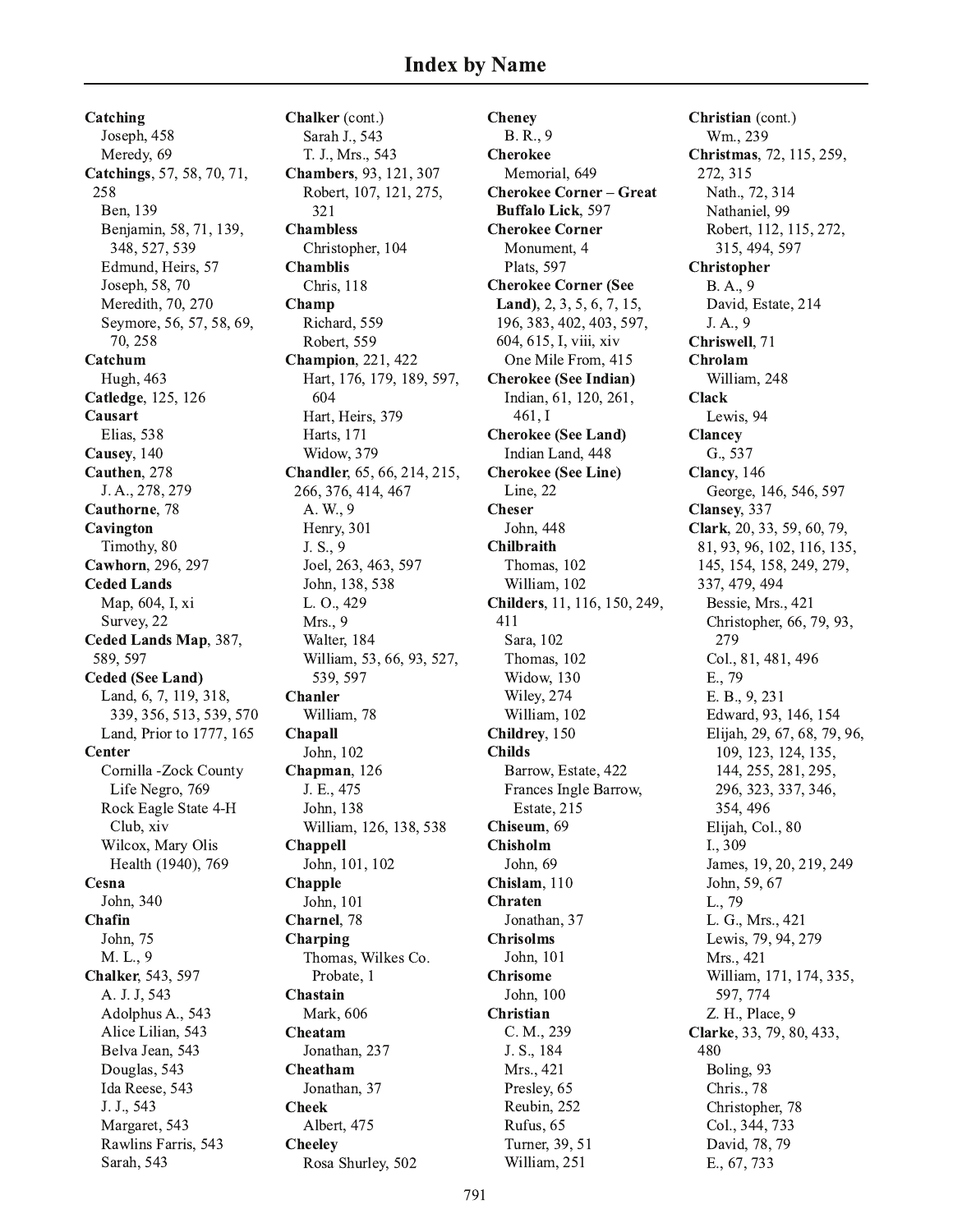Clarke (cont.) Elijah, 41, 79, 80, 81, 95, 96, 135, 144, 153, 158, 470, 479, 544, 597, 733 Elijah, Biography, 496 Elijah, Col., 454 Elijah, State Park, 758 Clarks, 96 **Clary** John, 34, 45 Judith Wolihin, 500 Clay Abia, 45 Jesse, 33, 34, 45, 233, 245, 445 **Clede** B., Mrs., 231 Cleghorn James, 210 Lettice, 269 William, 210 Clement. 336 John, 15, 415, 469, 597 Clements, 335 John, 268 Martha, 269 **Clemments** Henry, 100 **Clemmonds** John, 69 **Clemmons** Faye Milford, 475 Clendeling, 8 Clendening Matthew, 13 William, 14 Clendenning William, 13 Clendennon, 14 Cleninging, 13 Clennington, 13 Cleveland, 36 John, 476 R. W., 293 **Cleviler** Charles Francis, 287 **Clifton** William, 28  $Cloin(?)$ , 81 **Cloon**, 352 **Cloquitt** Mrs., 9 Clotfelder, 414 Cloud, 13, 96, 110, 229, 590 Ezekiel, 19, 28, 110, 310 Jeremiah, 110, 213, 219

Cloud (cont.) Jerry, 19, 419 John, 13, 14, 96, 110, 296 Noah, 19, 28, 219 **Cloun**, 352 **Clower** Daniel, 87, 487 John, 87 Clowers, 287 **Cluberson** Claude, 413 **Clyma** Peter, 47, 285  $Clynna(?)$ Peter, 106 Coat Nathaniel, 312 Coats **Henry**, 112 Lesley, 98 Michael, 112 Nath., 126 Nathaniel, 98, 112 William, 312 Cobb, 142, 151 Abel, 13, 14, 409 Abell, 14 Absalom, 542 Ezehiel, 142 Ezekiel, 151 Rachael, 151 Rachel, 151 Widow, 351 Cochorn, 277 Cochran, 19, 28, 57, 219, 228, 278, 293 James, 219, 228 John, 57 Mrs., 9 Place, 9 Samuel, 57 William, 278, 293 Cockburn, 90 George, 75 **Cocks** Heirs, 530 William, 116 Cocksham, 116 James, 116 Cod Wm. C., 502 Cofer J. B., 9 Coffee, 188 Coffie, 188 Coggins, 278

Cogins, 278 Cohon Cornelius, 299 Cohorn Cornelius, 99 **James**, 228 Coile, 229, 420, 422 F. W., Dr., 184 J.D., 9 Jno. M., 584 W. M., 184 Widow, 29 **Coker** Isaac, 226 Jacob, 226 Colbert, 121, 368 James, Heirs, 18 John, 228, 368, 369 Susannah, 121 Widow, 17, 18, 217 Colclough J.D., 9 Cole, 46, 248, 325 John, 34, 45, 46, 124, 125, 126, 257, 270, 524 Josiah, 181 Martha, 41 Coleman, 122, 134, 333, 334, 507 Daniel, 68, 111, 112, 312, 468 James, 134 John, 122, 134, 255, 322 Thomas, 122, 322, 334 Coleson. 134 Colhoun, 338 Collars, 122 College Land, 23, 171, 174, 179, 774 Survey, 171, 174, 179, 224, 377, 596, 597 **Colley** Bailey, 13 James, 53, 253 John, 30, 97 **Collier**, 420, 429 Edward, 240, 252 J. E., 9 John, 99 L., Place, 9 L. W., 9, 420 L. W., Mrs., 429 Mrs., 420 R. S., 429 Ralph, Mrs., 429

Collin Brice, 72 Collins, 85, 110, 121, 122, 136, 333, 349 Billy, Place, 9 Brice, 72, 85, 349, 350, 472 **Brin**, 47 James, 575 John, 51 Joseph, 110, 310 Moses, 124, 136, 336 Peter, Heirs, 121 Thomas, 230 Thomas Pat. 242 Zachariah, 64, 65 Collister, 97 Colquit John, 30 Colquitt, 429 H. H., 9 J., Mrs., 9 J. W., 9 John, 429 W. A., Mrs., 221 Colson, 92, 134 Abraham, 134 Jacob, Heirs, 134 Nancy, 134 **Coluses Moses**, 124 Colvin James, 80 Colver, 159 **Combs, 518** Enoch, 112 J. H., 9 John, 34, 46, 127, 313, 326 Phillip, 111, 112, 126, 127, 148, 327 Comer H. T., 229, 429 Company A. T. & T., 730 American Telephone and Telegraph, 672, 686, 701, 716 Anthony Shoals Power, 279 A.S.P., 279 Atlanta Gas Light, 699, 714 Bellcraft Manufacturing, 661 Boaz Carpet Yarns, 625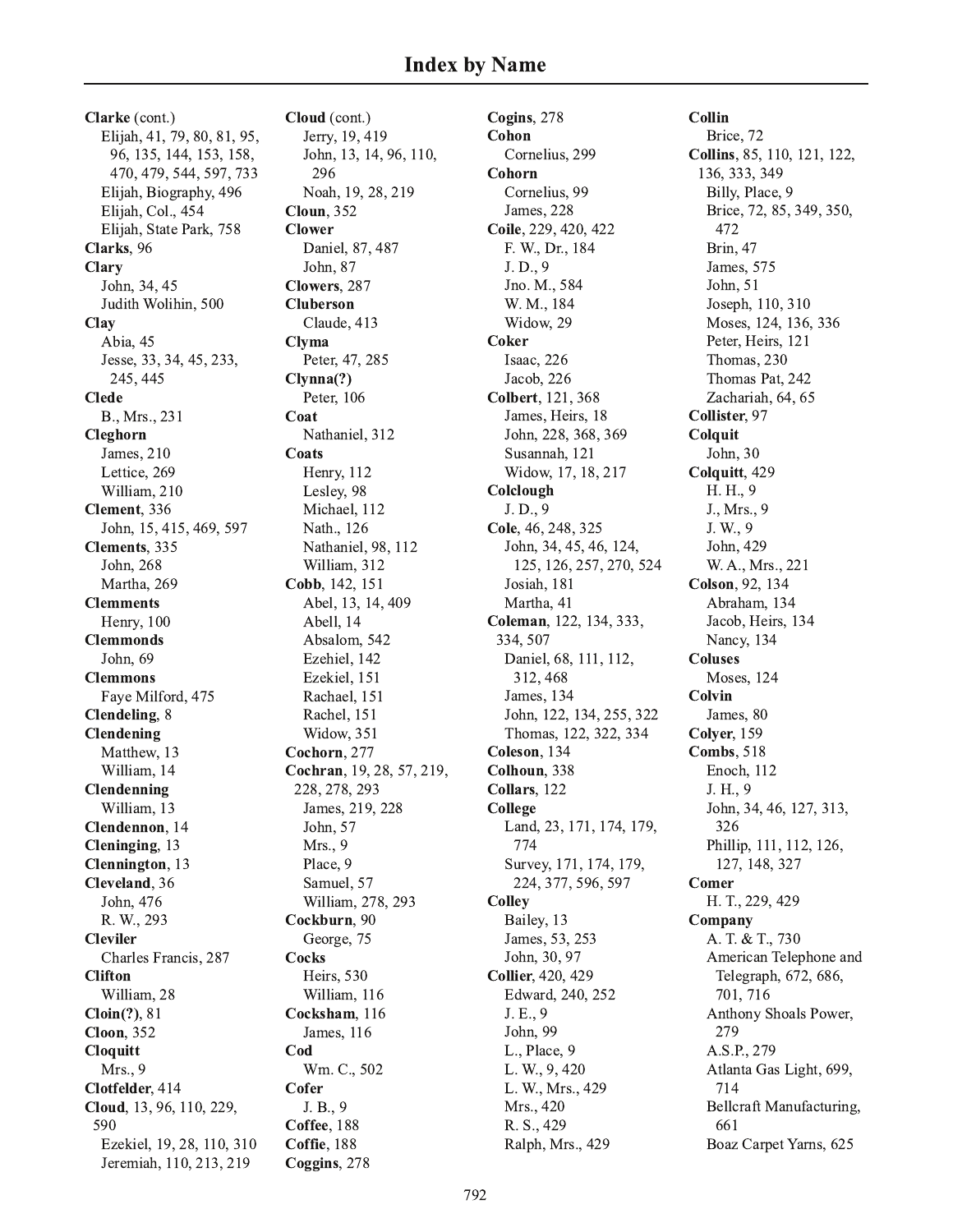Company (cont.) Colbert Fabrications, Inc., 619 Contiental Can, Inc., 422 **Contiental Forest** Industries, (C.F.I.), 422 Crystal Creek, Inc., 422 Diamond Blue Granite, 9 Dixie Gas Pipeline, 686, 701, 715, 740 Dixie Pipeline, 768 Dunlop Slazenger Corporation, 648 Forest and Land Service, Inc., 443  $GA - Carolina$ Properties, 421, 422 GA Kraft, 422 GA Pacific, 422 Gas Light, 715 Georgia Pacific, 421, 430 Georgia Pacific Corporation, 730 Georgia Power, 625, 638, 703, 777 Granite 7, 9 Greensboro Lumber, 422 Hart Co. Telephone, 474 J & D Associates, 421, 422 John Hancock Insurance, 422, 429 Kimberely - Clark Corporation, 728  $Knox - Rivers$ Construction, 749 Metropolitan Life Insurance, 414 Pipeline, 673, 729 Plantation Pipe Line, 474 Power, 626, 741 Royston Corporation, 625 Silk Mills, 678 St. Regis Paper, 342 Stephens Martin, 429 Telegraph, 715, 741 Thomson Oak Flooring, 749 Transcontiental Pipeline, 649 Wateree Power, 475 Cone James, 46, 47 **Cones. 233** Connall Jesse, 86

**Connel**, 22, 106 Connell, 368 Daniel, 223 Jesse, 86, 286, 301, 368 Thomas, 23 **Conner, 87, 100** Daniel, 87, 104, 126 John, 85 **Conners** John, 100 Connor Daniel, 84 John, 83, 84 Conor Daniel, 287 Conway Phillip, 39, 40 Cook, 78, 84, 93, 116, 155, 264, 554 Benjamin, 108 D., 78 Dozier, 278 Drury, 84 Dudley, 78 Francis, 77, 78, 277, 278, 478 Frank, 78 Isaac. 301 James, 520, 597 John, 102, 115 Joseph, 37, 49 Joshua, 78, 93 Josiah, 226 Mark, 147, 155, 555 Mary, 277 Randal, 1 Reubin, 78 Sara, 78 Sarah, 78 Thomas, 78, 93, 278 **Cooks** John, 101 Cooper, 103, 117, 371 Anthony, 98, 112 George, 103 John, 112 Joseph, 112 Thomas, 368 Coopsey Wm., 160 Cope, 226 Michael, 98 Copeland, 338 Jack, 278 John, 257, 270 Copes, 98

Coram William, 330 Corbin Trip, 1 Cornelison, 14, 82 Conrad. 9 Mrs., 326 Cornelisum, 82 Cornelius, 282 Conrod, 82 Corner Anthoney, T., 609 **Black Gum, 9, 609** Cherokee, 9, 172 Cornilison Conrad, 409 Corps of Engineers, 1, 475 **U.S. Army, 720** Corrall Charles, 99 Cosby, 30, 121, 175, 307 D., 483 Sydnor, 17, 175, 416, 417 Synder, 126 **Cotton** William, 579 Wm., 171 Coulder Richard, 64 **Coulter, 52, 64** Charles, 65, 251, 252, 265 Francis, 64 Rich., 64, 65 Richard, 51, 52, 251, 252, 265 Richard, Jr., 251, 252 Course John, 167, 567, 597 Courson Samuel, 46 Thomas, 100 **Coursons** James, 295 Courthouse, 398, 399 Courton Richard, 315 Cowan Widow, 115 Cowans William, 115 Cowden, 71 Robert, 271 Cowder Robert, 27, 39 Cowdin, 71

Cowen Edward, 80 Elijah, 80, 95 James, 30, 96 John. 299 Widow, 101 **Cowin**, 540 John, 153 William, 14 Wm., 21 Cox, 30, 42, 44, 232 Bartley, 84 Bartly, 85 Jeremiah, 32 John, 102 Place, 9 William, 116, 312, 326 Zach., 32, 256 Zachariah, 33, 44, 45, 244, 255, 256, 268, 552.597 Cozart Elias, 138 **Crafford** Ambrose, 113 Lemuel, 285 Craft J. W., Mrs., 452 Crain John, 295 Lewis, 224 Susannah, 295 William, 95 Craiton John, 124 Cramer W. T., 9 Crane, 20, 80 Ambrose, 296 John, 295 Spencer, 80 Susannah, 295 Thomas, 80 Cranshaw Jesse, 485 Widow, 85 Craten Silvester B. I., 500 Cratin John. 500 Marcia A., 500 Crawford, 99, 113, 214 Ambrose, 99, 113 C. W., 421  $J. O.9$ Kathleen B., 422 William, 251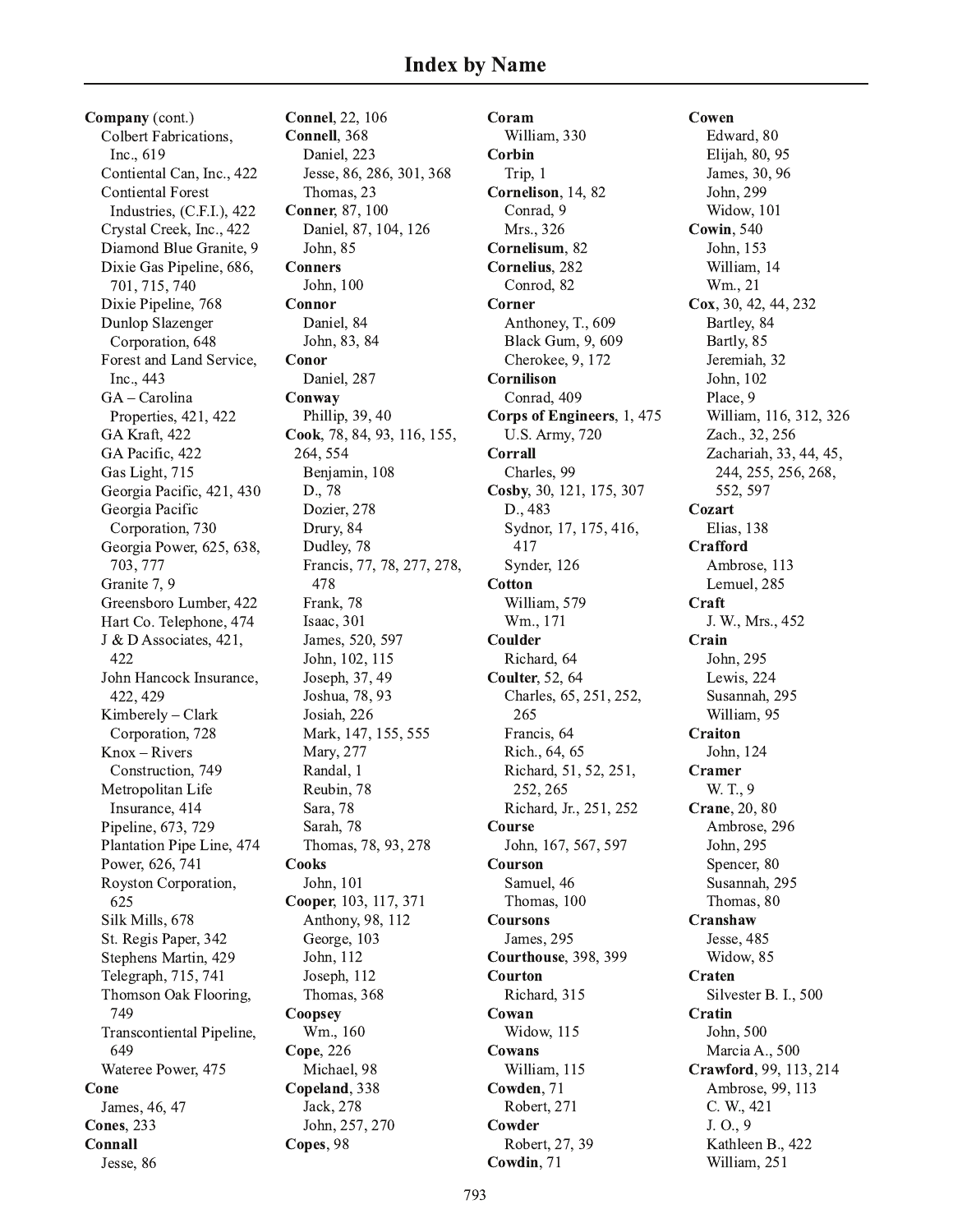Crayton John. 324 **Creef**, 485 Joseph, 85 **Creek** Indian, Hunting Grounds, 318 **Creek (See Indian)** Indian, 15, 34, 119, 215, 772.I **Creek (See Land)** Indian Land, 318, 597 Crenshaw M., 285 Cresler Julias, 63 **Crestler** Julias, 63 Creswell, 11, 18, 19, 27, 38, 112, 125, 131, 142, 151, 155, 211, 226, 227, 232, 238, 244, 325, 529, 597 D., 28, 164, 238 David, 17, 18, 19, 26, 27, 28, 36, 37, 38, 39, 48, 49, 51, 61, 62, 65, 131, 142, 157, 175, 226, 228, 233, 238, 251, 264, 324, 337, 448, 453 Robert, 146, 154 Samuel, 11, 18, 19, 22, 56, 69, 73, 94, 96, 115, 125, 129, 218, 233, 257, 364, 445, 469, 515, 597 **Crew** Stanley, 281, 481 Crews, 81 Stanley, 81, 481, 597 Crief, 84 Criswell, 244, 256 D., 55, 228 David, 19, 28, 40, 227 Samuel, 168 **Crittenden** James H., 475 Crocker Archie A., 475 **Crockers** Thomas, 104 Crocket, 307 Crockett, 306 Joseph, 68 Samuel, 320, 520, 597 Cromley, 516

**Cromly** Valentine, Heirs, 116 Crookshank, 112 Crosby, 30, 530 John, 51 **Cross** Michael, 98, 298 **Crossley** Susie, Mrs., 433 **Croswell** John. 78 Crotch John, 70 **Crow**  $C. H., 9$ E., Mrs., 433, 445 Crowder John, 369 **Crowley** Ben, 22, 570 Benjamin, 22 J.B., 9 J. F., 9 Jack, Mrs., 221 John, 22, 570, 597 Mrs., 9 W. H., 221 Crucket Samuel, 306, 320 Crumbey, 116 Crumble, 316 Athony, 116 Crumley, 516 Crumly, 116 Crumpton, 728 Charlene, 1, 502 Charlene S., 500 Dan, 597, 872 Dan, Home, 130 Dan, Office since 1965, 330 Daniel Nathan, 519 Hank, 1, 502, x Henry A. "Hank", 342 Henry Alva, 519 Henry (Hank), Ambassador, 486 Holly, 1 **Holly A., 604** Holly Alma, 183, 519 Sam, x Sam and Papa, 602 Samuel, B. L., 597 Samuel Brewton Lee, 519

Crumpton was at this crossing, where Lower **Path crossed Ogeechee River, 772** Crutchfield, 83, 98, 144, 159, 359 John, 159 William, 283, 298 **Culbraith** Heirs, 18 Culbreath. 259 James, 168 Cullars, 122, 140, 145 Jacob, 337 Mathew, 146 Matthew, 146 **Cullers** Charles, Heirs, 303 Culpepper, 329 Culver, 176 **Culwell** John. 102 **Cumber** Dwight, 1 Jan, 1, 387 **Cumbey** Valentine, 316 Cumming Alexander, 33  $C. T., 9$ Patrick, 42 **Cummings**, 44, 110, 315 Alexander, 33 **Cunningham**, 30, 33, 42, 91, 92, 106, 110, 115, 124, 125, 137, 145, 223, 242, 271, 423, 430 Andrew, 452 Franklin, 291, 476 G. T., 231 J. F., 9 James, 448 John, 76, 77, 92, 105, 106, 144, 145, 230, 240, 476, 545, 563, 598 Miss, 9 P., 42 Patrick, 125 W. T., 231, 422 W. T., Mrs., 422 William, 23, 40, 41, 53, 110, 310 Cupp(?), 298 Cureton, 100, 115, 201, 315 Boling, 101 Bowling, 101, 301

Cureton (cont.) Richard, 315 Thomas, 100 **Currey** Thomas, 160, 554 **Curry**, 509 Willys, 309, 323 **Curson** Thomas, 300 **Curton** Thomas, 100

D **Dale** John, 19, 28 William, 29 Dalton, 153, 158, 445  $P_{\cdot}$ , 9 Thomas, 158 Dam, 74, 274, 674 Russell, Richard B., 720 **Dameron** John, 100, 101 **Damiron** John, 100, 114 Danavant Elizabeth, 153 Danburg, 598 Daneds(?) Edmon, 272 Daney, 41 **Danforth** Thomas B., 524 Daniel, 118, 210, 271, 307, 429,601 A., 217 A. C., Estate, 214 Est., 414 J. C., 9, 422 James, 270 Randy, 342 Thomas, 300 William, 72, 92, 117, 118, 130, 132, 267, 268, 307, 332, 507, 598 Wm., 217 Daniels, 107, 132, 140, 226, 307 Thomas, 83, 113, 127 William, 93, 107, 293, 307 Danil James, 81 **Danils** Edward, 58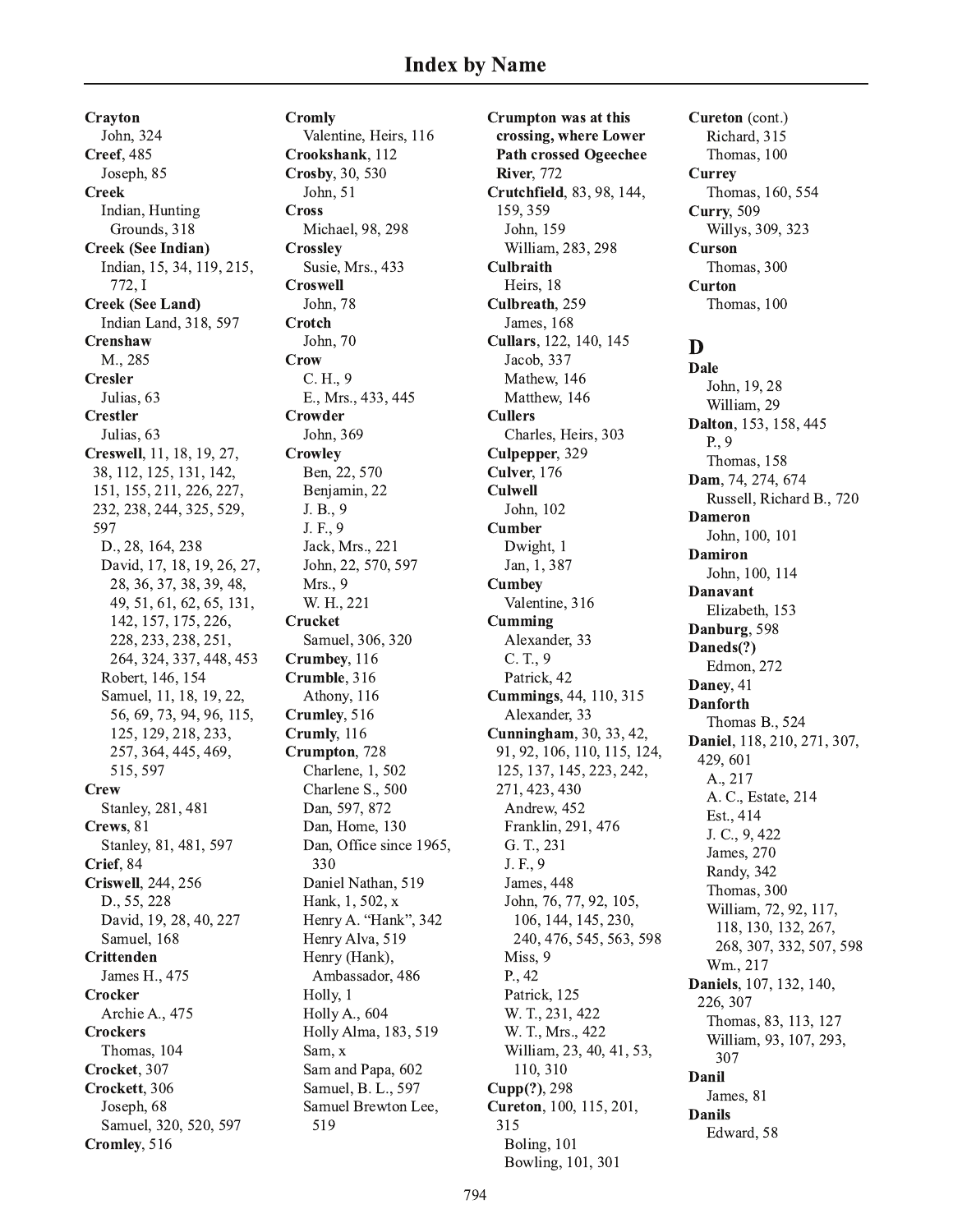**Danily** James, 81 Dann, 259 **Dansby** Jacob, 179 Joshua, 41 **Dansford** Thomas B., 310 Darden, 26, 56, 81, 82, 131,589 Bernard, 500 George, 13, 26, 56, 69, 82, 121, 213, 385, 426 Isham, 69 James, 269 John, 26, 40, 56, 69, 70, 75, 76, 82, 90, 131, 208, 209, 213, 385, 408 William, 500 Dardin, 56, 226, 469 George, 40, 497 John, 39, 40, 51, 56, 75, 240 **Dark** R. F., 220 **Darrisen(?), 337** Daubins, 247 Davenport, 145, 231, 338 Dr., Home Place, 9 Old, Place, 9 Richard, 144, 145 W. H., 414 W. J., 9 Wesley, 9 William, 13, 14, 97, 104, 148, 292, 302, 316 William P., 598 David Wm., 251 **Davidson**, 43, 57 C. J., 445 David, 57, 58, 270 **Ellis**, 153 James, 57, 70 Margaret, 350 William, 43 Davie, 414 **Davies** Mrs., 9 **Davinport** William, 338 Davis, 9, 52, 90, 91, 113, 116, 141, 145, 146, 174, 182, 277, 302, 313, 325, 344, 345, 353, 414, 541, 574

Davis (cont.) Absalom, 144, 145, 344, 345, 598 Absalom, Jr., 545 Absolom, 94, 108 Absolom, Sr., 563 Augustine, 145, 154 Augustine, Heirs, 145 Benjamin, 52, 92, 93 Brock, 142, 542, 598 **Brook**, 142 Chesly, 74 David, 341 Dennis, 116 James Saml., 153 John, 14, 21, 52, 90, 91, 116, 240, 316 Joseph, 102, 302 Moses, 238 Noah, 420, 429 P., 249 Peggy, 107 Richard, 113 Robert, 342 Robert Scott, 598 Robert Scott, Jr., 1, 513 Robert Scott, Professor, 496 S. A., 214 Samuel, 47, 99, 113 Susannah, 102, 116 Thomas, 61, 277 Widow, 145 Wiley, 61, 90, 91 Willey, 145, 153 William, 116, 269, 294, 295 Willie, 179 Wm., 316 Wylie, 179 Dawson, 206, 247, 354, 414 Doris, 414 Geo., 46 George, 58, 59, 247 John, 20 Mrs., 9, 207 **Dawster** Margaret, 113 Day, 284 Edward, 99 Mrs., 9 Nathaniel, 99, 299 Robert, 71, 83, 99, 283 Robt., 84 T. C., 422

Deadwilder, 28, 52, 65, 112 Joseph, 28 Martin, 20, 52, 65, 112 **Deadwyler** Henry, 265 Henry R., 252 J. P., 252 John G., 252 Joseph, 252 Luke, Mrs., 452 Martin, 252 **Deal**, 20 Dean, 71, 84, 461 Allen, 1  $C., 284$ Charles, 284, 472 Shadrack, 217 Thomas, 11, 211 William, 61, 145, 405 Dearing Thomas, 297 Deavenport, 88 **Deed** Benchmark, 596 Deen, 217 Charles, 85 Deflour, 158 Degan Jeremiah, 45 Dejernall, 273 Delaney, 145 Heirs, 344, 345, 545 William, 153 Delany, 145, 153 William, 145 Delegates to the Constitutional Convention, 243 Deloser, 247 **Demison** John, 114 **Demley** James, 81 **Denard** Mrs., 252 **Denbey** Joshua, 441 Denby Joshua, 41 **Deneley** James, 82 **Denely** James, 598 Deniss, 304 **Denley**, 81, 268 James, 81, 281, 481

**Denly** James, 81 William, 81 Dennis, 124, 217, 536 Asa R., 728 Cordelia, 728 Isaac, 104, 118, 127 John, 127 **Denny** Edward, 39 John, 127 Depot, 214 **Desmucks** William, 86 D'Estaing, 408 d'Estaing Charles Henri, Count  $(1729 - 1794), 408$ **D'Estaing** Count, 408 Count, Biography, 408 D'Estang, 209 Count, 598 **DeVane** Ben, 605, 606 **Devante** James, 299 Devenport, 338 William, 104, 148, 292, 409 William P., 598 DeVorsey, 604 Dr., 403 Louis, Dr., 2, 3, 195 Louis, Jr., 402, I Louis, Jr., Dr., 7, 598 Louis, Jr., Dr., Deceased,  $\mathbf{1}$ Louis, Jr., Dr., x **Diamond** John, 23, 32, 271 Dick, 150 Robert, 25, 37, 142, 150, 151 Dickens, 148 John, 147, 148 Dickerson, 269 Mrs., 429 Dickey, 243 John, 43 Dickson, 143 J., 368 John, 343 Digbey, 99 Digby, 99 William, 99, 313, 314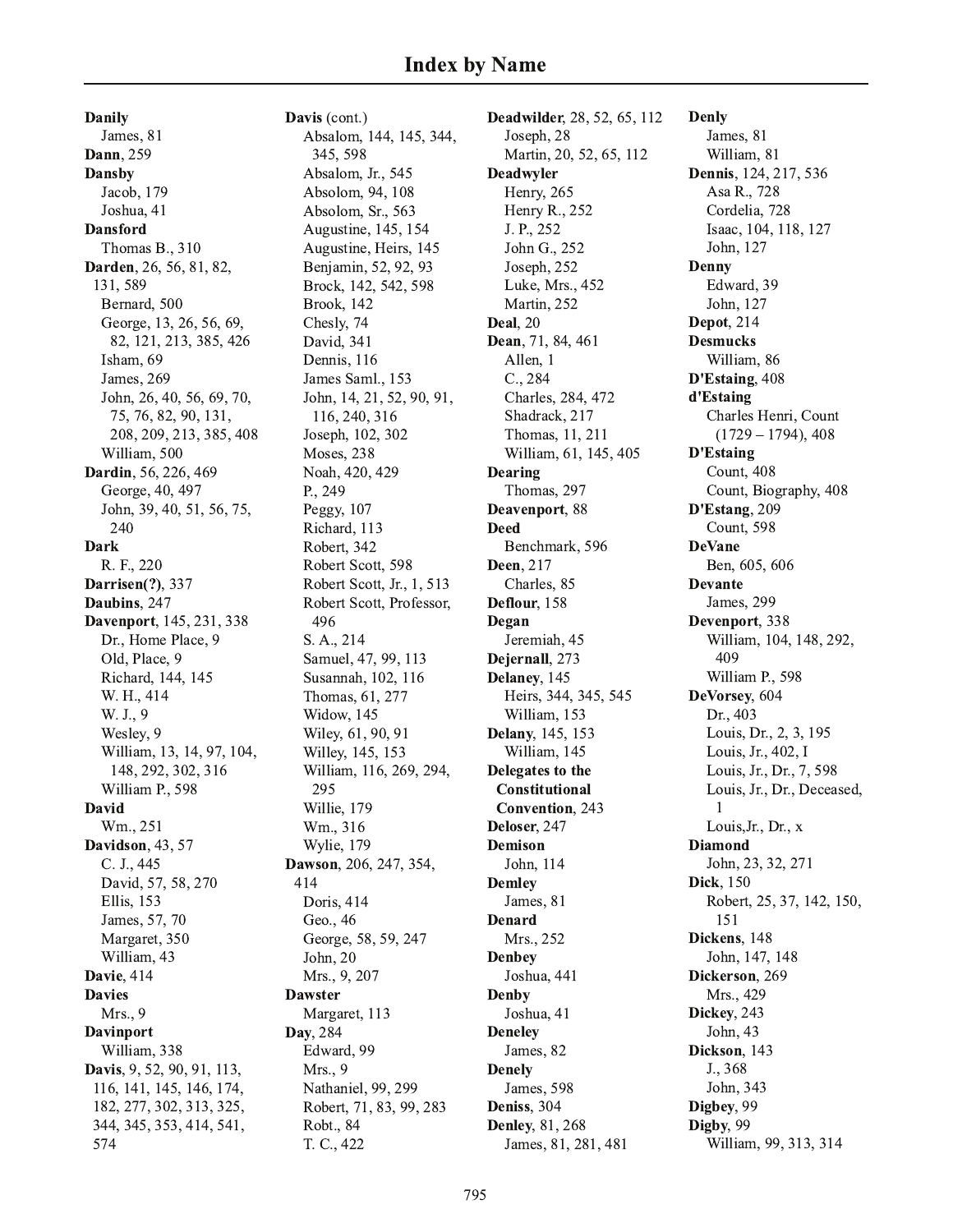Dillard, 215, 414, 420 Delmar, 220 Delmas, 420 F., 9 I. N., 9 J. F., 9 J. F., Estate, 422 Joe, Old, Place, 9 P. O., Mrs., 429 R. F., 9 **Dimond** John, 432 **Dismukes** John, 86 Peter, 85, 100 William, 86 **Ditch** Highland, 483 Dixon, 113, 293, 294 J. L., 75 John, 28, 142 John L., 28, 225 Michael, 542 Silas, 113, 114 **Dobbins** John, 314 **Dobbs** John, 275 Docker, 93 John, 93, 94, 294 **Dodd**, 40 Jesse, 40 William, Heirs, 450 **Dogget** Chathan, 31 Doherty, 20 Dollar, 61 **Donaldson** Tommie, 606 **Donathy** Widow, 337 Donavant, 145 **Donevent** Widow, 145 Donivent, 345 **Donovant** Widow, 145 **Doolen** Jane, 478 Dooley, 64, 146, 153, 154, 345, 353, 354 Fred, 475 George, 153, 158, 344 John, 153, 158 John, Heirs, 145, 158, 533, 598 M. N., 475

Dooley (cont.) Susannah, 533 **Doolin** John, 39, 40 Dooly, 135, 136, 145, 153, 159, 261, 553 George, 145, 153, 158, 159, 345, 353, 533, 545 John, 145, 158, 470, 533 John, Heirs, 533 William, 261, 461 **Dorough** J. P., 9 James, 83 M., Place, 9 Dorrough James, 83 Doss, 97, 305 Joel, 91, 105, 305, 491, 598 John, 92, 106 Stephen, 96, 296 **Doster** Margaret, 113 Samuel, 491 William, 113 Dougal M., 91 **Dougherty** Charles, 220 **Doughty** Joseph, 66 Douglas, 124, 127, 447 George, 166, 364 William, 124 Douglass, 164 George, 160, 164, 165, 166, 364, 560 M., 121 Dowdel, 168 **Dowdle** James, 168 **Dowdy** R. L., 184 R., Place, 9 **Dower** Brown Widow, 238 **Burks**, 523 Widow, 438 Down Widow, 438 **Downer** Peter, 293 Place, 224 W. H., 9

Downs, 46, 59, 100, 113, 127, 223, 226, 227, 327, 352 Col., 100, 113, 127, 327 Isaac, 352 James, 226, 227 Jonathan, 232, 233 William, 47, 84, 85, 100, 113, 127, 284, 313, 314 **Dozier** A., 9 John, 327 Drake, 433, 445 Bill, 433, 445 E. M., 9 Goldmine, 9 J. F., 9 Mrs., 9 W. A., 9 **Draper** S. J., 9 W. J., 9 **Drey** Prewer, 441 **Duck**, 150 Jeremiah, 150, 350 Duckworth, 141, 150 Amanda Victoria, 728 Benjamin W., 728 **Bessie E., 728** Billy Earl Pete, 728 **Bunion J., 728** Donnie Pate, 728 Gassaway B., 728 George Anthony, 728 Gladys B., 728 Homer, 728 Jacob, 150 Jeremiah, 149, 150 Mattie Uzell, 728 Odie S., 728 Ronny, 193 Tom Watson, 728 William, 340, 341, 350 **Dudley**, 154, 239 Farm, 413 H. E., 414 James, 427 John, 27, 426 Nursery, 214, 414 Watson, 240 William, 39, 40, 240 Duke, 56, 146, 256 Charles, 537 Jeremiah. 550 John T., 171

Duke (cont.) William, 125, 246, 525, 598 Winniford, 525 **Dukes**, 125, 136, 145 Bcuknar, 99 Bucknar, 84 Charles, 337 Henry, 337 Henry, Heirs, 337 Jeremiah, 150 Joel, 46 Taylor, 111 Thomas, 45 Widow, 337 William, 125, 337 Dun William, 59 **Dunahow** Joseph, 350 **Dunaven** Widow, 145 **Dunaway** A. P., 420 Benjamin, 509 William, 110 **Duncan**, 71, 238, 286, 438 David, 270 Henry, 252 Miles, 70, 271 Mrs., 438 Nathaniel, 251 Peerson, 438 Samuel, 83, 84 William, 438 **Dunkean** Miles, 70 Dunken, 70 Dunkin, 70 Henry, 252 Person, 238, 438 Persons, 438 Samuel, 85 Wm., 438 **Dunlap** W. A., 184 William, 93 **Dunn**, 259 John, 290 N., 99 Nehemiah, 55, 299, 313 Place, 9 William, 59, 259 **Dunnaway**, 150, 310 Johathan, 150 Dunnevent, 136

Thomas, 256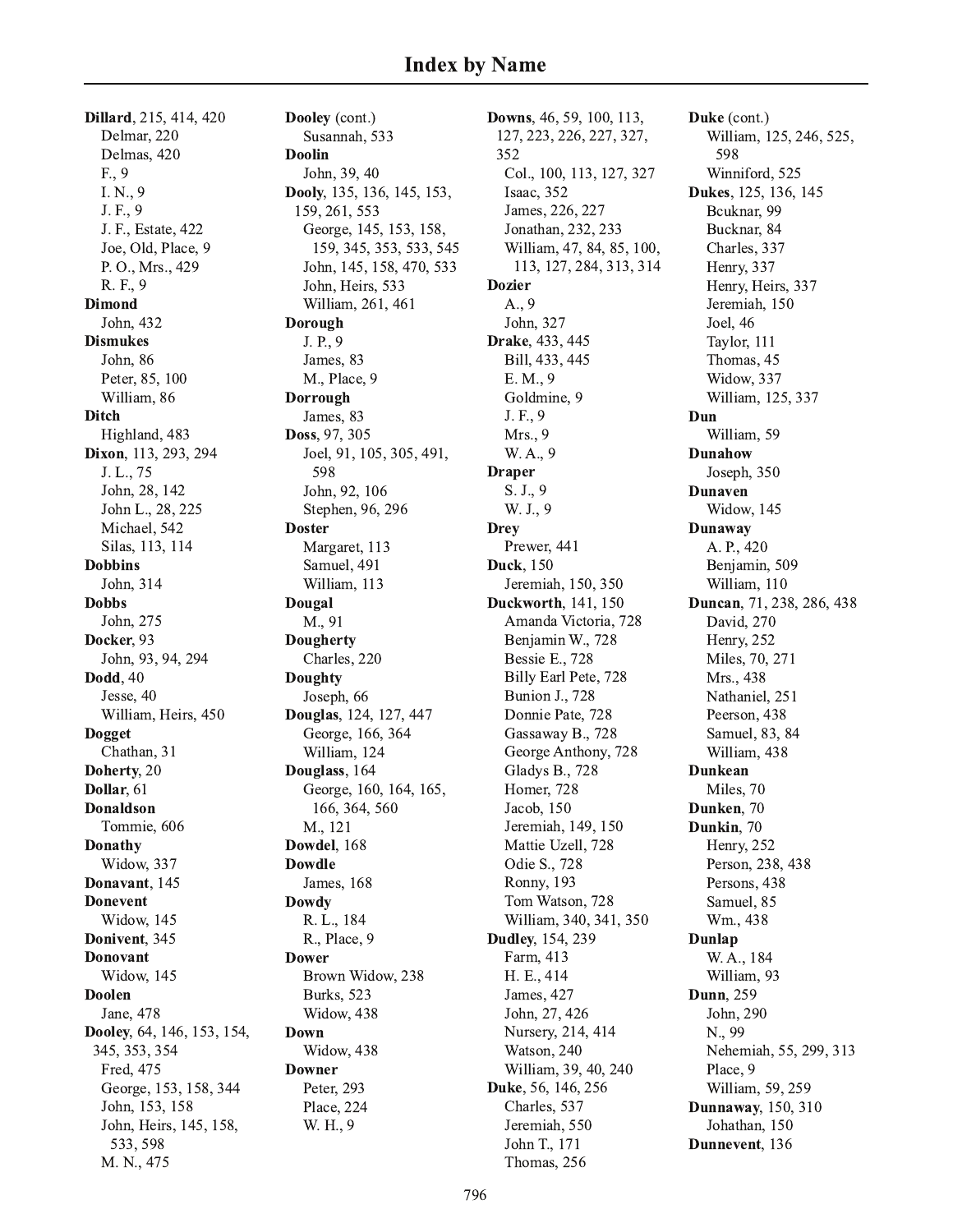**Dupreast** John, 52 Dupree, 331 Joseph, 131 Dupriest, 52 Dupris, 131 **Durham** Abm., 403 Cora Bell, 224 J. L., Dr., 433 Mrs., 423 Will, Dr., 423 **Durrah** James, 83 **Dyar** Joel, 461 **Dycee** John, 221 **Dyces** Thomas, 21 **Dye** Albert, 293 Burwell, 293 E. W., 429 Reny, Mrs., 307 **Dyer** Dan, 1 **Dyernatt** Reuben, 72 Dysart, 240 John, 315

## E

Eades, 53, 66, 79 Abraham, 266 George, 126 Jesse, 66, 67 John, 53, 66, 279 Joseph, 66 Mary, 65, 66, 123, 135 Eady, 157 John, 151, 157 Eager Hugh, 53, 159, 253 **Earle**, 420 **Earley** Jacob, 83 Early, 23, 32, 83 Jacob, 56, 57, 83, 282 Jeffery, 23, 24, 32, 33 Jeffrey, 70, 83, 234 **Earnest** William, 131 **Easement** Stamp Branch Tract, 342 Easler, 122

Easley, 338 **Eason** Joseph, 76, 77, 276, 476, 598 East Joseph, 53, 54 Easter, 229, 293 James, 22, 28, 29, 78, 93, 122 Richard, 248, 449 Samuel. 122 Easters, 78 James, 18 **Easts** Joseph, 41, 42 **Eaves** Charles S., 475 Parker, 292 Eberhardt, 214 **Eberhart** A., 214 A., Place, 9 A. W., 9 David, 40  $E., 9$ George, 240, 241 Jacob, 40 W. E., 9 Wm., 9, 206, 207 Echols, 13, 68, 268, 468 Edward, 55, 68, 468, 598 James, 57, 257 Place, 9 **Eckles** Edward, 68, 468, 598 **Ector** Hugh, 243 **Edenton** Nicholas, 252 **Edes** J. H., 453 John, 79 Taylor, Estate, 453 Edge Nehemiah, 59, 99, 113 **Edie**. 66 **Edmenson** Giles, 324 **Edminson** John, 103 Edmonds, 110, 124, 136 John, 110, 124 Joseph, 110, 124 Rich., 110 Richard, 124 Edmondson John, 103, 124

**Edmund** John, 124 **Edmunds**, 124, 310 Frances, 110 Francis, 110, 310, 324 John, 136, 324 **Edmundson** John, 103 Edward Ida R., 728 **Edwards**, 38, 39, 72, 111, 238, 295 Ambrose, 97 G. M., 9 J. R., 184 James Compton, 50 James Cumpton, 38 John, 111, 125 L. F., 9 L. J., 9, 206, 207, 213 M., Home Place, 9 Peter, 79, 94 Reubin, 33, 34 Robert L., 308 Robert S., 294 Sam C., 728 Thomas, 72, 85 W. H., 9 William, 38 Wm., 9, 40, 385 Egypt, 9 Eidson, 214, 422 Mrs., 9 **Elbert** George, 251 **Elder** J.D., 9 S. A., 433 William, 284 Elders, 284 **Eliott** Benjamin, 375 William, 121 **Elison** Wm., 58 Ellington, 239 Stephen, 239, 251 **Elliot**, 333 Dan. 1 James, 133, 598 Elliott, 19, 53, 121, 134, 219 Arthur, 121 Benjamin, 156, 175, 598 George, 219 James, 121, 133 Lewis, 19

Elliott (cont.) Thomas, 296 William, 261 **Ellis**, 548 Place, 9 Robert, 16, 17 Solomon, Heirs, 264 William, 98 Wm., 83 Ellison, 272 Elmore, 353 **Elrod** James Hannah, 44 Julian C., 475 Elsberry, 590 Elsbury, 20, 31, 213, 220 Benjamin, 31, 431 Jacob, 20 Jeremiah, 220 Joseph, 220 Mich., 13 Michael, 13, 20 **Eltoft** William, 204 **Embrie** Joseph, 29 **Embry** John, 29 Joseph, 29 William, 29 **Emery** John, 223 **Endowment** College, 23 England, 429 Mrs., 229 Place, 9 W. M., 9 **English** Ann, 342 **Ephrain** William, 229 **Epps** J.A., 9 M., 9 Tom, 9 **Ernest** William, 116 **Ervinson** George, 249 **Erwin** David, 114 **Esco** M., 9 **Espey** James, 260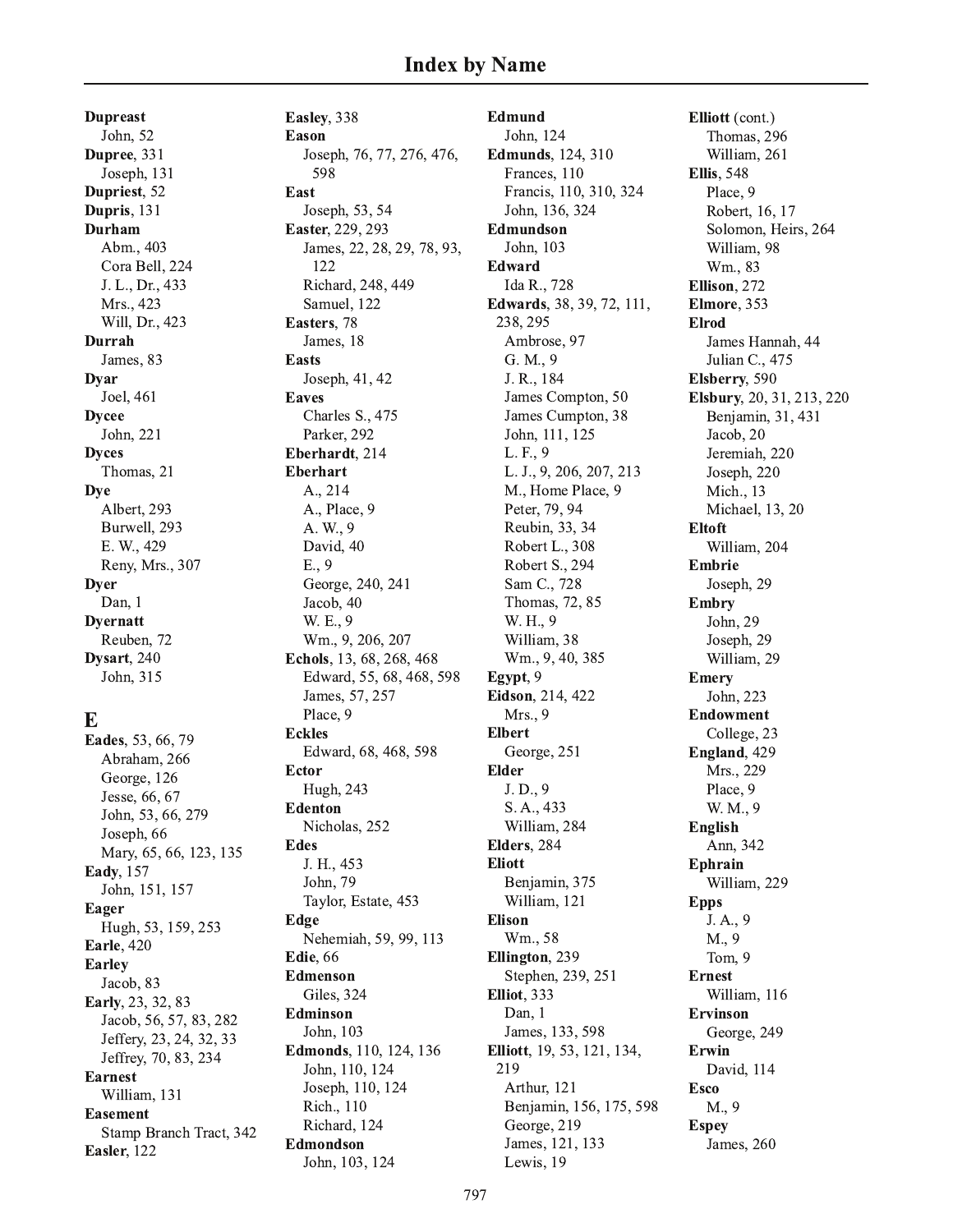**Estees** Taylor O., 420 **Estes, 420** T. O., 420 Taylor O., 420 **Etwin** T. J., Estate, 413 Eubank Richard, 19 **Eubanks** Richard, 19, 28 Evans, 40, 70, 96, 99, 110, 113, 594 Arden, 68 Ardin, 96 **Clark**, 421 Daniel, 113 David, 58, 70, 270 Fannie, Mrs., 475 Howard, 475 Jesse, 70, 71 Major, 18, 19 Thomas, 297 William, 83, 106, 135, 283, 306, 506 Wm., 284 **Evas** William, 238 **Everett** Place, 9 William, 151 **Evins** David, 70

#### $\mathbf F$

Fair, 22, 23 Ephraim, 22 **Fallen** Charles, 300 Fambrough P. M., 9 W. T., 9 Fannin, 248 John H., 248 Fanning Benjamin, 277 Charles, 449 Wm., 483 Faris Josiah, 313 **Farley** John, 476 Farmer, 11, 163, 229, 266, 327, 497  $J., 9$ J.D., 9

Farmer (cont.) Michal, 476 Michal M., 473, 525, 526 Michal Martin, 1, 74, 198, 262, 437, 438, 598 Smith, 220 Thomas, 270 Farmers, 118 **Farrel** John, 137 **Farrow** John, 365 Penny, 77 Perren, 76, 77, 91, 92, 276, 277 Perrin, 77 **Faulkner** W., 252 William, 252 **Faust** Abel. 9 J. P., Mrs., Estate, 242 W. D., 9 W. E., 9 W. H., Estate, 242 W. Z., 221 Favor Mathew, 469 Nathan, 469 Favour, 68, 81, 268 John, 68, 268 Fayer Charles, 64, 77 **Fays** Charles, 64 Feanqueav William, 60 Fee Thomas, 157 Wm., 197 Feilder, 31 **Felder** Catherine, 31 John, 55 Felps, 86 Dan., 73 David, 73, 86 Fendley, 299 James, 220, 221, 222 Fenley, 220 James, 22 **Fenney** Benjamin, 454 Lauflen, 27 Lauflin, 426

Fenny Benjamin, 54 Fergason Abner, 43 Fergus, 17, 32, 218 John, 16, 17, 18, 28, 38, 39, 40, 51, 78, 79, 175, 210, 217, 227, 238, 385, 416, 417, 575, 598 William, 27, 227 Fergusen, 43 Abner, 42, 43 Ferguson Abner, 42, 55 John, 218 Norman, 274 Fever Jacob, 538 John, 68 Few, 14, 47, 59, 86, 150, 173, 247, 259, 299, 304, 315, 408 Benjamin, 47, 88, 99, 100, 103, 104, 247, 255, 299, 304, 447, 499, 503, 531, 577 Benjamin, Col., 113, 129, 529, 598 Benjamin, Col., Biography, 499 I., 150, 368 Ig., 72 Ign., 165 Ignatious, 560 Ignatius, 32, 33, 45, 47, 73, 86, 87, 99, 103, 104, 118, 132, 140, 143, 150, 168, 177, 232, 233, 245, 299, 303, 315, 329, 487, 503, 532, 577, 578, 598 Thomas, 157 William, 14, 23, 31, 32, 55, 59, 103, 104, 177, 197, 255, 598 William, Jr., 243 William, Jr., Biography, 243 **Field** Elbert Patz, 693 Fielder, 55 Cathrine, 31 David, 22 John, 31, 43, 55, 255 **Fields** R. N., 214

**Fillder** John, 55 Fin Charles, 478 **Finch** Charles, 36, 204, 205, 236, 598 William, 102, 116, 117 Findle, 20 Findley, 23, 220, 413 Joseph, 223 Samuel, 71 Thomas, 23, 30, 97, 271 W. O., 9 William, 497 Findly, 23 Thomas, 23 Finley, 13, 97, 271, 284, 297 James, 47, 220 O. P., Place, 9 Samuel, 71, 84 Finn Charles, 264 Finney, 21, 39, 85 Ben, 67 Benjamin, 54 James, 85, 100 Laughlin, 39 Laughlin, Heirs, 39 Laughton, 39 **Fite** Julie F., 414 Fitzgarald, 82 Fitzgerald William, 69, 269 Fitzgerrill William, 469 Fitzpatrick, 247, 259 Joseph, 284, 285 Flanagan, 347 Flanigan, 138, 338 John, 138 Phillip. 299 Flaningham John, 338 Flannagan, 347 Fleeman, 214  $J., 9$ J. B., 184 J. C., 9 J. S., 9, 206, 207 Place, 9 W. J., 9 **Fleming**, 100,114 Betty Jo, 475 C.V., 414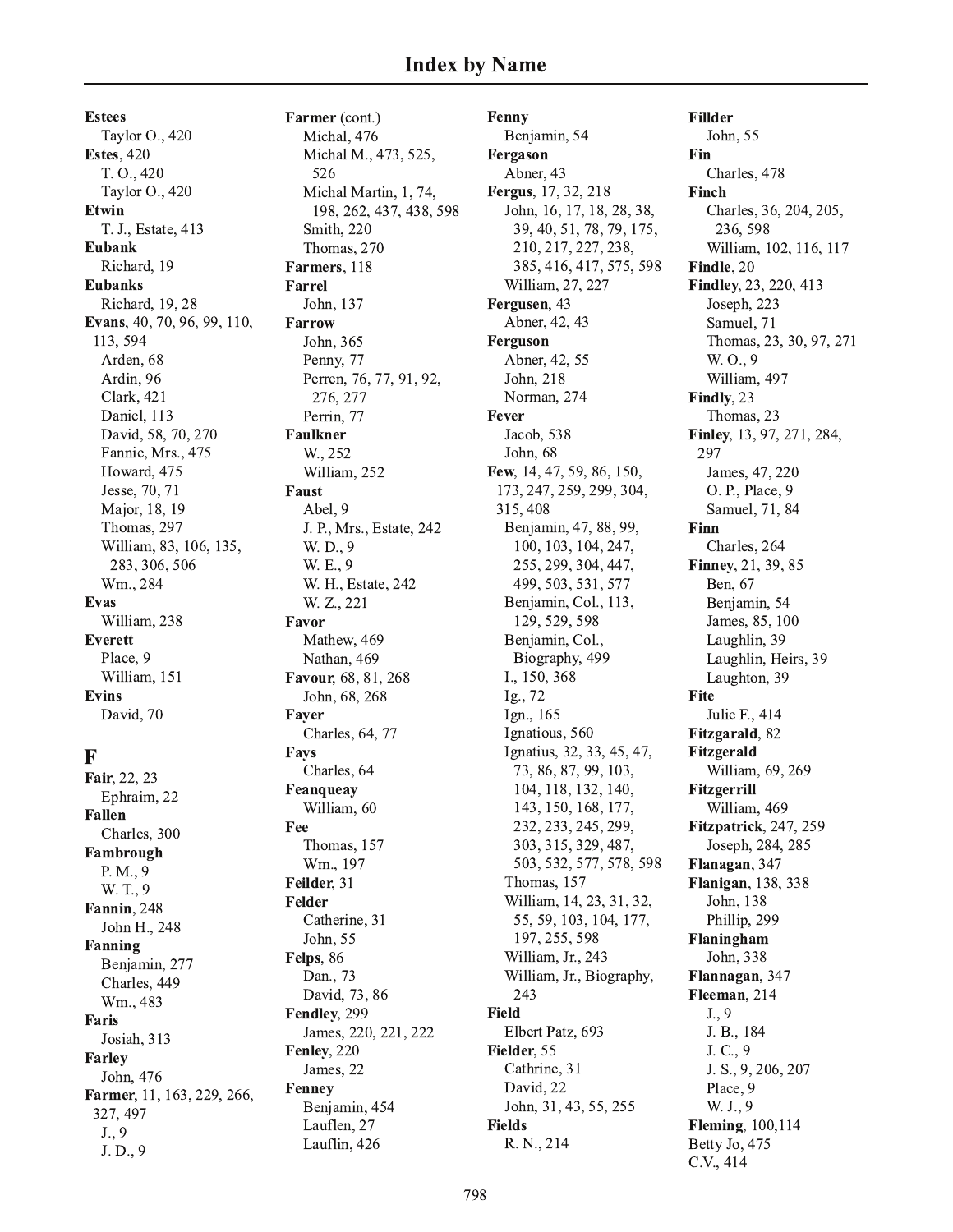### **Index by Name**

Fleming (cont.) Charles V., 414 Elbert, 475 Hugh D., 475 L. G., 107 Moses, 74, 489, 598 Robert, 38, 226, 238 Sylvene Scoles, 475 T. B., 9, 453 **Flemister** James, 110 Flemmen, 75 Flemmin John, 75 Flemon, 211 Fletcher, 34, 46, 57, 115, 255, 259, 268, 338 Alexander, 259 Peggy, 57 William, 34, 46, 57, 71, 84, 257, 284 Flewellen, 331 Shadrack, 330, 331 **Fling**, 338 John, 33, 45, 82, 282, 338, 497 **Flint** T., 309 Tapley, 109 Flood **James**, 181 Florence, 345 George, 326 Thomas, 145, 345 Flournoy, 176, 260, 302, 371 Robert, 60, 171, 176, 302, 370, 371, 376, 378, 379, 598 Floyd Heirs, 240 Paraman, 304 **Fluker**, 70, 270 Owen, 57, 70, 270, 586 Owin, 273, 286 **Flynt** Geo. W., Capt., 500 James G., 483 John, 313 Nicholas, 500 T., 309 Tapley, 309 **Foley** Emma, 1, 585 Folk Widow, 96

**Folks** Lucas, 96 **Forbes** Arthur, 237 John, 51 Ford, 9, 336, 523 Arthur, 118 Elizabeth, 134, 135 W., 9 Forester, 346 Elijah, 146 Thomas, 346 **Forges** William, 27 Forgus, 27, 226 John, 38, 385 Forguson, 442 Forrester Thomas, 546 Fort A., 319 Arthur, 118 Black's, 398, 399 Bush's, 398, 399 Cleveland's, Benj., Col., 398, 399 Cleveland's, Larkin, Col., 398, 399 Gorham, Major, 398, 399 Harden's, Col., 398, 399 Hollingsworth's, 398, 399 Independence, 720 Jones, Col., 398, 399 Little's, Col., 398, 399 Martin's, 398, 399 Norris's, 398, 399 Payne, Thos., Esq., 398, 399 Trimble's, 398, 399 Ward's, 398, 399 Wilkin's, 398, 399 William, 172, 372, 572, 598 Wofford's, 398, 399 **Fortson** Lon, 265, 278 Tom, 293, 294 Foster, 8, 13, 23, 105, 106, 305, 705 Alexander, 91 J. H., 13, 69, 97 Joan H., 283 John, 13 John F., 97 John H., 8, 13, 222, 413,

593, 598, 605

Foster (cont.) John Harden, 56 John Henry, 8 Jonathan, 83, 283 Orphans, 316 Saml., 17 Samuel, 17, 74, 78, 91, 105, 106, 202, 218, 274 William, 98, 99, 298, 299 Fountain Camp Ground, ix Fowler, 103, 117, 118 Dempsey, 141, 150 Jeremiah, 275 Nathan, 103, 117 Nathaniel, 117 Fox Richard, 25, 181 Frails, 93 Franklin, 137, 157, 337, 357 David, 91 Philemon, 137 William, 157, 357, 557, 598 Frankling William, 557 Franks, 124 Jacob, 124, 308, 309, 324 Frazier, 73, 104 Andrew, 72, 73, 86, 168, 171, 179, 368, 598 Jeremiah, 761 Frazor Jernigan, 368 **Fredrick**  $P. O., 9$ Freeman, 30, 53, 54, 66, 91, 110, 123, 135, 210, 213, 290, 295, 296 Daniel, 54, 254 Frazier, 147 George, 66, 296 H., 295 Holdman, 135 Holeman, 95, 135, 295, 310 Holman, 30, 94, 95, 108, 122, 134, 135, 136, 230, 309, 310 James, 74, 75, 95, 109, 202, 274, 275, 598, 689 Joel, 210

Freeman (cont.) John, 15, 21, 23, 30, 95, 103, 108, 109, 110, 294, 295, 296, 415, 598, 770 Phinizy, 9 Thomas, 299 W. T., 221 William, 15, 22 Friend, 103, 221, 430 Thomas, 103 Frigit Sara, 171 Frost Howard, Mrs., 242 **Fucich** Don, 1 **Fugus**, 218 **Fulghum** Stephen, 50 Thomas, 116 **Fullbright** Wayne, Estate, 342 Fuller, 116 John, 116, 316 Joseph, 316 **Fullghum** Matthew, 51 **Fullilove**, 146, 154 John, 123, 135, 146, 323 Place, 9 Fulsom, 116 Nathan, 116 Widow, 86 Fulsome, 116 Benjamin, 259 **Fulton** David, 66, 79 **Fulver** John, 55, 455 Furbin, 299 **Furcron** A. S., 402 Tom, 9 Furgason Abner, 42 **Furgrum** Matt, 50 G Gafford, 113

Stephen, 99, 112, 113 Gainer S. A., 452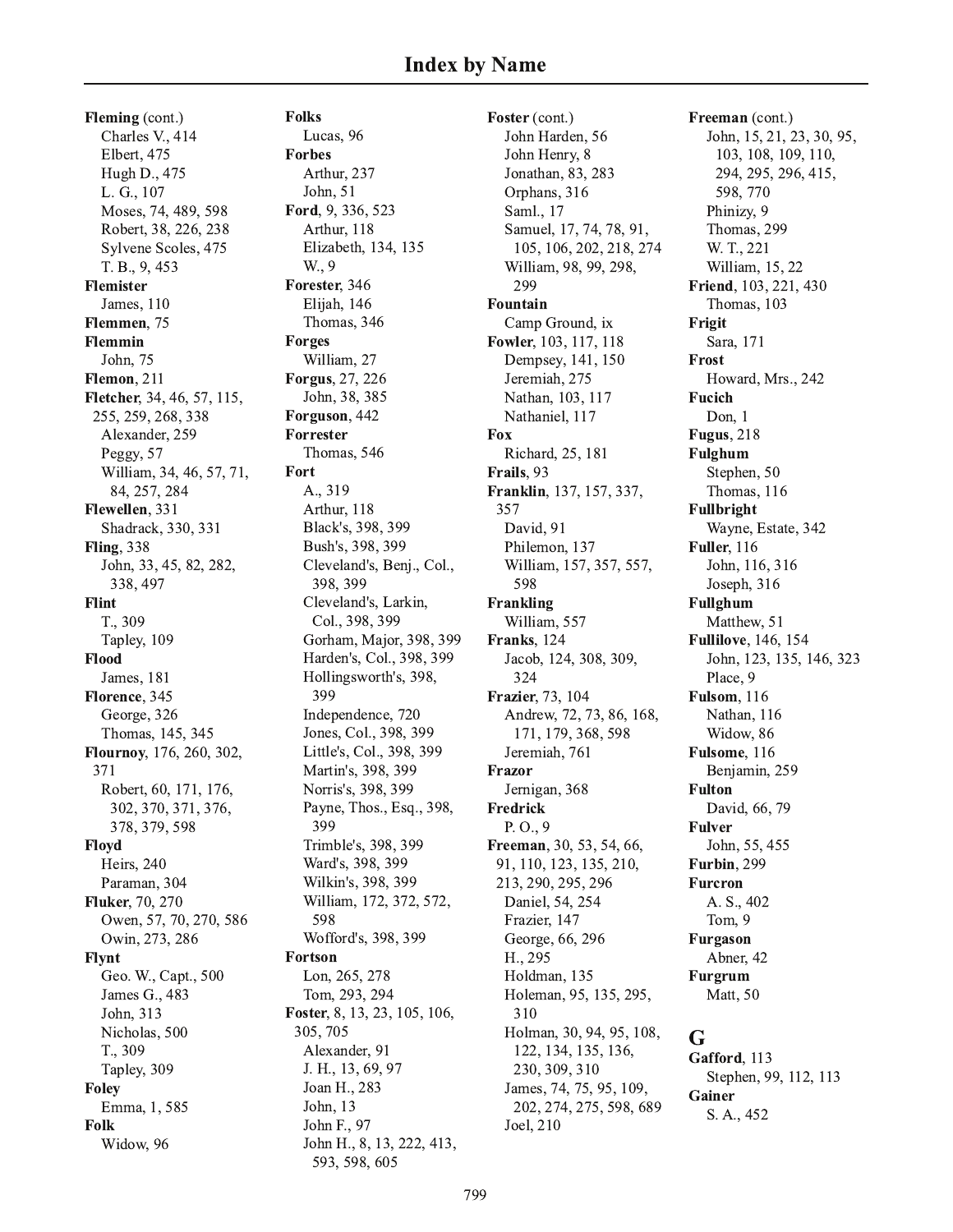**Gaines** George, 252, 265 M. T. H., 492 T. H., Mrs., 492 Gains, 41, 42, 76 Daniel, 122, 123 Francis, 76 Henry, 53 James, 249 Robert, 47 William, 476 Galbrath William, 59 **Galliher** S. C., 9 **Gamage**, 42, 54 William, 22, 23, 29, 41 Gambil Thomas, 103 Gamble, 86 John, 123, 135, 323 **Garbett** J.V., 9 Gardener Isham, 117, 332 Thomas, 117 **Gardner**, 20, 220 Christopher, 18, 19 Saml., 21 Samuel, 19, 20, 21, 221 Garner, 20, 29, 40, 243 Stephen, 40 William, 36 Garret, 469 Garrett, 69, 153 Daniel, 100 John, 13, 36, 37, 49, 127, 237, 598 Robert, 218, 226, 227 Garrot, 113 Widow, 313 Garrott John, 113 Gartrell. 139 Francis, 138, 147, 338 W., 339 Garvis William, 108 Gary M., 215 Gasten Matthew, 59 Gaston Matthew, 59, 60 Gates Josiah, 78, 93, 278, 493

Gatewood, 64, 264 John. 436 Larkin, 64 Gathright Miles, 233 Gauldin Fannie, Miss, 221 Gaulding, 421 A. M., 421 E. G., 9 Place, 9 R. M, 9 Sam, 214 W. D., 9 Gay Hillary, 87 Gaza, 151, 551 Geasling William, 130 Geesling J. M., 141 **Gennings** John, 109, 123 William, 123 Gentry, 146 Cain. 408 Simon, 146, 346 George, 14 George, 274 John, 14, 22, 80, 95, 221, 409 Lewis, 770 William, 21, 22, 222, 770 Georgia Historical Society, 408 Georgia Bureau of Investigation GBI, Office, 749 **Georgia Department of Transportation** GDOT, 1 **Georgia Land Surveying History and Law, 591,** 594 **Georgia Museum of Surveying and Mapping** Trustees, 606 **Georgia State Patrol** Office, 749 **Germany**, 56, 256 James, 56 James, Heirs, 56 John, 56 Robert, 56 William, 56

Gest Adam, 285 Gholson John, 83 Gholston, 429, 594 Bros., 429 John, 70 W., 429 Will, 420 **Gholton** John. 98 Gibbons, 537 Joseph, 537 Gibbs, 72, 130 Bryant, 72 Phillip, 130 Gibson, 81, 97, 231, 232 Henry B., 97 Henry P., 97 John, 19, 22, 31 Randal, 22 Randall, 22 Randolph, 22 Sylvanus, 81 Giddens, 125, 325 Francis, 124 **Gideon** Frank, 336, 337 William, 110 **Gideons** William, 124 **Gifford** Stephen, 98 **Gilbert** F., 324 Felix H., 311 Francis P., 7 Kenny, 1 Samuel, 45, 57, 257 Thomas, 12, 109, 309 Thos., 110 **Gilbreath** William, 59 Gilden. 220 Reubin, Heirs, 271 Gilder, 337 **Gilemore** James, 149 Giles, 21, 110, 124, 134, 310, 324 James, 123, 135 John, 278, 308 Robert, 122 Thomas, 124 William, 323 Gilespy, 14

Gilham, 23 Charles, 23 Ezekiel, 32 Mrs., 9 Thomas, 23 Gilhort, 445 **Gilim** Charles, 23 Thomas, 23 **Gilispy** Alexander, 71 **Gill** John. 278 William, 123, 323, 523 Gillam, 23, 32, 100 Charles, 23 Gilleland, 155 Hugh, Heirs, 155 **Gillen** A., 9 A. J., 224, 423  $F. D., 9$ Mattiem, 224 S. T., 9 **Gillespie** James, 90, 290, 598 **Gillespy** James, 20, 21, 229 John, 420 Samuel, 29 Gilliam, 23 **Gillim** Charles, 23 Thomas, 23 **Gillispy** James, 20 John, 20, 229 Samuel, 20 Gilmore, 96, 136 George, 58, 96, 296 Henry, 136 Humphrey, 47, 96 James, 140, 296, 540 John, 111 Peter, 285 Samuel, 96, 296 Stephen, 295, 296 Uriah, 46, 47 Gin, 214 Ginn Isaac, 449, 450 Jesse, 38, 50, 63, 449 Glainsher, 53 Glascock, 30, 82, 104, 106, 136, 305, 353, 504 Alias, 506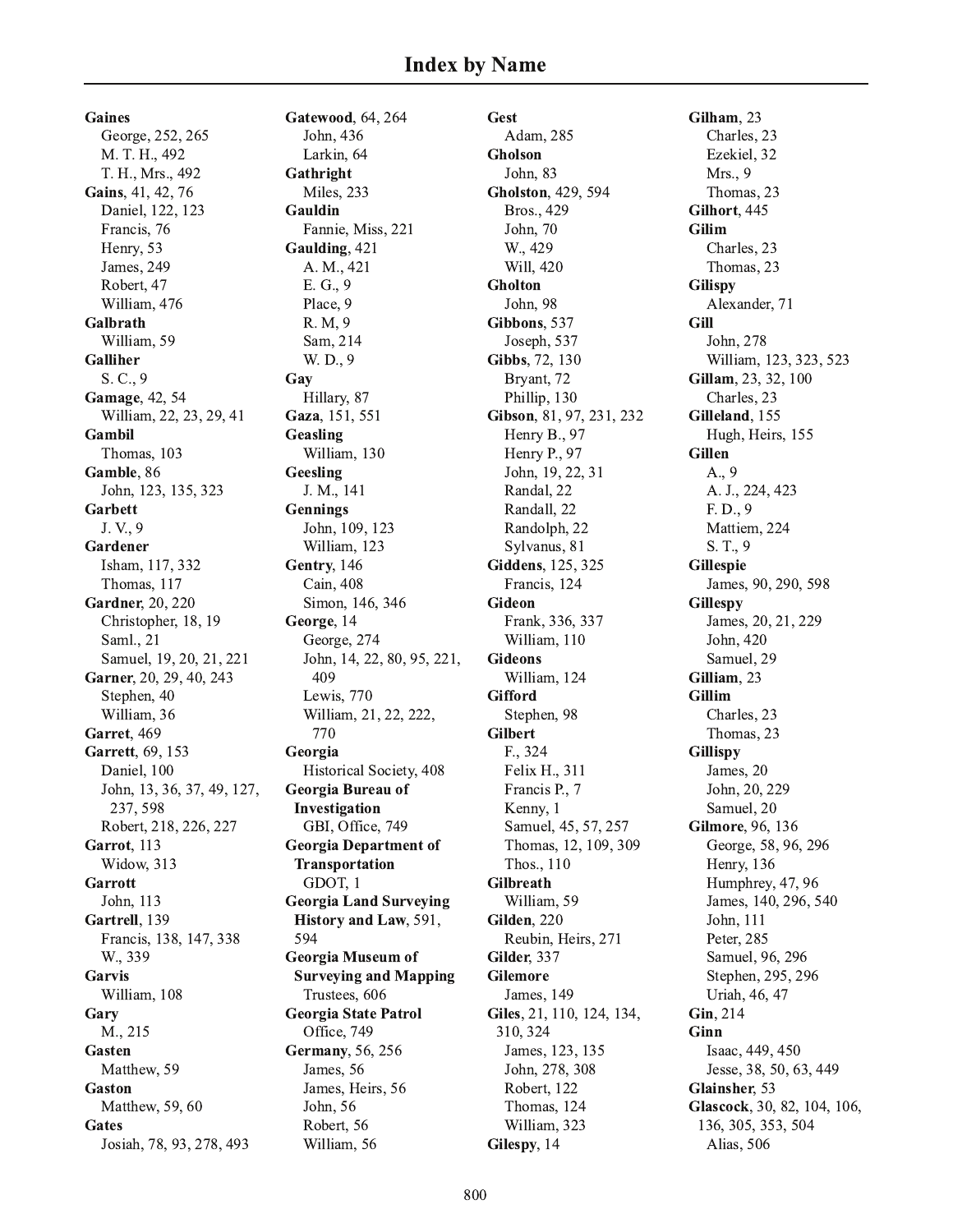Glascock (cont.) Frazer, 304 Gen., 29 Samuel, 304 Thomas, 30, 58, 61, 74, 94, 95, 97, 106, 136, 306, 405 **Thos., 82** Glass, 80, 83, 84, 113 James, 280 Joel, 80 John, 15, 22, 480, 523 Joshua, 80, 480, 524, 598 William, 71, 84 Gleason, 115 Glenn, 59, 60, 273 A. H., 9 Duke, 60, 260  $J., 9$ J. Mrs., 9 John, 9 Place, 9 R. M., Place, 9 Williams, 260 **Glove** Avel, 211 Glover, 78 Daniel, 543 James, 78, 278 John, 78, 79 William, 78 Glynn Peter, 47 Godbee Burguis, 254 **Wade**, 254 Golden, 130, 145, 354, 359 Andrew, 159 **Henry**, 130 Henry, Heirs, 130 Rich., 145 Widow, 130 William, 159, 558 William, Sr., 359 Goldens, 130 Goldin John, 164 Richard, 145, 345 **Golding**, 130, 158 John, 164, 364, 564, 598 Rich., 145 Sara, 130 Sarah, 130 Goldmine, 433 Drake, 9 Goldon

John, 54

**Golds**, 121 Goldsbay Josiah, 67 Goldsby, 19, 54, 124 **Bird**, 54 Burgis, 254 Isaiah, 267 Isiah, 67 James, 54, 254 John, 54 Josiah, 67, 80 Peter, 53, 54, 253, 254 Richard, 211, 212, 219 Goldson, 110 John, 71 Goldsy John, 253 **Goldwire**, 138, 338 James, Heirs, 138 John, 538 Golsbay, 254 Peter, 254 Golsby, 21 Isaiah, 67 James, 54 Jonathan, 124, 136 Josiah, 42, 54, 454 Peter, 253, 254 Golshorn, 83 Golsin William, 110 **Golsiv** Wm., 124 Golson, 70 John, 70, 83, 98 Gonter Abe, 88 Good Thomas, 23 Goodgion William, 108 Goolsby, 54, 67, 309  $C., 9$ C. G., 453  $C. J., 9$ Isaac, 509 J., 309 James, 54 John. 66 Josiah, 42 Mrs., 429 Nancy, 9 Peter, 54, 253 Place, 9 Gordin, 260

Gordon, 284 James, 123 John, 212, 254 Thomas, 11, 219, 220, 228, 229 W. H., 233, 432 Gore, 135 **Moses**, 141 Thomas, 265 Gorham, 181 John, 12, 50, 239, 240, 307, 412, 598 Sanford, 181 William, 450 Gorley, 161 James, 156, 356, 598 Goss, 13, 295 Gowen Abel, 21 **Grace**, 176 Gragg, 306 Graham. 404  $D., 9$ D. E., Mrs., 430 David, 240, 241 J. T., 429 Paul. 1 Thomas, 124, 136 Granade, 140 John, 140 Grande J., 540 Grandes, 140 **Granett** Stephen, 28 Grant, 313, 327 Daniel, 113 David. 113 Grantham, 102, 116, 130, 317 Ann, 77 John, 102, 117, 130 Nancy, 477 Thomas, 102, 317 Widow, 117, 517 Graves, 45, 83, 118, 145, 155, 279, 364, 559 Humphrey, 30, 94, 95, 347, 494, 495, 553, 558.599 James, 155, 355 John, 147, 325, 347, 355 Richard, 155, 160, 554, 560 Robert, 156 Thomas, 155

Graves (cont.) William, 44, 45, 83, 94, 138, 146, 147, 154, 155, 159, 163, 232, 244, 245, 265, 283, 337, 338, 347, 537 Wm., 32, 233, 346 Gray, 52, 57, 96, 110, 124, 247, 269 George, 85, 88, 100 Hezekial, 266 James, 52, 135, 141, 142, 144, 335, 544, 562 Joseph, 96, 110, 242 Richard, 41, 42, 54 Thomas, 46, 47 Wm., 57 Graybill, 73 Henry, 15, 168, 179, 189, 200, 273, 368, 369, 568, 569, 571, 599, xii, xiii Henry, Survey, 234 **Graybill's Line Map, xiv** Grayson J. M., 326 Great Buffalo Lick, 7, 44, 195, 244, 599, 604, 644, 770, ix **Greaves** William, 346, 347, 537 Grebill, 34 Green, 47, 101, 124, 147 Amos, 313 Aron, 514 Benjamin, 13 Henry, 101  $J., 9$ J. R. Frederick, 125 J. R. Fredrick, 124 James, 115 Roger, 523 Thomas, 47, 138, 147 William, 125, 147, 547, 747 William, Sr, 547, 747 Wm., 147, 320 Greenberry, 141 Greene Henry, 115 Henry J., 129 John, 23 Joseph, 308, 309 Greenstreet, 74 James, 61, 74, 489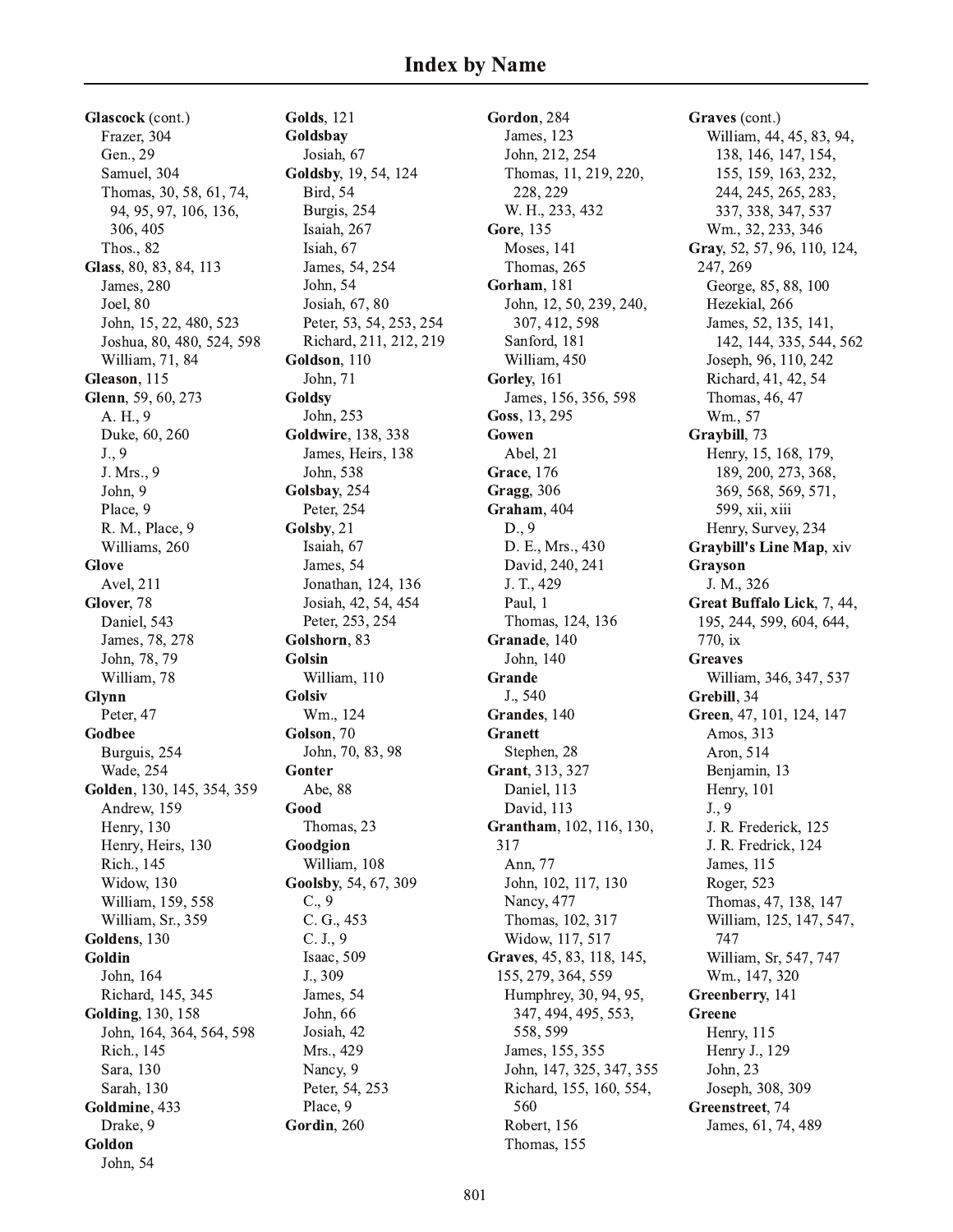Greenwood, 50, 51, 63, 64 Fleming, 436 Flemming, 436 John, 50, 51, 64, 77, 277, 478 Greer, 47, 114 Aaron, 114, 247 Aaron W., 300 John, 486 Moses, 100, 114, 514 Robert, 247 Robt., 247 Vinson, 44 William, 47 Greg Thomas, 91 Gregard, 131 Gregg, 75, 91 Thomas, 62, 75, 77, 92, 106, 294 Greggard Joseph, 517 Gresham, 127, 271, 272, 327 George, 127 John, 229 Tom, 1, 2, 3, 5, 7, 383, 770 Grey, 88 Edward, 105 James, 251 Wm., 64 Grice P., 137 Grier, 47 Aaron, 47, 114 Aaron W., 300 James, 347 John, 87, 286 Robert, 47, 247 William, 47, 147 Griffen, 28 Griffeth, 126 George, 246 Mrs., 126 Griffey John, 53, 228, 453 Griffie, 46 Griffin, 145, 325, 345 Elizabeth, 312, 500 Heirs, 368 J. A., 53 John, 311, 511 John, Heirs, 73 Joseph, 73 M., 500 Maria, 500

Griffin (cont.) Mortimer, 500 Rob. T. Emmet, 500 Widow, 111, 112, 168 Wm. O. S., 500 Griffith, 28, 42, 53, 184, 228, 594 George, 56 Jack, 421 Jake, 422 John, 19, 20, 28, 29, 53, 228, 253, 345 O. P., 9 P. E., 421 Robert, 28 Grifith John, 53 **Grigg**, 106 Thomas, 62, 63, 106 **Griggs** James, 23 Thomas, 75 **Grigs** John, 32 Grigsby John, 232 Grigsley James, 432 Grimes, 27, 39, 47, 594 John, 27, 39, 40, 212, 425 Place, 9 R., 279 Thomas, 47 William, 278 Grisley, 32 **Grissom** Little B.,  $246$ Grizard, 332 Grizzard, 132 Joseph, 117 Groce(?) Mrs., 335 **Gross** Benjamin, 66 Grove Price, 753 Grover  $O. L., 25$ **Groves** Charity, 77 Grubb Francis, 116, 130, 351 Grubel, 34 Guess, 272, 285 Adam, 272, 285

**Guest** Adam, 285 Guice John, 138, 145, 146, 537 Guilder. 323 Guise, 30, 137, 537 John, 137, 146, 337, 338, 537 Nicholas, 145 Phillip, 21, 30, 137, 138, 337, 346 Gullabon, 229 Gulley, 230 Gulpeney, 252 **Gummets** Robert, 247, 259 **Gummit** Robert, 47, 59 Gunels, 66 Daniel, 466 Gunn Jamie, Trustee, 342 M. G., 250 Gunnalds, 279 **Gunnals** Nathan, 295 Penny, 295 Gunnells, 440 John, 40 Nath., 295 **Gunnels** Daniel, 66, 80 John. 80 Joseph, 40, 80 Nathan, 295 Gunnolds, 294 John, 280 Gunter, 210 Charles, 10  $D.C., 9$ J. W., 9 Mrs., 242 N. C., 453 T. W., 475 Taft, 475 Gussart, 138 Gutery, 175 **Guttery** Robert, 175 Guy, 150 Widow, 150 H

Habvard, 366 Thomas, 366

Hadden E. Robert, 543 Helen E., 543 Ruby T., 543 Hagan E., 99 Edward, 84, 99 Hagein Lucy, 50 Hager Hugh, 159 Haggeon, 349 John, 349 Hagler Peter, 81, 408 Haglethre, 287 Hail, 72, 73 Thomas, 55 Widow, 29 **Hailey** Thomas, 273 **Haines** Henry, 46 James, 82 John, 46 Hair John. 430 Hairbuck. 130 Michael, 130 **Haire**, 422 J. T. M., 422 Hale Charles, 184 J. H., 206 J. W., 9, 207 Jesse, 72 Joshua, 72, 272 **Halev** William, 121 Hall, 210, 277, 421, 472 Edward, 150 George, 58, 59 Henry, 507 J. H., 452 John, 61, 72, 218, 227, 261, 329 John, Mrs., 475 Joshua, 272 Place, 9 William, 28, 39, 40, 50, 175, 271, 375 Halton, 20 Hambleton, 147 Luck, 90 Luke, 90 R., 547, 747 Robert, 147, 155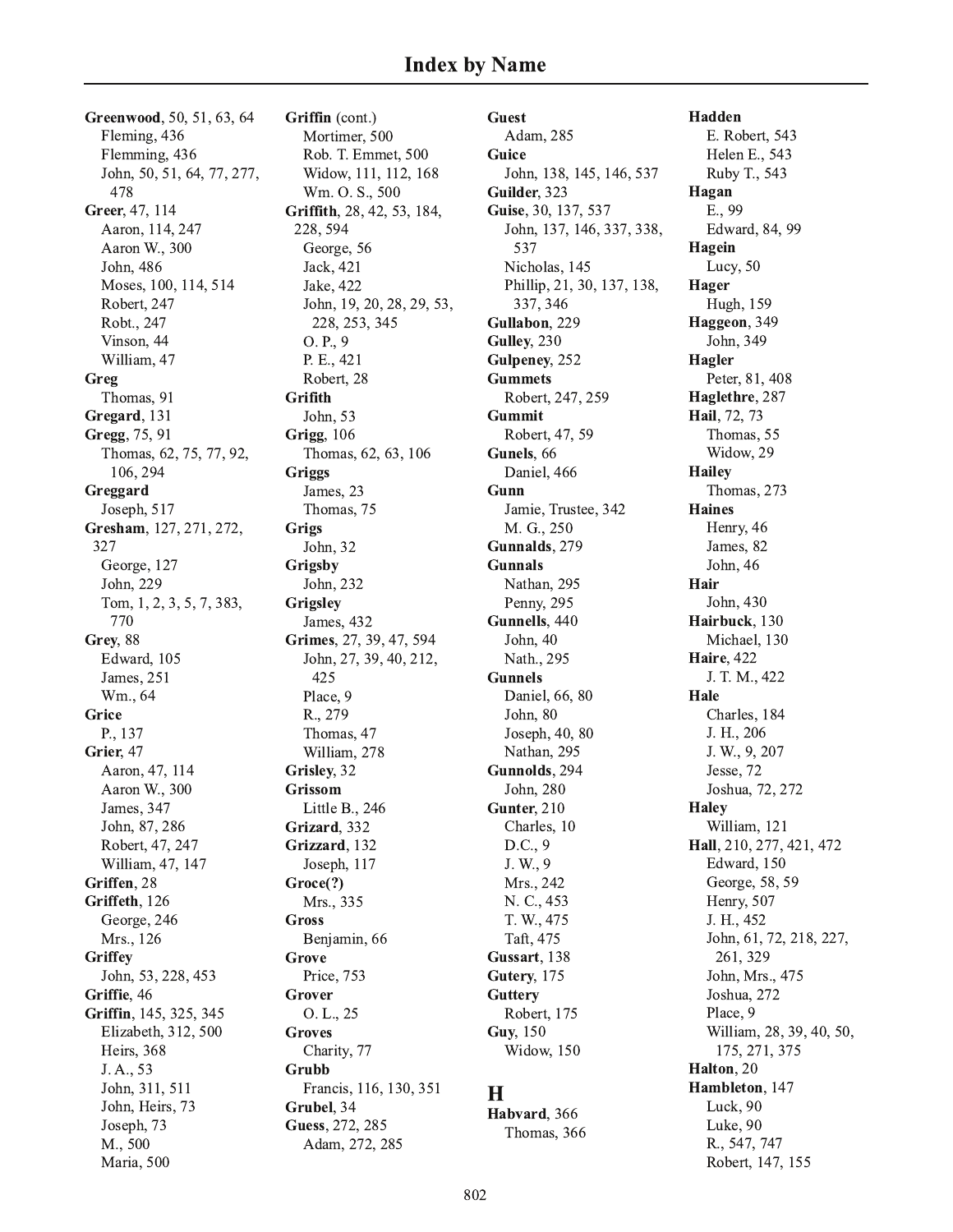Hambrick Benjamin, 265 Robert, 327 Wm., 312 Hambuck, 126 Hamburg State Park, 172, 772, ix, xiv **Hamilton**, 50, 54, 63, 64, 90, 91, 462, 491 Andrew, 64, 77, 91, 92, 105, 291 Col., 243 Geo., 125 George, 55 Jacob, 92, 106 James, 403 Luck, 90 Luke, 90, 91 Peter, 13 Walter, 17 Hamitt William, 83 Hamlin Richard, 168 Hammack, 148 Benedick, 326 John, 147 Robert, 85 Tom, Jr., 1 Hammet William, 83 **Hammett**, 57, 83, 586 James, 57, 70 John. 70 Susannah, 57 William, 57, 70, 82, 83, , 257 Wm., 171 Hammit, 586 James, 599 Hammitt, 85, 100 James, 470, 586 John, 70, 270, 586, 599, 605 William, 57, 70, 586, 599,605 **Hammock**, 85, 137, 138, 147, 148, 155, 268, 286, 327, 473, 538, 548 Benedick, 126, 127 Bennedick, 127 John, 147, 148, 155, 348, 355, 748 Lewis, 100 Mrs., 469 Robert, 85, 286

**Hammock** (cont.) William, 83, 138, 147 **Hammond**, 138, 156, 247, 338, 538 A. G., 9 Abraham, 164, 165, 338 Alfred, 290, 291  $J. L., 9$ J. Robt., 9 Jacob, 137, 537 John, 137, 138, 156, 337 Martin, 138 Mrs., 9 William, 147 Hamnar John, 55 Hamond Sylvester, 65 **Hampton**, 136, 154, 354 Benjamin, 354 Thomas, 136, 145 Hamrick L. E., 221 Hancock J. H., 184 **Hanes**, 71 Elias, 327 Ellis, 97 Haney, 240 **Hannah, 39, 255, 256** James, 17, 121, 175, 333 , 616 John, 68, 268 Hannar John, 55 Hansard W., 477 William, 64, 77, 477 Hansburger Stephen, 337 Hansford, 422 Ben, 9 M.A., 9 Roscoe, 422 William, 277, 476 Harbin, 266 Thomas, 66, 238 William, 37, 38, 65, 66, 78, 265, 278, 438 Hardeman, 53 William, 42 Harden, 129 Adam, 131 Edmund, 316 Hardiman John, 244, 256 Uriah, 266

**Hardiman** (cont.) William, 42 Hardin, 414, 422 Est., 422 Trust, 404 Hardman, 66, 67, 266  $C. T., 9$ Charles, 66, 67, 267 Genevieve, 221 L. W., 221 Uriah, 66 William, 41 Hardmon, 467 Hardwick James, 60, 171 William, 287, 368 Hardy, 359, 559 Isaac, 284 John, 359, 559, 561, 599 Hare Henry, 500 Hargrove, 221 C. B., 221 J. T., 9 R. L., 9 Harkins, 100 Thomas, 100 Harley John, 33 Harling Ezekiel, Heirs, 364 Harmon, 222, 502 Harper, 58, 72, 85, 88, 154, 285, 292, 331, 345, 555 Edmond, 92, 315 Edmund, 130, 329, 330 F., 402 George, 88, 176 Henry, 142 J. P., 293 Jesse, 115, 116, 129, 130, 315, 316, 329, 555, 599 John Peterson, 93 Robert, 58, 59, 85, 88, 100, 176, 299, 300, 313 Robert, Jr., 88, 176 Robert, Sr., 88 Samuel, 72, 85, 100, 154, 354, 555, 599 W. M., 335 William, 85, 335 **Harrell,** 117, 131 Zachariah, 117 Zecky, 517 Harrington David, 468 John, 181, 335, 581

**Harrington** (cont.) Michele, 5 Thomas, 135 **Harris**, 28, 33, 57, 59, 65, 68, 69, 83, 162, 173, 214, 226, 242, 257, 273, 279 B., 56, 57, 256 Buchner, 97, 497 Buckner, 27, 56, 57, 68, 83, 257, 374 C., 184 Darbie, 122 David, 68 David, Heirs, 268 E. G., Est., 326 Frances H., 475 Geo., 9 George, 59, 259 Giles, 295 Hoyt, 214 J. M., 9, 430 J. V., 293 James, 100 John, 39, 100 Moses, 112, 126 Mrs., 9, 184, 326 Nathan, 282 Pope, 452 Rebecka, 98 Robert, 112 Robt., 9 Samuel, 59 T. Y., 422 Thomas, 265 Thomas, Heirs, 47, 59 Thrilkill, 452 Timothy, 81 W., 247 W. T., 9 Walton, 33, 72, 97, 98, 269, 272 West, 297 William, 81 Harrison, 57, 99 Benjamin, 36 Edward, 57 J. K., 9 Katherine, Mrs., 289 Katherine, Ms., 1 Place, 9 W. Z., 9 William, 36 **Hart**, 43, 55, 142, 408, 440, 479, 599 Archibald, 208, 213 Benjamin, 79, 80, 279, 479, 599, 679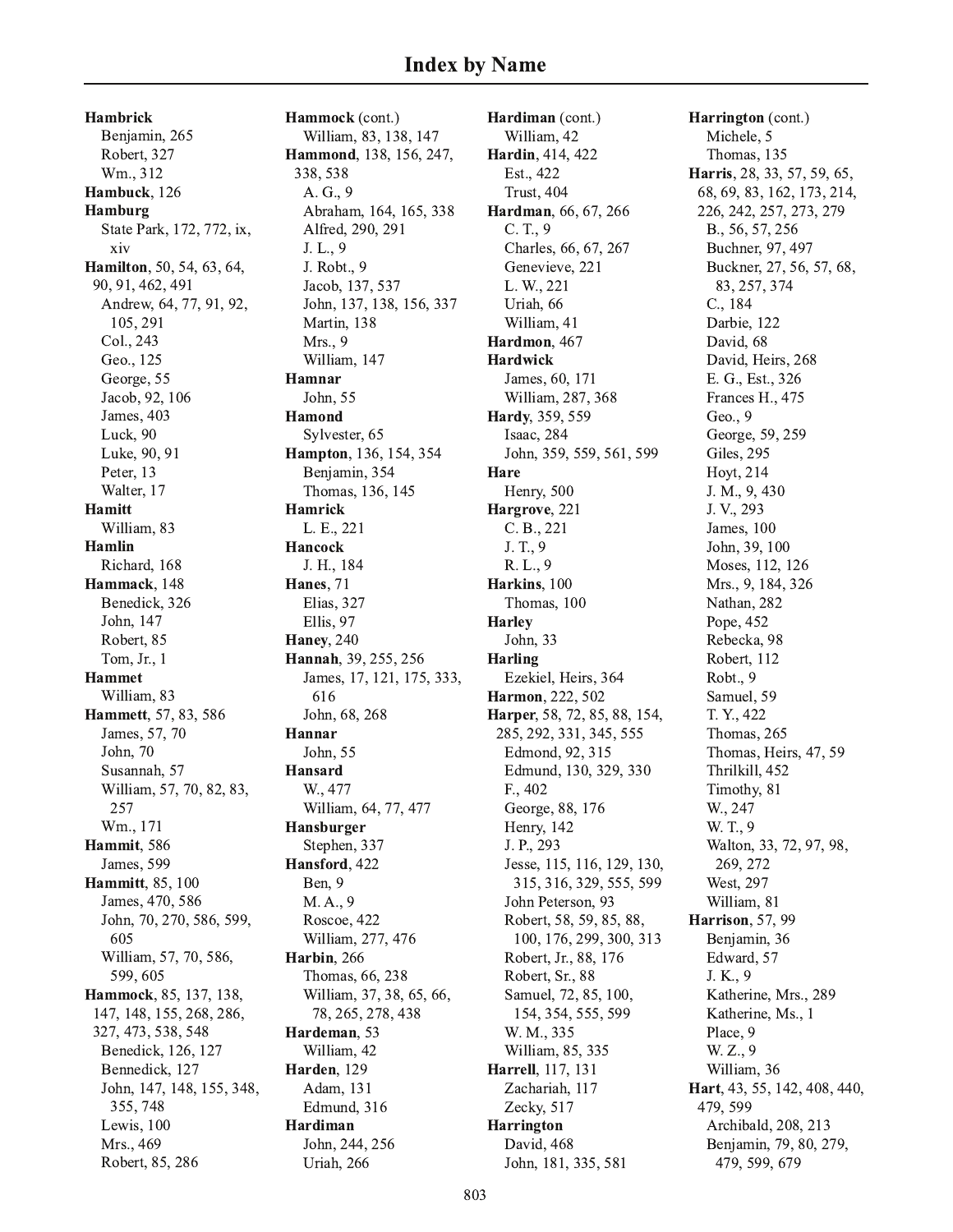Hart (cont.) Godfrey, 296 James, 43, 55, 98, 298 John, 43 Nancy, 79, 279, 479, 599, 679 Nancy, Park (Inactive), 694 Samuel, 73, 142, 151, 273, 351 State Park, 661 Hartfield, 523 Hartsfield, 29, 41, 229, 241, 279 Godfree, 80 Godfrey, 96, 296 James, 29 Place, 9 Richard, 29, 41, 229, 441 **Harty**, 559 Edward, 500 James, 500 Joanna, 500 Mary, 500 Patrick, 500 **Harvey** Evan, 73, 168 James, 87, 168, 171, 368, 369, 568, 599 John, 33, 60, 65, 86, 87, 92, 168, 260, 406 Michael, 87, 180, 487 Richard, 87 Thomas, 73, 86, 87, 168, 287 Harwell, 119 E. B., 9 Harwell, 229 **Hatcher** Henry, 518 John, 118 William, 39, 51, 239 **Hause** James, 295 **Hawes** P. S., 278 Hawkins, 32, 43, 44, 214, 414, 429, 604 Bill, 383 Dillard, 2, 383 Elizabeth, 2 Family, et. al., 599 Farm, 383 Francis, 83 Home Place, 383 J.D., 5, 214 J. H., Mrs., 229

Hawkins (cont.) J. W., 9 James, 55 Jim, 2, 5, 383 Mary Capps, Est., 414 Nicholas, 31, 32, 43, 44 Samuel, 178, 179, 599 T. H., 9, 214, 221, 414 T. H., Mrs., 423 Tom, 9, 206, 207 Tom, Place, 9 W. M., 9 **Hawks**, 220 Mrs., 9 **Hawsey** John, 92 **Hawthorn** Thomas, 102 Hawthorne, 116 Joseph, 51 Robert, 51 Thomas, 116 William, 102, 116, 316 Hay G., 311 William, 11, 12, 13, 212, 408 **Hayes**, 221 Elias, 85 Ellis, 85 H.A., 9 H. A. Place, 9 Moses, 74 Richard, 240 Robert, 113 Thomas, 238 **Hayler** Susannah, 72 Haynes, 85, 272, 438 Henry, 222, 223 John, 45 Moses, 275, 276, 489 Thomas, 238, 438 William, 238 William D., 238 **Havnie** Mrs., 9 Richard, 241 **Havs**, 299  $J., 30$ Jonathan J., 30 Joseph, 69 Moses, 68, 69, 269 **Havwood** Benjamin, 303 Head, 63, 106 Thomas, 72

Heard, 88, 96, 110, 124, 125, 168, 176, 246, 296, 297, 324, 325, 355, 356, 376, 510 Abraham, 272 B., 509 Barnabas, 155, 355 Barney, 18 Charles, 111 Drury, 94 George, 71, 72, 84, 125 Jesse, 95, 109 John, 96, 106, 124, 125, 160, 161, 306, 310, 325, 360, 361, 599 Margaret, 310 Mr., 106, 506 Richard, 81, 82, 254 Stephen, 34, 46, 88, 96, 97, 110, 111, 125, 158, 176, 208, 213, 234, 246, 296, 306, 320, 362, 520, 599 Thomas, 71, 72, 85, 272, 285 Thomas J., 294, 308 W. H., 307 William, 41, 53, 124, 524 Hearn Drury, 94 **Heart**, 498 Samuel, 73 Heartlong Thomas, 23, 24, 424, 599 **Heath** Abraham, 102, 116, 316 Absalom, 102 James, Mrs., 502 Robt. T., 502 Hedger M. M., Mrs., 252 **Heeth** Abraham, 102 **Helton** Abraham, 102 Hembrick Thomas, 326 **Hembry** Dennis, 524 **Hemby** Dennis, 124 **Hemperly** Marion, 225

Hemphill Thomas, 18, 218, 418, 599 William, 217 **Hender** Robertson, 20 Henderson, 82, 269, 276, 277, 482 Isham, 253 J., 82 James, 82 John, 168, 273, 368, 369 Joseph, 69, 72, 77, 82, 256, 267, 282 Major, 82, 269 Robert, 359, 561 S., 249 Samuel, 56 Thomas, 282 Widow, 167 Zach., 88 **Hendley** John, 283 Hendon, 20, 273, 368 Isham, 29, 229 John, 29, 53 Micajah, 29 Robinson, 20 Thomas, 29, 53 **Hendrick**, 78, 226 Hillary, 93 Hendricks, 78, 84, 226, 255 Elias, 226 Hillary, 78 **Hendrix** Otis, 420 William, 227 **Henley** Dennis, 124, 524 Mrs., 335 **Henrdred** Hillery, 78 **Henry** B., 369 Joseph, 368, 369 Long, 260 Henson, 214 Isham, 30 J. W., 221 T. M., 214 **Herbert**  $(?)$ , 344, 353 Monaah, 132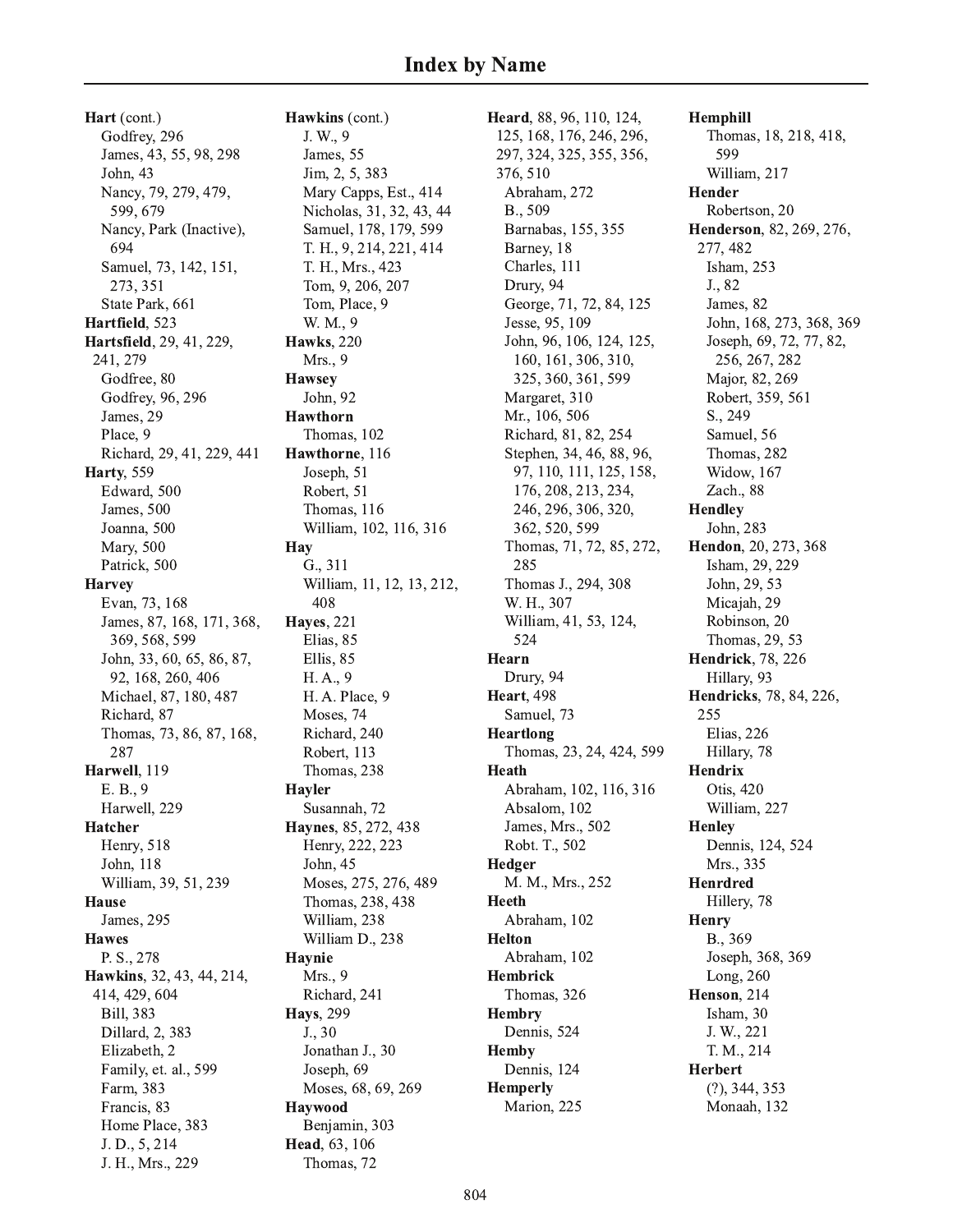Herd Mr., 506 Richard, 281 Herison, 74 Herndon, 249 George, 180, 580, 599 Mary, Mrs., 278 T. T., 9 **Herrell** W. A., 9 Herring, 429 David, 243 Marie Edwards, 475 Herrington, 145 Hewbanks, 19 Rich., 19 **Hewell** J. H., 9 **Hewett** Thornton, 139 William, 138, 339 Hewitt, 139 William, 139 **Hicks**, 350 Edmond B., 349 Edmund, 599 Edmund B., 349 **Hidelston** John, 69 Higanbottom Joseph, 64 Higg James, 51 Joseph, 264 Wm., 264 Higganbotham Joseph, 131 William, 51 Higgen Ben., 64 Higgenbotham, 51, 64 Benjamin, 64 Francis, 37, 64, 237 Samuel, 51, 64 Higgenbutham Joseph, 64 Higginbotham, 237, 263, 331, 452, 464 Benjamin, 19, 36, 64 Benjamin, Heirs, 63 C. A., 263 Caleb, 476 F., 64 Jacob, 36, 37, 63, 237 Joseph, 264 William, 63, 263, 264

Highsmith Thomas, 553 Hightower, 13, 94 James, 8, 13 John, 94 William, 93, 160, 293, 560 Wm., 78 Hill, 52, 101, 110, 150, 222, 244, 275, 290, 490 Abraham, 55, 67, 68, 255, 309, 323 Benj., 285 Bessie, 475 Blant, Place, 9 Chandler, 9 Charlie, 475 Col., 55 Elizabeth, 126 Harry, 9 Henry, 67, 80, 267 Indian. 9 Isaac, 22, 80, 95 Jacob, 275, 290 John, 42, 43, 75, 90, 101, 142, 143, 301, 441, 490 Joshua, 310 Moses, 130, 150, 291, 330 Theophilus, 67, 80 Thomas, 22, 52, 109, 309, 570, 599 Thophilus, 67 Travis, 567 W. P., 9 War, 70, 270, 670 Wylie, 469 Hillary, 138 Hilley, 251 Thos., 476 Hillguard, 138 **Hillhouse** D. P., 298 David, 36, 48, 61, 225, 261, 298, 299, 448, 599 David P., 298, 299 P. H., 299 **Hilliard** Sam, 225, 375, 436, 599 Sam Bowers, Deceased, Sam Bowers, Mrs., 1 **Hills** Winfield, 156, 356 Hilton. 102 Abraham, 102

**Hilyard** Richard, 138, 147 Hinden, 220 **Hindley**, 70, 83, 270 Jacob, 83 John. 83 Hindman Michael, 70, 83 Hindo Isham. 20 Hindon. 229 Isham, 29, 229 Matthews, 29 Hindsman Michael, 70, 83 **Hineley** Jacob, 70 John, 70 Hines, 82 Brigar, 240 Honora, Mrs., 500 James, 82 **Hinson** Widow, 70 Hinton, 13, 95, 310, 323 Dempsey, 95 Dempsey, Heirs, 95, 294 Doomsey, 95 Elizabeth, Mrs., 509, 523 Jacob, 80, 95, 295 James, 291, 295, 309, 310, 524 Joab, 95 Jobe, 95 John, 295, 310 Micajah, 80, 81 Peter, 291 Reggie, 193 Hire(?), 482 Hitchcock, 298 William, 298 **Hitt**, 43 John, 42, 43 **Hobbs**, 599 Gracy, 543 Moses, 543 Hocket Patty, 129 **Hockett** Patty, 528 Hodge Archibald, 31, 43, 443, 599 Archille, 31 Isaac, 31, 443 James, 31 John, 19, 228

Hodge (cont.) William, 28, 228 Hodges, 31, 84 Hodges(?), 83 **Hodges** Arch, 43 Eloise M., 475 Eloise McCurry, 475 Mavis Crumpton, 1 Hodgins, 149, 550 John, 149, 549 Hodo, 130, 141 Peter, 130, 140, 141, 530, 599 Richard, 140, 141, 530 Hog. 127 James, 168, 169 Stephen, 127, 327, 527 Hogan Sym Ed, Plantation, 443 Hoge Jacob, 57, 257 James, 31 Hogg, 168, 247, 257 Jacob, 57, 58 James, 24, 86, 87, 131, 168, 169, 424, 599 James, Sr., 424 Stephen, 127 William, 247, 447 Holeman David, 101 **Holiday**, 20, 21 Margaret, 46, 58 William, 156 **Holifield** Daniel, 53, 253 **Holland**, 20, 220 Charles, 220 John, 307 Margaret, 20 Hollaway Amey, 80 Hollefield. 54 Holliday, 71, 156, 368 Ambrose, 21 Amey, 80 Ben., 72, 85 John, 45 Thomas, 148 Widow, 156 William, 156, 599 William, Sr., 556 **Hollifield**, 67, 253 Daniel, 67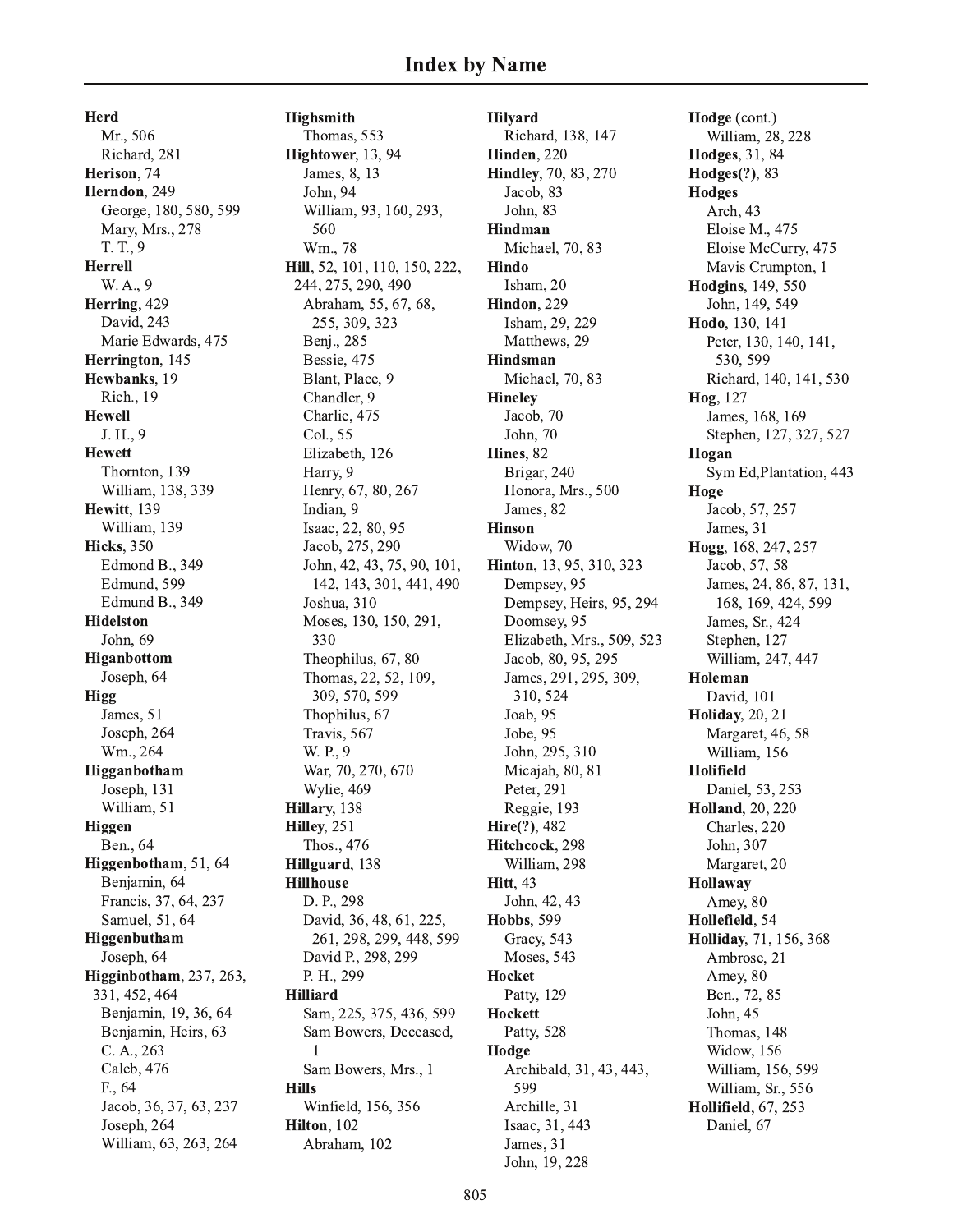Holliman, 101, 115, 315 Absalom, 101 David, 101, 115 Mark, 115 Samuel, 101, 115 **Hollings** Hugh, 561 Hollingshead John, 118, 518 Hollingsworth Jacob, 104 Mary, 141, 341 Hollinshead John, 118, 518, 599 **Hollis** Widow, 100 Holliway Amey, 67, 80 Amy, 67 Holloman D. H., 9 Holloway B., 85 Hollowday, 548 Widow, 548 William, 548 Holmes, 61 Benjamin, 346  $C., 9$ John, 110 Joseph, 313 Richard, 74, 75 Robert, 215 Holms, 74, 346 John, 55, 56, 111 Hook, 153 Hooker, 61, 74 Hooks, 97 Asay, 153 Hooper, 47, 59, 123 Absalon, 452 Churchel, 123 Jesse, 41, 452 Thomas, 54, 75, 123 Hooten Thomas, 156, 548, 556 **Hopkins**, 23, 33 Lambert, 32, 33 Sam, 232 Virginia C., Mrs., 422 Hopper, 54 W. B., 9 **Horley** Moses, 58

Horn Capt., 9 John, 269 Pamela, 118 **Horney** Moses, 58 Horrins, 258 **Horton** James, 260, 371 Thomas, 38, 50, 287, 438 William, 238 Houghton, 47 House, 42, 95, 495 L., 323 Mill, Old, 400, 401 Mollie, 9 Toombs, Robert, xiv White, 9 **Houses** Pauper, 9 **Housley** Newday, 168 Newgate, 168, 169 Widow, 168, 169 **Hously** Newdigate, 169 Widow, 169 Houston, 49 John, 202 Thomas, 62 William, 62 Wm., 448 **Howall** John. 295 Howard, 92, 93, 122, 130, 131, 134, 153, 323 Benjamin, 130, 131  $C. L., 9$ E. D., 429 F. R., 9, 220, 229 F. R., Mrs., 229, 429 Francis, 240 G. H., 9, 429 Guleaus, 418 Hal, 9, 242 Hiram, 473 J. W., 9 John, 76, 78, 91, 93, 99, 299 Julius, 18, 122, 134, 181, 307, 333, 418, 581, 599 Lewis, 423 Mrs., 9 Nehemiah, 74, 202, 203 Nehemiah, Heirs, 202 Place, 429

Howard (cont.) Rhesa, 129, 528, 529, 531, 599 Rsea, 129 Susanna, 307 T. J., 9 Thomas, 241, 253 Thomas J., 242 Wm. T., 9 Howel, 52 Jenny, 17, 18 Nathaniel, 59 Howell, 100, 259, 352, 452, 728 David, 131, 143, 343 Franklin P., 728 James, 100 John, 100 Nathan, 223, 232 Samuel, 113 Thomas, 137 William P., 728 Howington, 121 **Howtower** William, 560 Hubbard, 93, 102, 107, 279, 366 Benj., 323 Benjamin, 80, 84, 95, 107, 229, 284, 295 Col., Place, 9 Jacob, 469 John, 36, 37, 54, 78, 93 Matthew, 102, 104, 118 Richard, 93 Thomas, 166, 366, 599, 766 Hubert, 502 Mathew, Rev., 502 Matthew, 502 Virginia, 502 **Huchins** Richard, 171 Huck R.A., 9 Huckabee Isome, 88 Wm., 127 Huckby, 126 **Huddleston** Joseph, 279 **Huddleton** Robert, 13 **Hudgens** Coy, 278 John, 149

**Hudgins** John, 149 Hudson, 93, 107, 121, 122, 277  $C., 121$ Charles, 122 Cutbird, 107 Cuthbert, 121, 321, 599, 600 D. C., 307 Frank Parker, 1, 172, 311, 366, 583, 600, 604, ii, ix, xii, xiii Frank Parker, Biography, 583 James, 77, 92, 277 Mary, 54 N., 93 Nath., 293 Nathaniel, 93 Percy W., 583 W. O., 293 Hudspeth David. 553 Huebener Michael, 1 **Huff.** 79 Buck. 9 Col., Place, 9 Elizabeth, 79 Place, 9 R. W., 9 Samuel, 83, 98 Widow, 79 Hughes, 153, 358, 421, 559 Alexander, 153 Captain, 733 James, 153 Obieton, 475 William, 153, 168 Hughman Basil, 40, 385, 600 Hughs, 124, 145, 358, 524 Buck. 153 Capt., 153, 158 Estate, 561 James, 354 Samuel, 155 William, 354, 359, 368 Wm., 176 **Huitt** Ben T., 421 Human, 12 Basil, 12, 40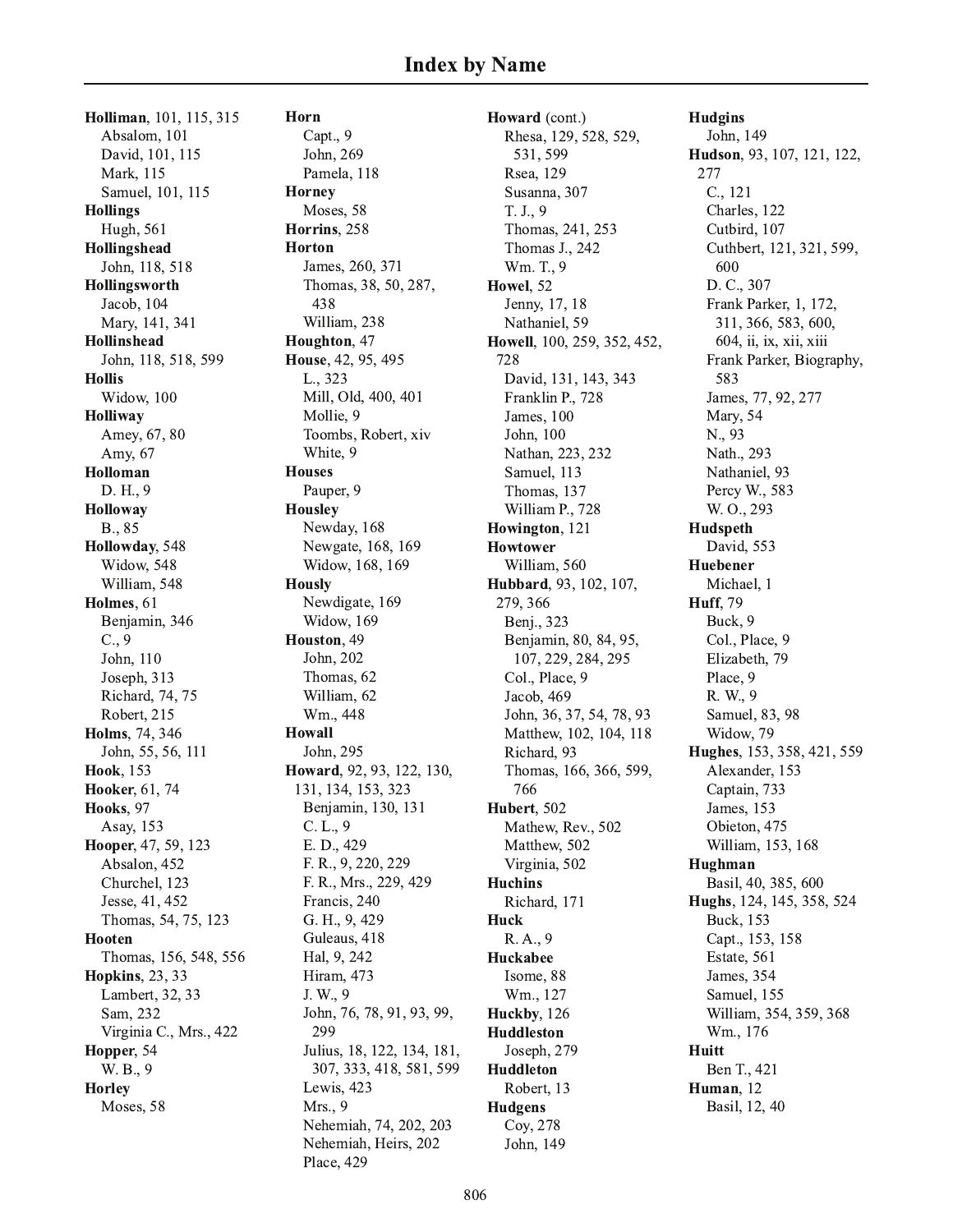Hummond John, 538 Sylvester, 65 Hunt, 30, 37, 46, 47, 64, 90, 99, 107, 121, 302, 307, 498 Henry, 46, 47, 73, 99, 107, 120, 121, 273, 313, 446 Moses, 276 Nathaniel, 63, 450 R., 226 Richardson, 25, 30, 37, 38, 49, 50, 64, 77, 90, 237, 277, 290, 437, 477, 490, 591, 600 William, 60, 359, 561 Hunter, 74, 160, 246, 258, 274 D., 164 Dabziel, 160, 165, 554, 560,600 Dalzeal, 164 Dalziel, 160 H. H., 423, 432 J. H., 423 Mrs., 9 Nat, Mrs., 9 Sam., 89 Saml., 89 Samuel, 74, 164, 364 William, 238, 239, 250, 251 **Huntsman**, 269, 270 Hurd William, 124 Hurley, 83 John, 83 **Hurst** Richardson, 37 Hurt Durham, 224 J. L., 9 Tom. 224 **Huse** Tharp, 268 Hutcheson Dr., 214 Dr., Place, 9 Est., 214 **Hutchings** John, 117 Hutchington James, 78 Hutchins, 114, 140, 149,

316

**Hutchinson** 

Dr., Place, 414 Estate, 214 Grade, 414 J., 79 James, 29, 65, 79, 278, 279, 294, 295 Jonathan, 114 **Hutson** Cutbird, 107 **Hylly**, 263 Hyman T. B., 728 **Hynes** Michael, 500 **Hytch** Thomas, 254

## I

**Ides** John, 79 Incognita Tera, 245 **Index by Page Number,** 604, 605 **Indian** Cherokee, 61, 120, 261,  $461, I$ Creek, 15, 34, 119, 215, 772, I Creek, Hunting Grounds, 318 **Indian Boundary in the Southern Colonies 1763-**1775. I **Indian-Ceded Land** Boundary, 6, 7 **Indian Land-Wilkes County, Old** Boundary, 236 Indian, Old Boundary, 375, 434, 575 **Indian (See Land)** Land, 6, 7, 8, 9, 10, 11, 12, 14, 17, 22, 23, 24, 25, 33, 34, 35, 36, 47, 48, 61, 74, 171, 172, 173, 175, 176, 179, 180, 206, 207, 208, 210, 211, 212, 215, 217, 223, 224, 225, 233, 234, 247, 274, 371, 408, 409, 410, 411, 412, 423, 425, 434, 447, 610, 611, 612, 614, 615, 617,

Indian (See Land) (cont.) 622, 623, 624, 625, 633, 634, 635, 636, 647, 674, 771, 773, 775, 776, 777, 778, 780, 781 Land, Cherokee, 448 Land, Creek, 119 Land, Prior to 1773, 356, 539 **Indian (See Line)** Line, 22, 44, 173, 244, 414, 570, 773 Line, Old, 22, 770 **Indian-Wilkes** Boundary, 425 Ingle Frances, 422 Ione **Hyatt**, 119 **Irvine** James, 97 Irwin, 100, 114 John, 114 Isham Edward, 263 **Island** Abalom, 129 Abraham, 129 Absalom, 129 Absalon, 129 **Ivey**, 58 Enola Nelson, 502 Ephraim Jesse, 502 J. W., 502 Jessie, 502 M. S., 502 Minnie Shurley, 502 Ivy George W., Jr., 543  $\mathbf{J}$ Jack, 112, 126, 260 Capt., 112, 312

James, 88, 112, 126, 512 John, 126, 138, 526 **Jacks** John, 126 L. M., 9 W.A., 9 Jackson, 31, 46, 84, 100, 102, 103, 107, 116, 131, 142, 151, 168, 221, 285, 316, 503, 512, 562, 577 A., 23 A.A., 9 A. J., 9

Jackson (cont.) A. S., 9 Abasalom, 76, 276 Abraham, 76 Absalom, 23, 75, 76, 127, 131, 157, 275, 285, 300, 301, 312 Amasa, 151, 152 Benj., 157 Benjamin, 151 Charles, 177 Daniel, 68 E. C., 9 Isaac, 35, 47, 173, 600 James, 445 Joseph, 84, 99, 246, 258 Lucey, 168, 171 Mrs., 9 Nathaniel, 85, 485, 600 Peter, 87, 168, 487 Reuben, 119, 572, 600 Reubin, 172 Rob., 142 Robert, 145, 150, 151, 268, 337, 351, 357 Ruben, 372 Widow, 310 William, 31, 170, 171, 600 Wm., 168, 368 **James**(?), 75 **James**, 110, 310 Enoch, 110, 124 John, 43 Samuel, 110 Sara, 60, 73 William, 57 **Jamison** Robert, 165, 565 **Jannings** Willis, 467 Jarmine, 56 Jarnigan Nedham, 73 Jarrel, 438 **Jarrell** C. H., 429 H. D., 429 J. W., 9, 429 **Jarrett** Devereux, 52, 53, 65, 66 Faddy, 83 Howell, 112, 115 **Jarrit** William, 135 Jarrott, 83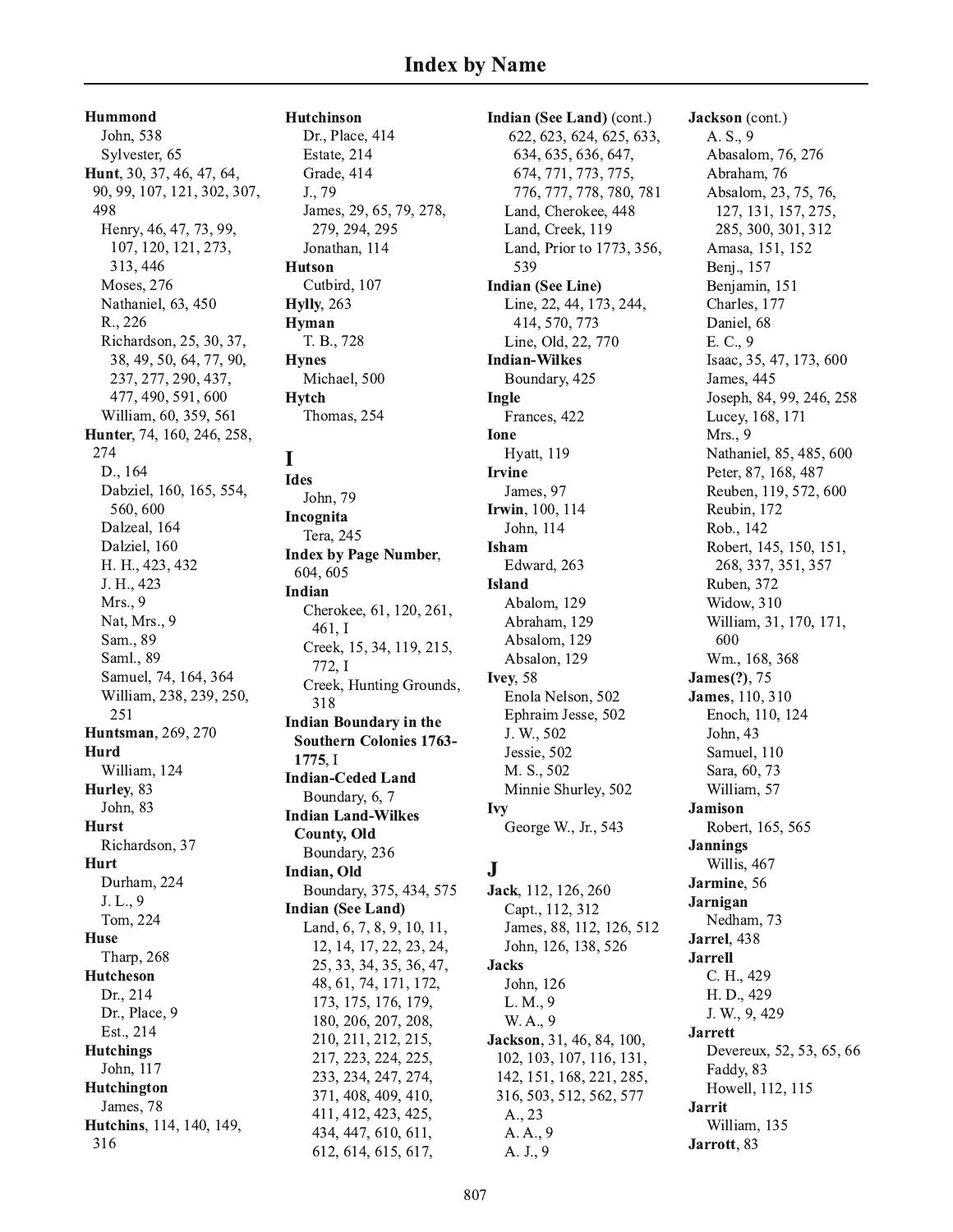**Jarvis** Mrs., 9 **Jarvoice** Charity, 77 Heirs, 477 **Jaudon** Mayson, 278 **Jemison** E., 112 Jenkins, 101, 136, 324 Robert, 101, 115, 301 Sterling, 124, 125, 136 Zachry, 85 Zack, 85 **Jennings**, 66, 309, 453  $C., 9$ Caleb, 145 Charles, 279, 294 H., 9 John, 109, 123 Miles, 67, 267, 467, 600 Presella, 298 Willis, 66, 67, 467, 600 Jernigan Nathan, 259 Needham, 73, 168, 368 **Jerrel**, 238, 438 **Jesse**, 445 **Jewel** W., 9 **Jewell** J. A., 224 **Jiggs**, 470, 600 Jiles, 53 Jinnings, 109 Miles, 67, 266, 267, 467 Willis, 67 **Johnson**, 20, 21, 41, 47, 52, 57, 60, 75, 81, 93, 96, 109, 110, 125, 214, 218, 231, 249, 250, 286, 287, 293, 296, 429, 486, 551 Alexander, 75 Andrew<sub>.</sub> 52 Angus, 249 Brantley, 214 C. Macon, 221 Caleb, 100 Dan, Mrs., 9 Daniel, 81, 145, 153, 249, 250 Daniel M., 249 E. W., 9, 229, 420 Edmond, 52 F. L., 184 George, 14 H. N., Mrs., Place, 9

Johnson (cont.) H. O., 214 I. W., Place, 9 Jacob, 84, 140, 340, 550 James, 54, 342 John, 21, 39, 41, 110, 125, 310, 324, 325, 540 John F., 19 John H., 12 John Hutchins, 29 John Hutchinson, 29 L., 93, 293 L. F., 214 L. M., 422 Littleton, 293 Luke, Place, 9 M., 231 Malcom, 221 Matthew, 53 Moses, 21 N., 53 N., Place, 9 Nathan, 53 Place, 9 R. D., 9 R. T., 9 Randy, Krout, 193 Reubin, 21 Richard, 57 T. D., 9 Virginia, Mrs., 214 W. C., 9 W. L., 9 William, 39, 50, 51, 80, 87, 88, 95, 96, 109, 131, 287, 432 Willis, 142, 151 Wilson, 142, 151 Johnston, 21, 50, 100, 125, 211, 421 Daniel, 496 John, 39 John H., 53 John Hutchings, 53 John Hutchins, 12, 66 Nathan, 54, 55 Thomas, 47, 439 William, 39, 51, 57, 109, 296 Willis, 151 Joiner, 98 Benjamin, 215 Jonathan, 98 Sarah, 79 **Joles** John, 479

**Jolsey** Harry, 81 Jones, 30, 42, 70, 71, 94, 115, 129, 130, 131, 136, 137, 138, 154, 159, 210, 260, 271, 273, 274, 336, 337, 358, 498, 536, 537, 733 Col., 336 Darling, 20 David, 414 Dolphus, 221 Edward, 136, 137, 336, 537 Gabriel, 146, 241 H., 421 Henry, 81, 158, 159, 163, 164, 359, 533, 582, 600, 763 Henry A., 728 Henry, Dr., 327 Hugh, 70, 84, 284 Isaac, 75, 90 James, 30, 61, 129, 315, 329, 529 Jesse, 278 John, 57, 78, 94, 98, 102, 103, 113, 163, 278, 294, 298, 312, 513, 763 Jonathan, 131 Joseph, 30, 70 M., 368, 369 M. M., Mrs., 728 Marshall, 103 Moses, 337, 429, 430 Nathan, 60, 73, 78 Nathaniel, 60 Phillip, 163, 164, 364, 763 Presilla, 129 Randall, 241 Ray H., 475 Richard, 74, 89, 600 Russel, 42 Russell, 42, 242, 442 Samuel, 330 Thomas, 87, 103, 141, 179, 310, 562 W. H., 9, 206, 207 Widow, 129, 315, 329 William, 115, 130, 145, 151, 551, 553 Jordan, 50, 55, 86, 91, 131, 238, 438, 532 Abasalom, 91 Absalom, 91, 505 B., 117

Jordan (cont.) Baxter, 132, 142, 143 Baxtor, 117 Charles, 86, 160, 554 Edmond, 55, 254 Edmund, 54, 55 Jacob, 159, 359 Joe, 475 Joshua, 255 Josiah, 55 Marvin, 475 Nathan, 159 Place, 9 Samuel, 73, 159 Solomon, 58, 71 Stephen, 250 Stephen M., 250 Stephen W., 50, 250 Zachariah, 159, 160, 165, 359, 554 **Josey** Henry, 67, 68, 267 Jourdan Absalom, 91 Joyce John, 537 Juel Joseph, 32 **Junction** Grand, 9

## $\mathbf K$

Kain (See Cain) Richard, 226, 238 **Kanas**(?), 147 **Kaney** O. J., 316 Kaolin, 9 Karr (See Carr) George, 91 Henry, 84, 85, 99, 100, 113, 284 Henry Harper, 85 John, 82, 83 Karrel, 151 Kav Ben, 278 Edward, 99 George H., 475 Sanders, 300 Keath James, 160 Keating, 153 Edward, 182 **Keede** James, 92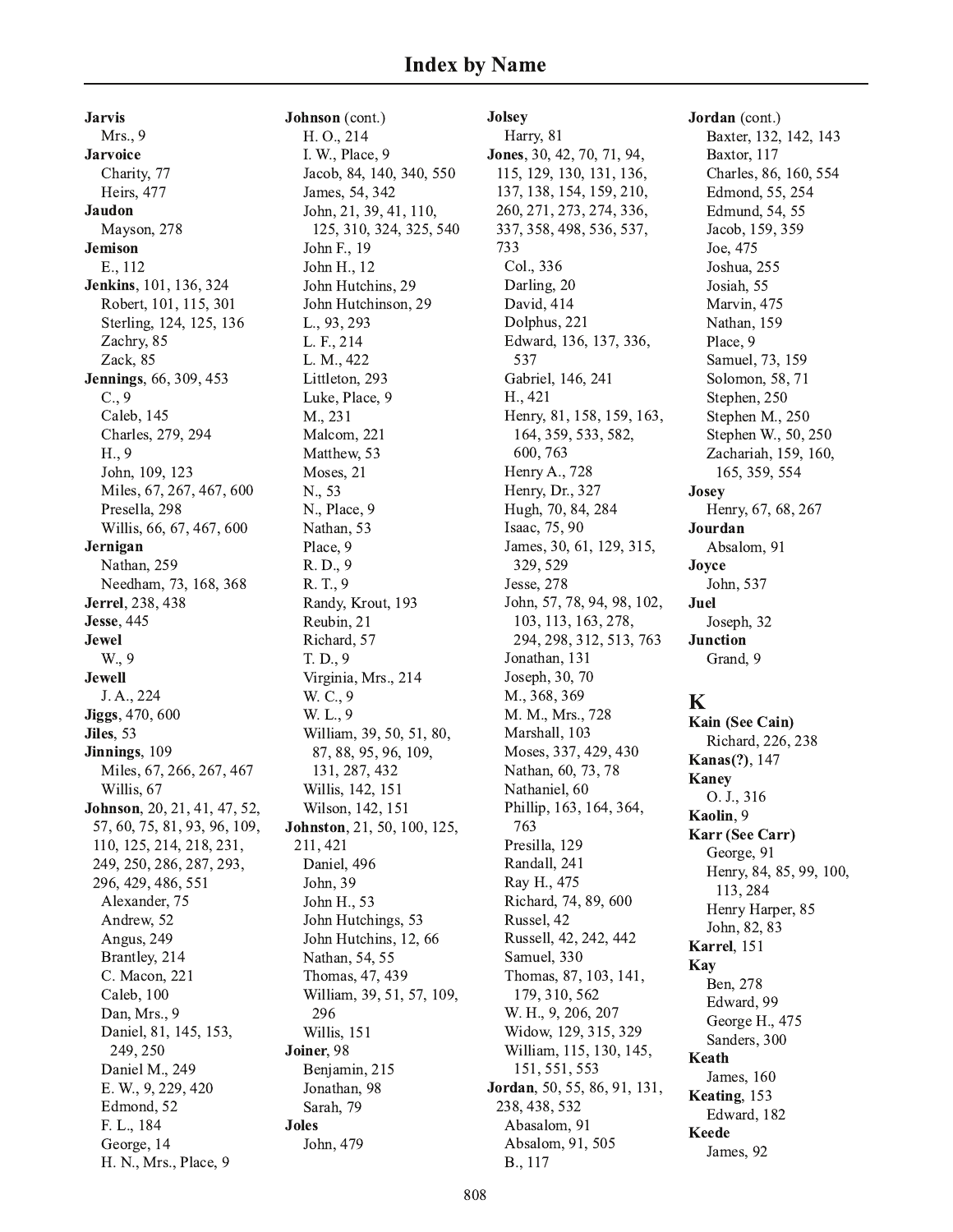**Keelor**, 244, 256 Keelough, 31 **Keen**, 242 Massey, 230 **Kees**, 307 John, 106, 307 Keeting Edward, 153, 345, 600 **Keith**, 160 James, 160, 554 **Kell.** 423 Keller, 56 Kelley, 457 A. Ed, 543 Elizabeth, 526 Hugh, 337 James, 543 John, 526, 543 Lucy, 543 Susannah, 543 W. M., 543 William, 104 **Kellly** John, 538 Kellogh John, 56 **Kellor** Isaac, 44 Kellough Allen, 31 David, 31 John, 56, 242 **Kellus**, 515 Kelly, 57, 104, 116, 118, 146, 148, 154, 257, 600 Barnard, 20, 25, 126, 151, 157 Edward, 154 **Hugh**, 146 James, 72, 85, 99 John, 57, 86, 103, 115, 126, 138, 165, 257, 304, 315, 339, 600 Lloyd, 44, 88 Norcissie, 543 Thomas, 117 Widow, 85 William, 20, 99, 103, 104 William H., 543 Wm., 86, 98 **Kemp**, 116, 316 Joseph, 116, 316 Thomas, 87, 102, 316 William, 138 Kendal Jeremiah, 112

Kendall, 123 Jeremiah, 32, 44, 51, 56 Reuben, 509 Kendrick. 303 Laura, 303 Kennebreau, 57 Kennebrew, 265 Kennedy, 239 David, 305 John, 26, 426 Joseph, 305 R., 438 Ro., 438 Robert, 39, 49, 51, 305, 600 Kent  $C., 9$ Olin, 543 Kersey, 64 Daniel, 264 Stephen, 64 Kertin(?) T. J., 184 **Kettle Creek** Monument, ix Key Chiles T., 293 **Kid, 516** W., 9 **Kidd**, 116 Andrew, 116 Fletcher, 420 J. C., 475 James, 37, 92, 437 John, 430 Place, 9 Webb, 92 Widow, 116 **Kilgor**, 153, 240 Linchfield, 40 Kilgore, 88, 125, 153, 336, 344 Heirs, 325 John, 88, 125, 137, 153, 287 Peter, 27, 28, 40, 385 Ralph, 153 Robert, 56, 111, 125, 137 William, 27, 28, 158, 215 Wm., 533 Killough, 31 Isaac, 31 **Kimbree** William, 97 Kimbro, 97

Kimbrough, 297 John, 97, 297 Kindal Jeremiah, 69, 82 **Kindall** Jeremiah, 32, 33, 56 Jonathan Key, 43 Kinebrew, 347 Jacob, 347 King, 101, 102, 116, 159, 267, 290, 516 Abraham, 102 Alex., 259 Alexander, 62 Andrew, 102, 115, 302, 315 Benjamin, 25, 181, 197 Hugh, 62, 262 Jacob, 116 Joel, 116 John, 45, 62, 69, 82, 153, 247, 259, 267 Place, 9 Richard, 72, 85 Thomas, 272 W. R., Dr., 422 William, 36, 159 Wm., 314 Kinman, 114 James, 100 Mary, 314 William, 114 Kinnebreau Jacob, 355 Kinnebrew, 57, 147, 155, 252, 257 Jacob, 147  $Mrs.$ , 9 Place, 9 **Kinney** H. D., 221 W. N., 221 Kinsman, 114 **Kirk** Caleb, 100 John, 180, 380 Joseph, 180 Richard, 32 Samuel, 580 **Kitchens**, 543, 602 Hiram N., 543 John F. M, 543 Susannah, 543 Willie Henry, 543 Knight Grifin, 43 L. L., 454

Knowland William, 145, 146 Knox, 19, 21, 30, 421 Absalom, 21, 22, 30, 221 Benjamin, 14, 19, 21 John, 126, 138, 413, 538 Samuel, 13, 20, 21 Kurrey, 155 **Kurry**, 160 **Kuykindle** Jonathan, 80 L Lace, 510 Lacey, 96 William, 310 Lackey, 97, 297 Thomas, 81, 82, 97, 282, 297 William, 97, 297 Wm., 111 Lad Indian, Prior to 1758, 339 Ladner Daniel, 69, 70 Lamar, 42, 94, 229, 241, 253 Arthur, 42 B., 167 Basil, 73, 79, 86, 94, 104, 123, 150, 165, 167, 366, 567 Blake, 79 James, 87, 168 John, 168, 171, 368 Thomas, 56, 69, 97 William, 87, 164, 168, 487 Z., 42, 55 Zach, 241 Zachariah, 42, 108, 109, 122, 253, 322, 508 Lamarr, 29 John, 168 William, 564 Lamb John, 77, 92 **Lambert**, 33, 121 Dardin, 256 James, 68 Lampkin, 83 George, 83 Lancaster, 99 Levi, 273, 368 Levy, 73, 168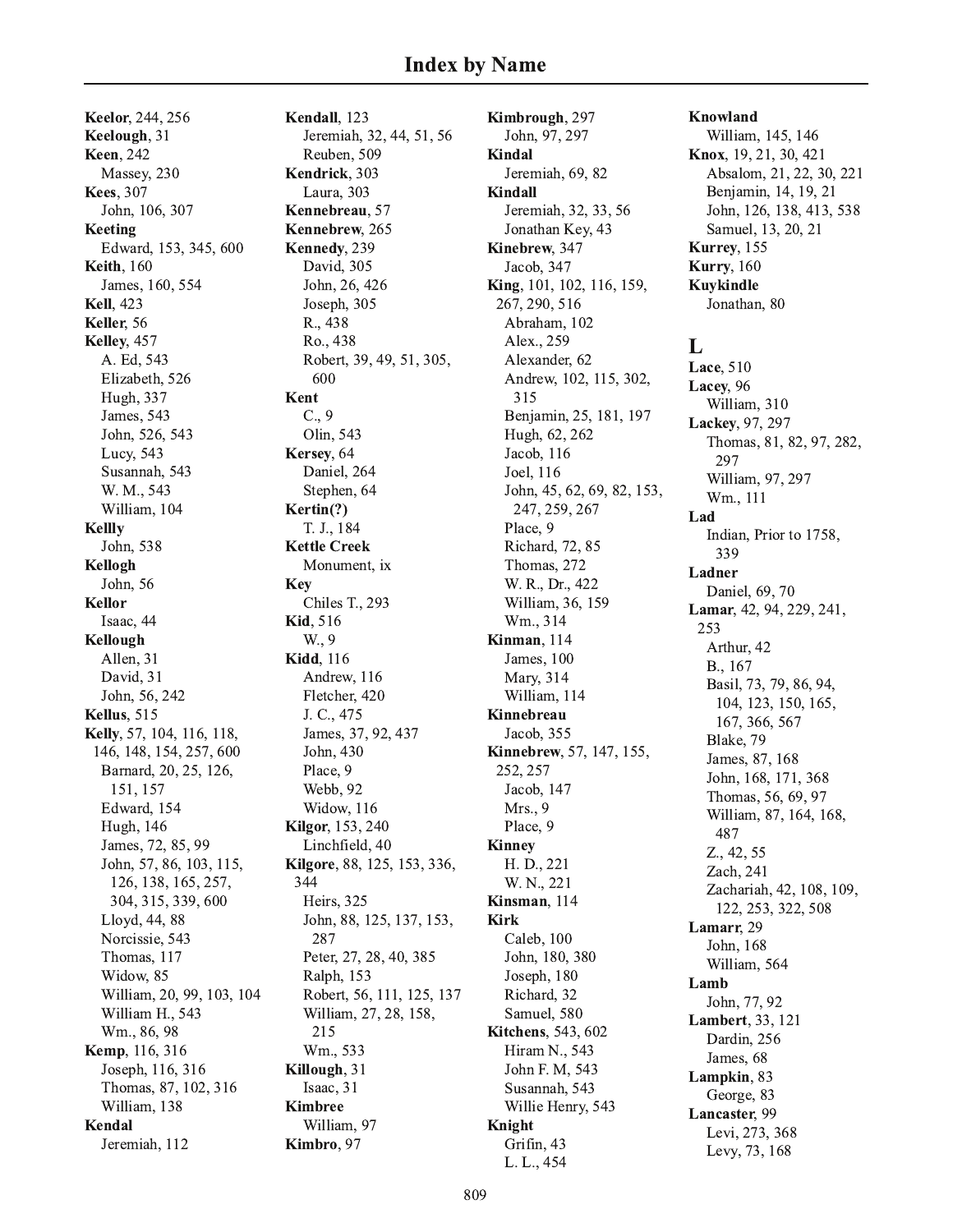Land Academy, 23, 174, 574 Ceded, 6, 7, 119, 318, 339, 356, 513, 539, 570, 769, 770, x Ceded, Prior to 1777, 165 Cherokee Corner, 2, 3, 5, 6, 7, 15, 196, 383, 402, 403, 415, 597, 604, 615, I, viii, xiv College, 23, 171, 174, 179, 774 Creek Indian, 318 Disputed, 290 Indian, 6, 7, 8, 9, 10, 11, 12, 14, 17, 22, 23, 24, 25, 33, 34, 35, 36, 47, 48, 61, 74, 171, 172, 173, 175, 176, 179, 180, 206, 207, 208, 210, 211, 212, 215, 217, 223, 224, 225, 233, 234, 247, 371, 408, 409, 410, 411, 412, 423, 425, 434, 447, 608, 609, 610, 611, 612, 614, 615, 617, 622, 623, 624, 625, 633, 634, 635, 636, 647, 771, 773, 775, 776, 777, 778, 780, 781, iii, ix, viii Indian, Cherokee, 448 Indian, Creek, 119, 597 Indian, Prior to 1773, 356, 539 Landcaster Levi. 369 Landers, 249 Abraham, 59, 72, 459 Jacob, 45 James, 177 John. 600 **Tyrce**, 249 Landrum, 130, 131, 149, 150, 550 Billy, Place, 9 Elizabeth, 130, 131 F. M., 9 John, 101, 140, 149, 509, 540, 549 Widow, 131 William, 131

Lane, 260, 371 Archabald, 95 Arthur, 30 Ashley, 80 Barnabas, 30 Gabriel. 323 James, 56 Richard, 43 Richland, 31 Turner, 57, 256 Widow, 30 Lang John, 84, 99, 484 Langford, 433 John, 153 Lankford, 163, 364 John, 164 Lanor Daniel, 70 Lanton Joseph, 566 Larrimore John, 563, 600 **Lassiter** R. R., 421 Latimer L. W., 9 Lattimore  $(?)$ , 182 John, 144, 344 Lawlor Patrick Henry, 500 Pierce Condon, 500 Lawrence, 41, 229 Harold, 1 John, 41, 219, 241 Mrs., 422 Zackariah, 29 Lawry Jan, 478 Lawson, 171 James, 29, 229 Layson James McLain, 110 John, 110 William, 96, 110 Lazenby, 728 Francis A. M., 728 Henry, 728 Robert Adison, 728 Robt. Pathic, 728 S. J., 728 Lea, 66 George, 84, 284 John, 56, 57, 84 William, 283

Leard Hickman S., 449 Leary J. H., 9 Leason William, 96, 110 **Leavens** Richard, 97 Ledbetter, 49, 104, 118 Arthur, 49 Fred K., 304 Isaac, 104, 504 John, 104, 304, 504, 600 John, Major, 504 Joseph, 118, 332 Lynn, 1 Major, 104 Matthew, 256 Lee, 84, 104, 469 Charles, 51 George, 84, 99, 284, 299 Giles, 41, 53 Greenberry, 245 James, 53 Jesse, 222 Jiles. 53 John, 56, 69 John, Heirs, 73 Joshua, 135, 136, 335, 336 Lefton Eleanor, 146 Leftwich John, 70, 83 Legat Abner, 111 Legate, 111 Leggett Abner, 111 Leltwick, 83 LeMurry Mark, 164 Lenton John, 85 Leonard, 350 Elijah, 141, 150 Frazier B., 368 Lester H. L., 452 L. L., 13 Place, 9 T. H., 9, 207 W. B., Mrs., 429, 430 Lettes, 65 Levell John, 600

Leveret, 57 Thomas, 748 Leverett, 84 John, 84 Robert, 57, 58, 98 Thomas, 58, 148, 348 Tom. 58 William, 57, 58, 148 Wm., 147 Leverette, 339 Henry, 138, 139, 338 Mrs., 339, 539 Thomas, 270 William, 98, 139, 600 William, Sr., 498 **Levestor** Aaron, 259 Levin Widow, 126 Levingston Abraham, 8, 9, 600 Robert, 47 Levins Jean, 125, 126 Lewis E., 300 George, 300 J. B., Mrs., 475 Jacob, 85 M., 285 Mattie Adams, 475 W. M., 141 Library Orkney County, 312, 313, 496, 513 University of Georgia, 1 Lilttleton Mark, 124, 324 Lincacum Merium, 317 **Lincecum** Mericum, 60, 260 Linchfield, 40 **Lindsay**, 124, 438 Jacob, 123, 124 John, 15, 47, 111, 113, 114, 324 Thomas, 137 Lindsey, 136, 247, 271, 272.324 Abraham, 323 Edward, 323 Elijah, 323, 523 John, 15, 47, 69, 71, 72, 99, 111, 257, 283 Letia, 324 Leuletia, 324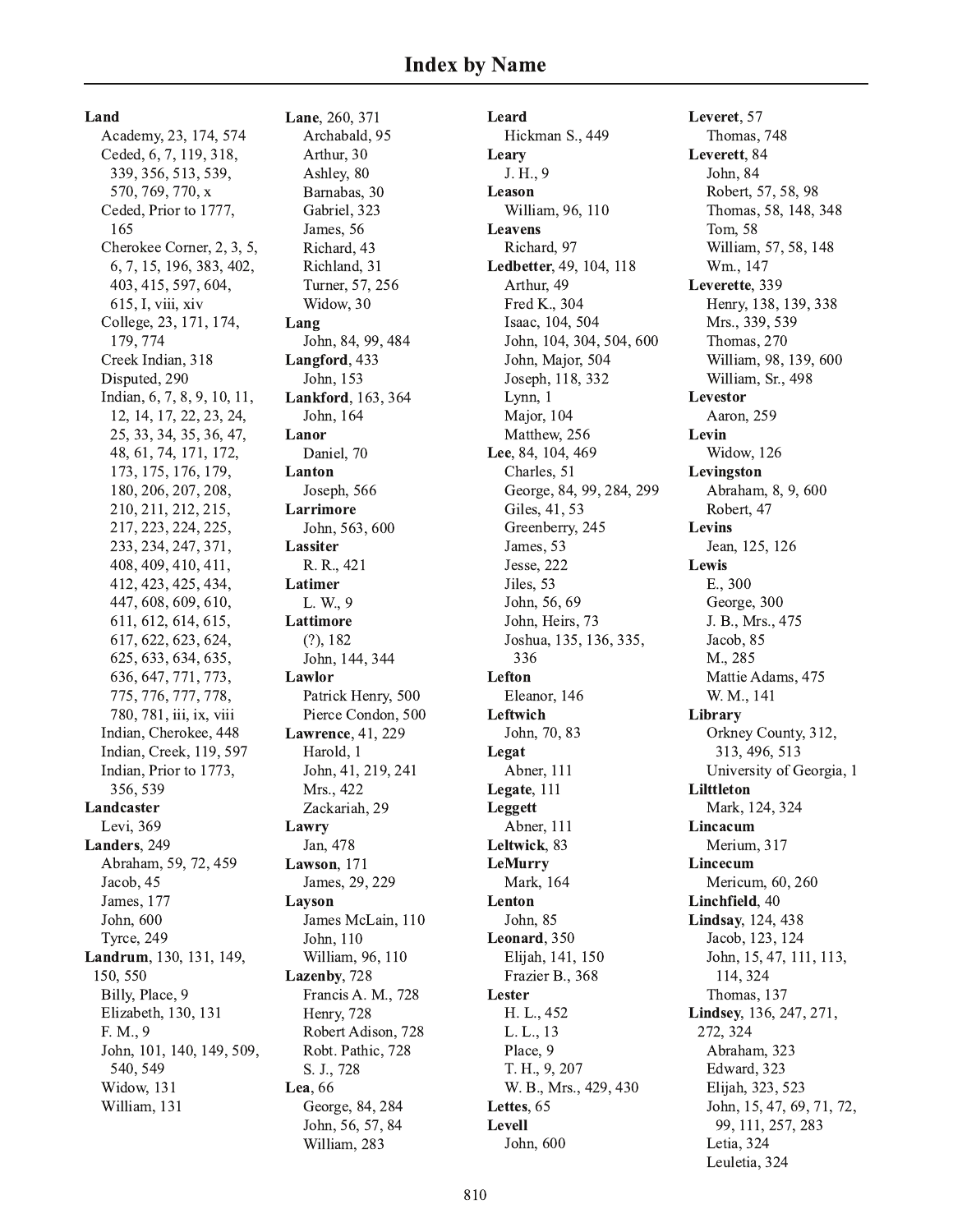Lindsey (cont.) R., 238, 438 T., 523 Thomas, 323, 336, 523 Thomas, Heirs, 336 Line, 244, 403, 404, 414, 570 Cherokee, 22 Graybill's, 6, 7, 15, 33, 35, 47, 173, 176, 178, 180, 233, 235, 371, 373, 376, 378, 379, 424, 434, 570, 571, 573, 579, 599, 604, 615, 623, 635, 769, 773, 778, 779, iii, ix, viii, xii, xiii, xiv Graybill's, Beginning of, xiv Graybill's, End of, 176, ix. xiv Indian, 22, 44, 173, 244, 414, 570, 773 Indian, Old, 22, 770 Old, 30, 36, 221, 225, 370, 436, 581, 636 Linn Abner, 483 **Linns** William, 331 Linscium Widow, 117 Linscum Miriam, 260 Linsecum Miriam, 460 **Linsome** Hezekiah, 117 Linton Place, 9, 206, 207 William, 73 **Lions** John, 476 Lipham, 87, 113, 127 Aron, 113, 127 Capt., 127 Francis, 127 Frederick, 69, 70, 87, 112, 113, 312, 313, 447 Fredrick, 60, 73 Mrs., 298, 299 Little, 74, 472  $C. A., 9$ James, 74, 203, 274 Thomas, 18, 123 Thomas, Heirs, 123 Widow, 123

Littleberry, 140 **Littleton** Mark, 109, 110, 123, 310 William, 285 **Liveston** Aaron. 59 Robert, 447 Livingston Aaron, 259 Abraham, 13, 14 **Llovd** Dan, 256 **James**, 168 Lochlon Savin, 330 Lock John, 102, 116 Lockett D., 285 Lockhart, 103, 503, 559, 577 Joel, 159, 559 John, 364 Richard, 12, 19, 29 Lockout Thos., 138 Loe William, 337, 537 Loftland, 298 William, 298 Logan,  $102$ Phillip, 101, 102 Lokey Hugh, 221 Lomas Samuel, 55 Long, 10, 118, 176, 179, 277, 371, 410 Henry, 273, 368 J.D., 429 Joseph, 28, 278 Major, 69 Math., 176 N., 216, 311, 410 Nicholas, 104, 118, 179, 286, 291, 301, 379 Nimrod, 210, 216, 217, 410,600 Ollie, 429 R. D., 429 Richard H., 299 Sara, 278 Longstreet Daniel, 38, 39, 61, 62, 160 Wm., 113

Lookout(?) Thomas, 147 Lorance, 20 **Lott**, 100 Billy, 1 Tiffany, 1 Lourman John, 136 Lovamore, 536 Love, 145, 476 John, 75, 76 William, 145 Lovel. 75 Lovelatly Thomas, 51 Lovell John, 75, 90, 490 William, 75 Lovermore Robert, 600 Lovett, 103 Richard, 86 Lovinggood, 278 Lovingood, 293 Fannie, Mrs., 278, 293 Lovremore Robert, 36, 436 Low Vincent, 325 Vincent B., 325 Lowden John, 83 Lowell John, 101 Lowery James, 65, 265 John, 96 **Lowry**, 265 James, 30, 43, 278 John, 175 William, 278 Loyd James, 168, 368 John. 171 Thomas, 245 Lucas Joshua, 368 Luckett Elizabeth, 500 Gustus, 500 John, 60 Joseph W., 500 Rebecca, 500 Silvester, 500 Thomas H., 500 William R., 500 William R., Sr., 500

Luckey, 14 Alex., 414 Alexander, 14, 15, 21, 53, 221 James, 221 Printing, 1 William, 41 Luckie Alexander, 22 David, 295 James, 21 William, 22, 31 Lucky Alex, 22 Alexander, 570 James, 221, 414 William, 14, 15, 22, 31 Wm., 221 Lumpkin, 32, 43, 44, 74, 222, 232, 255 Billy, Place, 9 G. B., 9 George, 32, 43, 44, 55, 56, 74, 75, 202, 283, 404, 432, 444, 600 George P., 242 Joe,  $9$ P., 403 Pitman, 444 T. H., 9 Lunceford William, 257 Lunsford William, 249 Wm., 51 Lyle, 479 Henry, 96, 296 J. H., 479 Rhoda, 96 **Lyles** Henry, 95 Lyman Elihu, 329, 340 Lynn Wm., 331  $Lvre(?)$ Frank, 337 M **Macfie** 

T. G., 402 **Machans** Margaret, 110 **Mackee** John, 26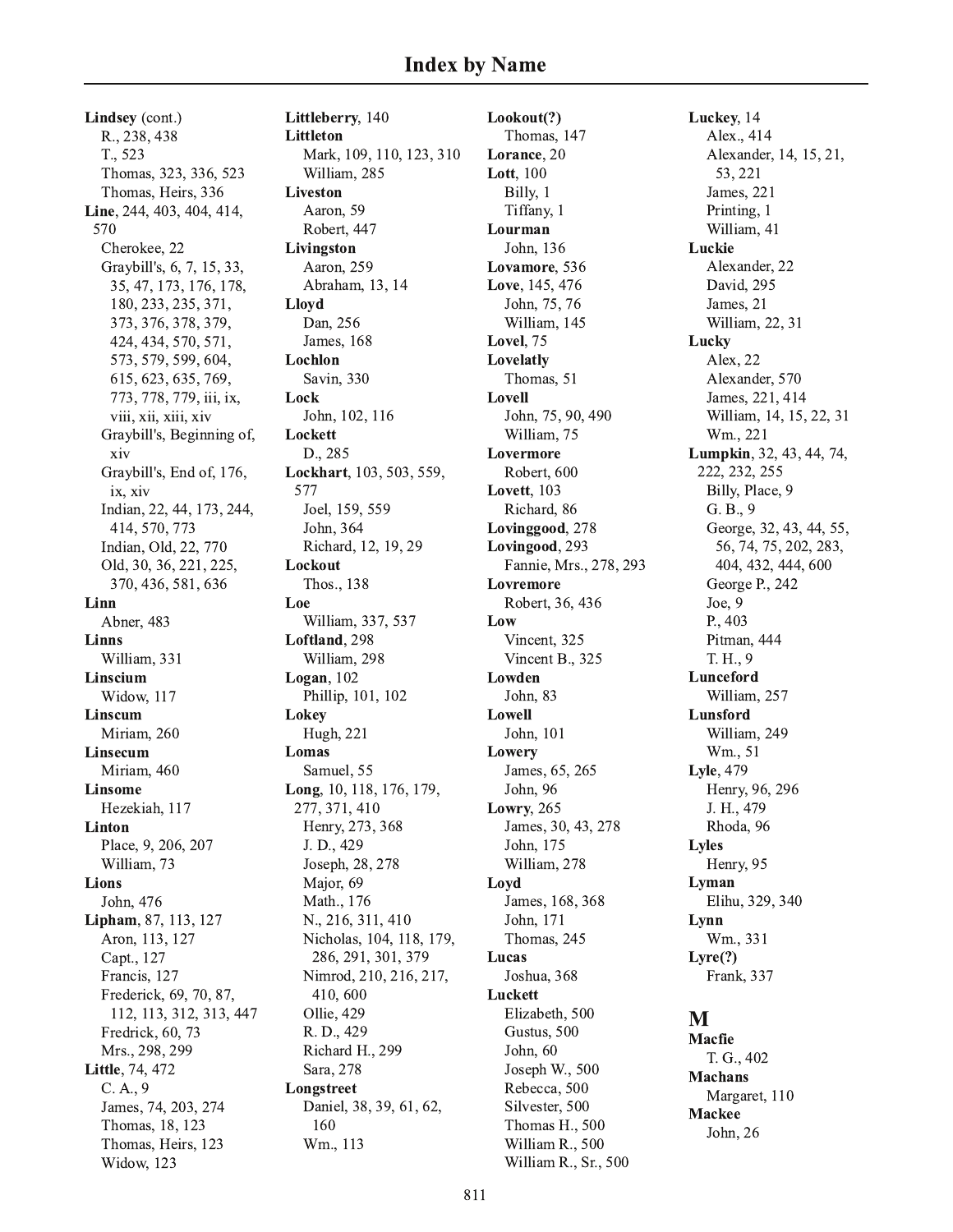**Mackey** John, 65 Wm., 465 **Mackie**, 17, 38, 211, 217 John, 10, 17, 175, 210, 211, 217 Samuel, 11, 175, 211, 238 Macklin William, 327, 379 Wm., 539 Madan, 338 **Madden**, 269 Rich., 270 Maddin, 69 Richard, 257, 270 Maddox, 88 William, 88 **Magbe** James, 257 **Magby**, 32 James, 32 Mager William, 357 **Magill**, 481 Magills, 81 Magin Nathan, 92 Maglotant, 114 Mahan Margarith, 110 Mahom Margarith, 110 **Mahon**, 153 Mahoney Dennis, 323 Mahony Daniel, 500 Margaret, 500 Philip, 500 Mair Hugh, 32 **Mairs** Hugh, 23, 32, 232, 432 Maise, 130, 154 Maller Joseph, 92 **Mallery** Stephen, 109 **Mallory**  $\mathbf{S}_{\cdot}, 310$ Stephen H., 310 Man John, 546 Mandue Henry, 20, 414

Manedius, 414 **Mann**, 337 Isabella, 500 John, 146, 346, 537 John James, 500 Margaret, 500 Mary, 118, 119, 319, 600 Milley, 16, 17, 18, 575 Milly, 17, 175 Mrs., 18, 27 Widow, 316 Wm., 500 Wm. J., 500 **Manner**, 31, 32 Manneron Drury, 554 **Manning** Drury, 160 Manor John, 151 Mans Wm., 115 **Manson**, 112, 113, 126, 127, 312 Survey, Old, 312 William, 112, 126, 312, 496 William, Capt., 112, 312, 313, 512, 600, 713 William, Captain, 513 Map Legend, 600 Map Legend, 600, 604, xiii Map of Hull, 584 Map of Oglethorpe 1894, 600 Marable Place, 9 Marbury Horatio, 62, 76, 91, 476 Marchant(?) James, 345 **Marcom** James, 345 Marks, 26, 66 James, 42, 66 Marr Hugh, 32 **Marrs** Hugh, 32, 232 Mars Hugh, 232 Marshall, 34, 95, 312, 325 Abraham, 95 Daniel (Camp), 766 Dixon, 34

Marshall (cont.) Levy, 111 Marion, 312 Matthew, 160 Thomas, 324 Martain Robert, 57 **Martin**, 56, 73, 78, 79, 127, 214, 267, 269, 283, 284, 313, 327, 368, 429, 437, 554 Austin, 139, 327, 339 Charlie, 293, 294 David, 79 E.D., 9 Ganaway, 56, 127, 139, 339 Gannaway, 127, 139, 327, 339 George, 79 Hugh, 266, 453 J., 460 J. B., 9 J. W., 9 Jacob, 164, 165 James, 94, 100 Jane, 83 Janie Inez, 583 John, 235 Joshua, 234, 235, 600 Margaret, 475 Mathew, 70, 83, 99 Matthew, 98, 99 Mrs., 9, 184 Nathaniel, 71 Peter, 37 Robert, 37, 57, 437 Samuel, 83, 84, 99 Mason, 218 Gideon, 164 Massengale, 99 Massev, 242 Todd, 213 Math Moses, 548 Matheson Lola W., 475 Mathews, 9, 231, 238, 242, 266, 358, 438, 453 A. D., 9 F. M., 9 George, Biography, 466 George, Gov., 466 H., 206, 207 J. C., 9 J. H., 9 Jno., 9

**Mathews** (cont.) John, 311 Lester, 253 Mrs., 9, 430  $T., 9$ Mathias Col., 53 **Mathis**, 114, 335 Arthur, 286 **Matlock**, 368 Matthew George, Gov., 79 **Matthews**, 30, 155, 229, 238, 250, 438 Charles, 184 Col., 266 Gen., 50 Gene, 53 General, 53 George, 14, 38, 50, 52, 53, 66, 79, 266, 466 George C., Gov., 666, 679 George, Governor, 600 J. W., 229 James, 96, 155, 355 Jeremiah, 20, 21, 29, 30, 229, 420 John, 155, 511 Lester, 453 M., 155 Moses, 155 Oliver, 85, 285 Phillip, 52, 252 Ralph, 142 **Mattox**, 453 B. B., 279 E. D., 279 Ella R., 453 G. W., 9 John R., 279 Love D., 279 Mrs., 9 N. M., 9, 279 **Mawse**, 107 Maxey, 9  $Dr., 9$ H. G., Dr., 224 Mrs., 9 Maxwell, 97, 297 E. L., 231 Francis, 145 Joel, 238, 438 John, 63, 263 Polley, 438 Polly, 238, 438 S. R., Place, 9

Levi, 111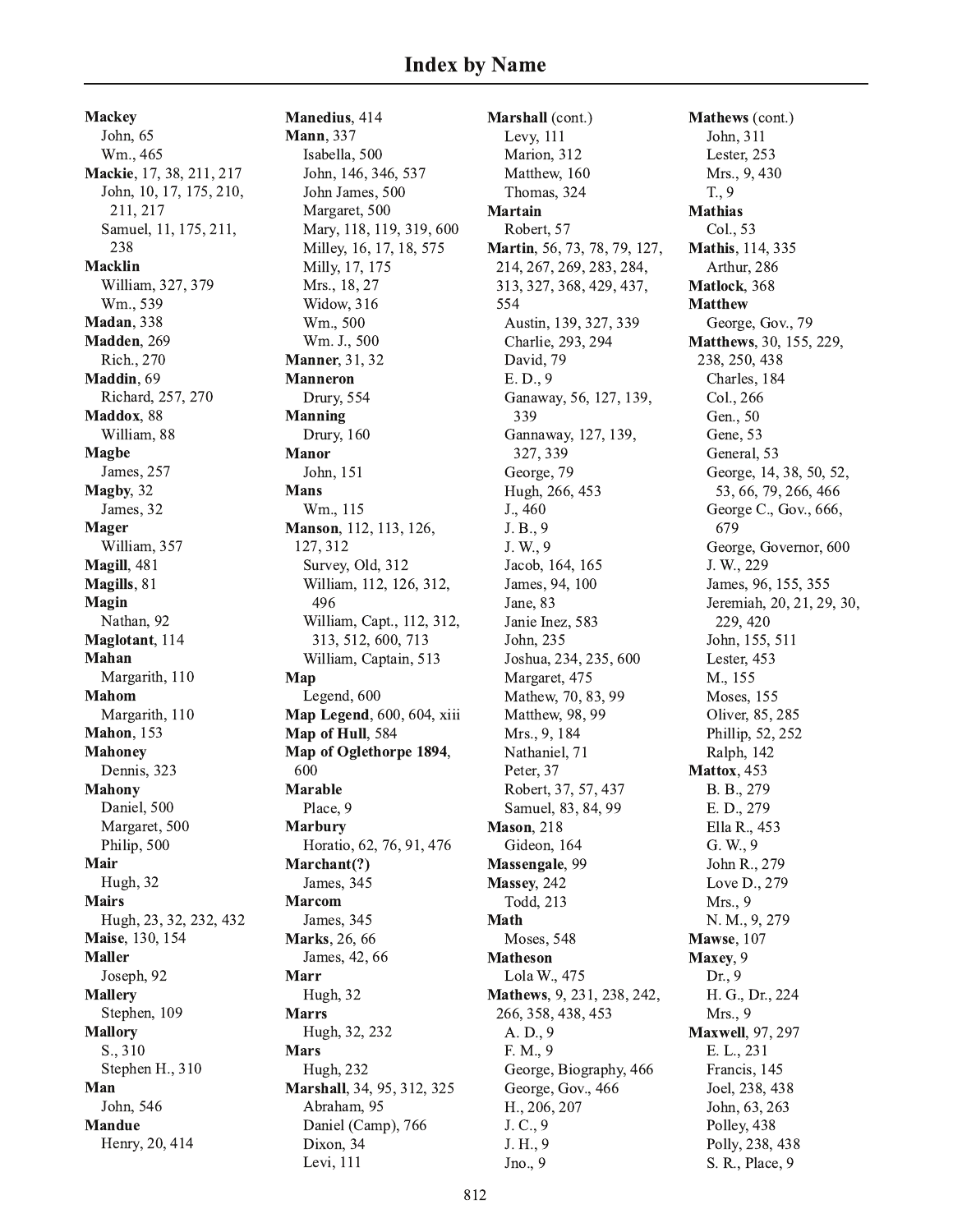Maxwell (cont.) Thomas, 63, 263, 324, 600 William, 97, 497 Wm., 250 May, 116, 150, 316 Balsam, 150 Balsom, 350 D. J., 191 Herman, 190, 191, 192, 193, 194 James, 150, 350 John, 129, 140 John, Heirs, 116, 316 Joseph, 116 Larry, 193 Tommy, 193 William, 142 **Maynor** John, 151, 351 Mays, 130, 150 Balsam, 150 James, 150, 350 William, 142, 154 Mayson, 99 **Maze** William, 154 McAlister, 226 McAlpin, 40 Alexander, 120 **McAlpine**, 63, 320 Alexander, 40, 41, 106, 120,600 Solomon, 63 **McBride** And., 445 Andrew, 71, 84 McBryan  $J., 9$ McCain, 111 McCall, 20, 21, 421 Hugh, 527, 539 Thomas, 28, 419 Thos., 19 McCallister, 41, 226 Daniel, 41 John G., 226 **McCammion** James, 55, 58 **McCammon** James, 13, 23, 33, 45, 282, 297 James W., 413 **McCamon** James, 21 **McCaners** James, 81

McCannant, 13 **McCannon**  $J., 9$ J. M., 9 James, 12, 31, 46, 97, 590, 593, 600, 605 McCannor, 429 **McCanon** James, 14 **McCartee** Daniel, 228, 240, 428 McCarter, 41, 139, 441, 527 **McCarthy** Daniel, 139 McCartney, 29 McCarty, 40, 240 Agnes, 139  $C., 209$ Daniel, 41, 228, 428 John, 127, 327, 339 McCarvel. 150 **McCarvill** Cornelius, 150 McCaynan, 462 **McChallon** William, 179 **McChallons** William, 171 McClain, 81, 114 James, 81, 96, 481, 536 Thomas, 97 McClannon. 188 **McClean** James, 81, 96 **McClellan** William, 73, 179 McClendon, 109, 110, 123, 136, 295, 336, 524, 536 Brian, 131, 132 Isaac, 123, 124, 136, 336 Jacob, 136 Job, 131 Joe L., 331 Joel, 31, 132 Lewis, 295 M., 554 Mark, 132 Matthew, 22 Simpson, 523 Stephen, 336 Travis, 109, 110 **McClenton** Jacob, 136 **McClery** Samuel, 458

McCluskey, 26, 65, 78, 217, 265, 278 David, 17, 18, 65, 217, 465 James, 26, 78, 278, 478 **McCollon** James, 33, 45 McCommon, 82, 97 James, 8, 12, 13, 33, 45, 60, 82, 106, 213, 282, 297, 413 **McCommons**, 220, 324 James, 20, 45, 46, 220, 223 **McConan** John. 306 **McConnall** Richard, 21 McConnell, 18 James, 26, 38 John, 26, 30, 39, 426 **Neal**, 218 **McCormack** James, 71, 562 Thomas, 485 **McCormath** Samuel, 72 Mccormick, 71 McCormick, 118, 130, 330, 517, 518 Charles, 117 James, 85, 118, 127, 130, 131, 141, 142, 143, 151, 152, 317, 330, 341, 351, 551, 601 James M., 142 John, 26, 117, 127, 142 Joseph, 72, 85, 272, 285 Samuel, 119 Thomas, 85 **McCowen** Noble, 271 McCown, 114 James, 66, 267 William, 114 **McCoy** Daniel, 114 Henry, 260, 273 John, 258 McCrary, 30, 130, 131, 230 H. L., Dr., 453 Robert, 30 **McCred** Richard, 55

McCree, 44, 55 William, 13, 21, 31, 43, 213 McCreef, 85 McCrory, 70, 71 Robert, 57, 58, 71 **McCullar** Wm., 351 McCullars, 351 Amy, 141 Briant, 151, 351 Charles, Heirs, 103 David, 103, 117 David, Heirs, 103 Drury, 103, 117 Widow, 117 Wm., 151 **McCuller** William, 579 McCullers, 102 Britain, 351 Bryan, 551 **McCune** William, 90 **McCurley** Robert, 221 McCurry, 274 Angus, 261, 274 H. S., 452 **McCusey** John, 116 McDaniel, 408 Aly Mary, 115 Darling, 115 Hugh, 265 **McDole** Thomas, 51, 155 William, 32 McDonald, 65, 66, 69, 75, 92, 104, 117, 124, 261, 275, 316, 601 Alexander, 38, 50, 261, 274 Allen, 78 Charles, 91 H., 76, 275, 276, 461 Hugh, 12, 18, 36, 49, 50, 61, 62, 63, 64, 65, 69, 74, 75, 76, 92, 261, 276, 322, 448, 465 James, 61 John, 28, 316 Patrick, 17, 26, 27, 40, 52 McDorick. 110 McDougal Alexander, 307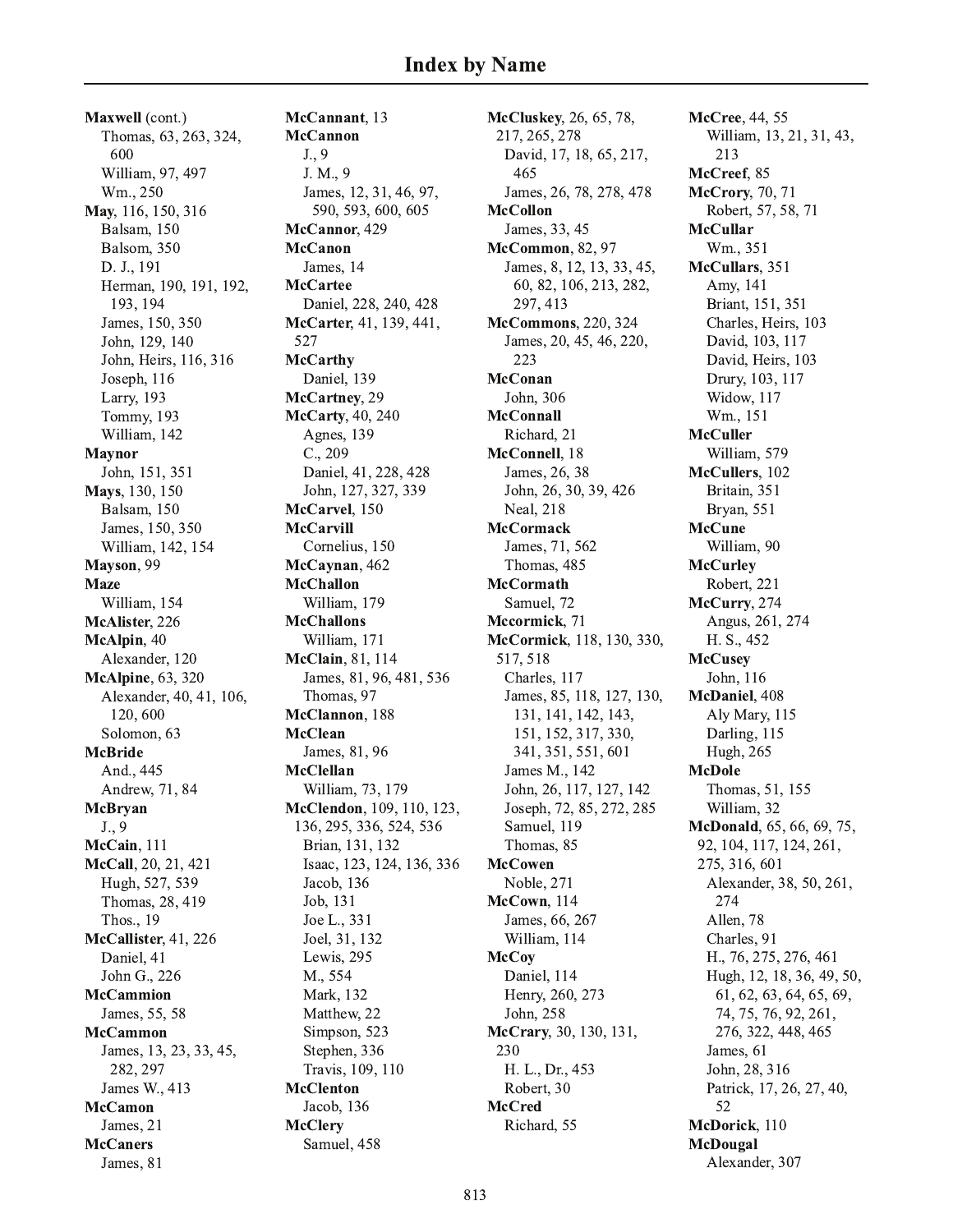**McDowall**, 35, 47 McDowel, 355 Thomas, 155 McDowell, 147 David. 302 John, 96, 97 Robert, 60 Thomas, 147, 347 **McDuffers**, 300, 301 McDuffie, 100 Wm., 51 McElhannon, 231 McElroy, 229, 241 Henry, 68 **McEver** John. 217 **McFall** George, 21 McFalls, 21, 221 George, 19, 21 Isaac, 30 John, 21, 421, 601 McFarland, 127, 179, 327, 339, 378, 379, 527 James, 127, 139, 327, 339, 513, 539, 601 James Harris, 473 John, 139, 272, 285, 379 P., 112, 113 Peter, 112, 113 McGahee, 79, 294 **McGaire** Henry, 230 McGarity, 604 Edward, 91 Robert, 215, 601 **McGarrey** Edward, 292 **McGarry** Robert, 123, 323 **McGary** Edward, 91, 92, 491 Robert, 3, 123 **McGath** Joseph, 103 **McGee** Ansel, 276 Reuben, 150 William, 151, 157 **McGeehee** Ansil, 276 Micajah, 79, 80, 479 McGehee, 79, 279, 294 Ansil, 276 **Hugh**, 266 Micajah, 79, 80 McGill, 81

**McGinty** Phil. 1 Robert, 83, 99 McGonan John, 305 McGough, 59 **McGowen** Jacob, 105 James, 437 Nancy, 437 **McGrough** Hugh, 125 **McGuire** Aliganey, 76 Allagany, 76, 276 Ann, 500 James, 500 Timothy, 247, 259 **McGunigil** Wm., 465 **McHannon** John. 28 McIntosh, 63, 463 James, 307 **McKay** Henry, 103 **McKee** John, 11, 411 William, 10, 17 McKeen, 92 William, 92, 492, 601 Wm., 91 **McKenny** Aaron, 286 Travis, 155 William, 155 **McKey** John, 10, 17 William, 10 **McKinley** William, 17 McKinney, 141 John, 155 Ruth, 336 Travis, 96, 355 **McKinsey** John, 62 McKlehannon, 28 McKleroy, 229 **McKoy** Henry, 460 **McLain** Lewis, 25, 181, 381, 601 McLanahan D. L., 293 G. H., 278 G. W., 293

McLanahan (cont.) H. T., 278 Robert, 293, 294 McLananhan Mack, 265 **McLane** Andrew, 167 McLaughlin, 100 John, 100 **McLean** Crayton, 336 John, 111, 336, 337 McLehan John, 28 McLendon, 310 D., Heirs, 324, 336 Frances, 310 Francis, 509 Isaac A., 523 Jacob, 124, 136 Lewis, Heirs, 310 Samuel, 136 Simpson, 323 William, 323 **McLeroy** James, 29 John, 29, 41, 54 **McMahon** R. A., 9 McMath, 141 Joseph, 103, 141, 142 McMekin(?) H. C., 326 McMillin, 60 McMurry, 103 McMurvin, 103 McNabb, 22, 23, 43, 69, 125 A., 31 Andrew, 22, 23, 31, 43 Mary, 69, 70 Orphans, 69 Robert, Heirs, 269 McNeal, 457 **McNeely** Daniel, 22 McNeil, 44, 45, 56, 245, 256 Catherine, 45, 245 Col., 245 James, 245 **McNiel** James, 57 **McPhee** John, 457

**McRee**, 255 Dr., 9 William, 590 Wm., 14, 21 **McRoney** Robert, 57 **McVay** John, 99, 100 McWadd, 125 McWhorter, 23, 32, 429, 433 F. L., 9 F. L., Estate, 423 H., Place, 9 H., Sr., Mrs., 429 Hamilton, 231 J. H., 9 Joe, 9, 423 Lula, Mrs., 433 W. P., 433, 445 **McWorter** Hamilton, 422 **Meadors** Jonas, 285 Meadow, 214 Meadows, 259 B. H., 214, 420 Jonas, 85 Means, 91, 290, 291 J., 290 Jacob, 290 James, 290 Robert, 37, 237, 290 Samuel, 91 William, 91, 290 Medlock, 71 James, 74 **Meiere** J.W., 9 **Melear** Richard, 56, 57, 83 **Melton** James W., 13 John. 303 Mendinall $(?)$ , 313 Mendingale, 113, 114, 151, 314 Mendingall, 113, 114, 314, 499 Marmaduke, 114 Mendingdale Normaduke, 313 Mendinghall Hannah, 601 Hannah M., 113, 114, 314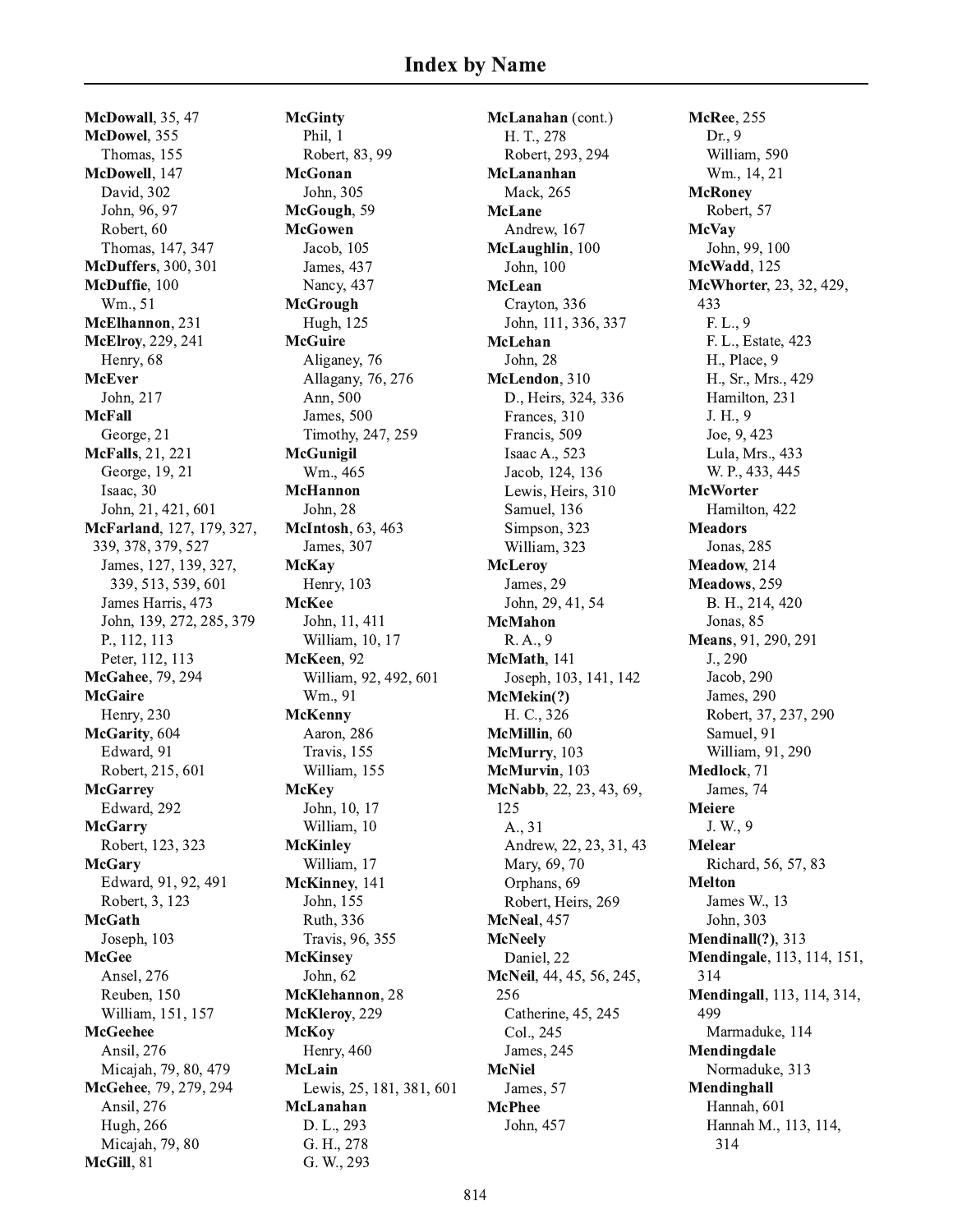Mendinghall (cont.) Marmaduke, 113, 114, 314,601 Mengdengall, 313 Mercer, 99, 100, 111, 601 Jacob, 111, 157, 299 Plat, 599 Silas, 84, 99, 101, 111, 113, 171, 179, 233, 299, 313, 578, 579, 601 Thomas, 111, 151, 157 **Merewether** David. 25 Merit, 66 Meriweather Francis, 53 **Meriwether** David, 298 Thomas, 167, 367 **Merret** Benjamin, 66 Merrill, 536 **Merrit**, 266 Merritt, 66 Benjamin, 66 Merriwether, 253 David, 30 Thomas, 53 **Merton** Derry, 445 **Messer**, 571 Metasville, 601 Mewborn A., 250 Mewbun A., 250 **Mever**, 413 D., Mrs., 184 H. Wallace, Jr., 414 Henry, 184 J. H., 9, 206, 207, 221 Mrs., 9, 206, 207 R. H., 413 Micklerov John, 54 Middlebrooks, 174 Middleton, 69, 88, 91, 125, 160, 171, 257, 301, 371, 507, 705 Col., 123 Holland, 368 Hugh, 153 J. H., 475 John, 69, 91, 105 R., 179

Middleton (cont.) Robert, 77, 78, 87, 92, 93, 121, 123, 124, 160, 161, 168, 171, 176, 179, 211, 278, 293, 301, 370, 371, 487, 601 Midelton, 705 **Midleton** Robert, 571 **Miles**, 221 Samuel, 130 William, 327 **Milford** George, 475 H. M., Mrs., 475 Holman, 475 Jack M., 475 Kate, 475 M. T., 475 **Miligan** John, 126 **Mill**, 9 Amis, 9 Andrew's, 9 Blankenship, 752 Brightwells, 9 Buffalo, 9 Bunch's, 9 Comer's, 9 Crawford Cotton, 429 Echols, 9, 53, 253, 453, 653 Jefferson, 429, 621 Jewell's, xiv Kingsley, 149, 749 Sparks Old, 401 **Mill Tract** Deniss, 304 Millar, 118, 128, 329, 340 Ezekiel, 129 James, 263 John, 316 Jonathan, 118 Joseph, 129, 329 **Millener** John, 111 Miller, 40, 118, 129, 173, 240, 252, 315, 329, 531 Ezekiel, 129, 529 Israel, 68, 69 Jacob, 268 Jo Ann, 421 Joel, 40, 284 Joseph, 116 Joshua, 129 William, 81, 296, 452 William E., 421

**Millican**, 210, 538 Andrew, 11 Milligan Ann, 538 Isaac, 69 James, 138 Widow, 126, 338 **Milliner** John, 111 **Millpond** Kent's, 732 Mills, 127, 135 Abraham. 68 Alan, 135, 323 Alexander, 135 Alexander, Heirs, 135 Allice, 135 Allis, 123 David, 135 Ellis, 135 Jesse, 135 John. 127, 327 Widow, 135 **Wife**, 135 **Millwood** Plantation, 720 **Milner**, 56, 168 F. D., 221 John, 56, 69, 111 **Mimms**, 116, 316 John, 116 Mims, 116, 165, 167 David. 115 Drury, 116, 316, 516 J. N., 116 John, 115, 116 Joseph, 115 S., 365, 566 Shadrack, 165, 167, 365 Widow, 116, 316 William, 116 Mindingall Hannah M., 114 **Mine** Briscoe, 9 Guarantee, 9 Morgan, 9 Taylor, 636 **Mires** Jacob, 27, 426 **Mise** Robert, 25 Mitchell, 9, 59, 78, 79, 118, 126, 137, 145, 146, 153, 218, 345, 537 Francis, 44 G. L., 420

Mitchell (cont.) J. O., 420 John, 368, 369 Joshua, 327 Place, 9 Robert, 542 Stephen, 103, 117, 118 Thomas, 126, 137, 145, 153, 337, 345 Thos., 533 Will, 423 William, 126, 137, 146 **Mobley, 78, 79** John, 78, 79 Moffett, 159, 164, 359 James, 159, 164 Thomas, 165, 365, 559, 565 Molar Joseph, 92 Moler, 92 **Moller** Joseph, 92 Monack John, 276 **Moncrief** Maxey, 176 **Moncrieff** Maxey, 189, 576, 601 Monger, 57, 58, 112, 257 Henry, 57 Sampson, 88, 112 **Monk** Silas, 68, 81, 103 **Montcrief** Jacob, 285 Josiah, 284, 285 Maxey, 85, 176 Montgomery, 283 Hezakiah, 310 Susan, Mrs., 193 Moody, 54 J. W., 9 J. W., Pl., 423 John, 433 Thomas, 54 Moon Fred, Mrs., 294 Joseph, 74 Moor, 20, 270 Agness, 203 Joseph, 74, 138, 202, 203 Moore, 13, 32, 43, 53, 137, 239, 336, 371 Abedego, 268 Abedingo, 268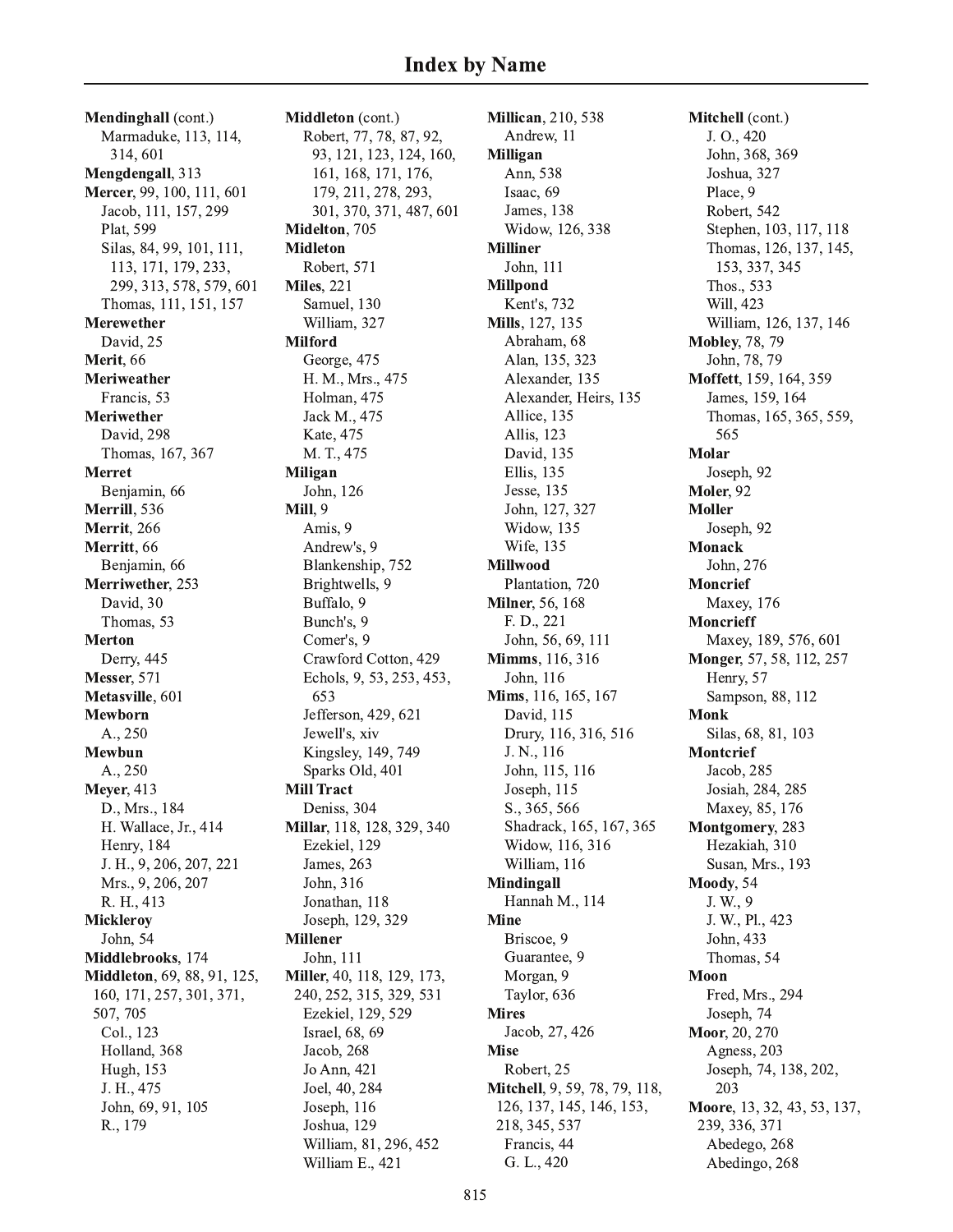Moore (cont.) Abednigo, 31, 32 B., 131 Barnard, 84, 99 Benjamin, 131 Bernard, 83 David, 70, 270 E., Miss, 9 Eliz. F., 422 G. W., 9 Gwen, 1 J.D., 452 James, 29, 300 John, 240, 252, 253, 297 Jonas, 12 Joseph, 274 Judath, 253 Levy, 228 Lucy, 253 M. P., 9 Mary, 257 Matthew, 13 Matthew, Heirs, 253 Michael, 44 Mordicay, 132 Mrs., 9 Richard, 98, 244, 297, 298, 444 Sally, 213 Sarah, 253 Sophia, 527 Thomas, 252 W. D., 9 W. E., 9 W. R., 285 Warren, 253 William, 40, 106, 110, 120, 121, 137, 253, 307, 312, 313 Wm., 22, 31, 39 Moran Joseph, 85 **More, 408** Morgan, 82, 92, 122, 213, 221, 302, 346, 522 F. H., 421 I., 322 Isham, 90, 122 James, 176, 285, 302, 316 James Mayson, 176 Jeremia, 256 Jeremiah, 57 John, 146, 257, 282, 346, 546 Joshua, 527, 539 Luke, 97

Morgan (cont.) Mary, 97, 297 N., 92 Nathan, 92 Thomas, 302, 316 Widow, 97 William, 12, 13, 97, 208, 213, 346, 469 Wm., 255 Morgin James, 103 William, 282 **Moris** Daniel, 259, 272 **Morison** Peter, 277 Mornack, 76 John, 76 **Morrice** John, 567 Morris, 43, 52, 80, 150 G. T., 9 James, 18 John, 52 Joseph, 338 Mordacai, 97 Opal, Mrs., 421 Patrick, 150, 151 Richard, 80 **Morrow** Ewing, 259 James, 457 Robert, 283 Widow, 230 **Morse** Jedidiah, 186, 187, 601, 604 Morton, 20 **Moseley** Benjamin, 153 **Moselly** Benjamin, 154 Mosely, 94, 123, 154 Benjamin, 145, 153 George, 94 Henry, 79, 94, 279 Robert, 79, 294  $T., 9$ **Moses**, 530 John, 335 Robert, 130, 141 Wm., 141 Mosley, 94, 153, 158 B., 145 Benj., 146 Benjamin, 145, 153 Ge., 94

Mosley (cont.) Henry, 94 Robert, 94, 294 Thomas, 68, 158 William, 145, 146 Wm., 353 Moss, 18, 91, 107, 124, 167, 323, 602 Alexander, 323 Ely A., 323 J., 330 John, 324, 336 Lamentation, 91, 92 Nat., 524 Nathaniel, 124, 524 Robert, 130, 541 T. M., 9 Thomas B., 9, 206, 207, 430, 609 W. S., 9 William, 18, 165, 167, 307, 565, 566 Wm., 107 **Mosses** Nat., 124 **Motes** David, 314 **Mott**, 104 Esther, 104 Joseph, 104 Mounger Henry, 23 **Mountain**, 9, 146, 346 Gurrahee, 398, 399 Waltons, 337 **Moyer** Jacob, 26, 27 **Mubourn** A., 49 Archibald, 49 **Muckberry** Isaac, 29 Muckelmurry, 164 James, 146 Muckeroy, 54 Aventon, 254 Muckle, 55 Avington, 255 Henry, 54, 454 Isaac, 54 James, 29 John, 254, 454 William, 81 Mucklehannon John, 28 Mucklemurry, 364 Mucklemury, 164

Muckleroy, 81 A., 108 Ab., 508 Aventon, 54, 108 Avington, 54, 94, 108 Henry, 41, 67, 68, 241 Isaac, 29 Isaiah, 30, 229 James, 29 Reuben, 29 William, 81 Muckles, 108 Mulkey, 99 Andrew Wilson, 99 John, 99, 254, 299, 578 John, Heirs, 299 **Mulleey** Thomas, 500 **Mulligan**, 82, 297 Baptist, 96, 97 Isaac, 97 Moses, 14, 97 Moss, 297 **Munk** Silas, 103, 281 **Murdock** Patrick, 28 Murphey, 551 Murphy, 42 James, 353 Murrah Ben. 9 **Murray**, 101, 421 David, 592 George, 101, 115, 126, 156, 501, 601 Murry, 115, 126, 127, 153 Capt., 315 David, 164, 326, 358, 601 George, 101 John, 101 Thomas, 153, 164, 553 **Muse** Tharp, 68 **Muses** George, 110 **Myers** Emma L. Rice, Mrs., 475 **Myles** William, 327 **Myres** Jacob, 27 **Myrick** John, 116, 316, 516, 601 Nathaniel, 116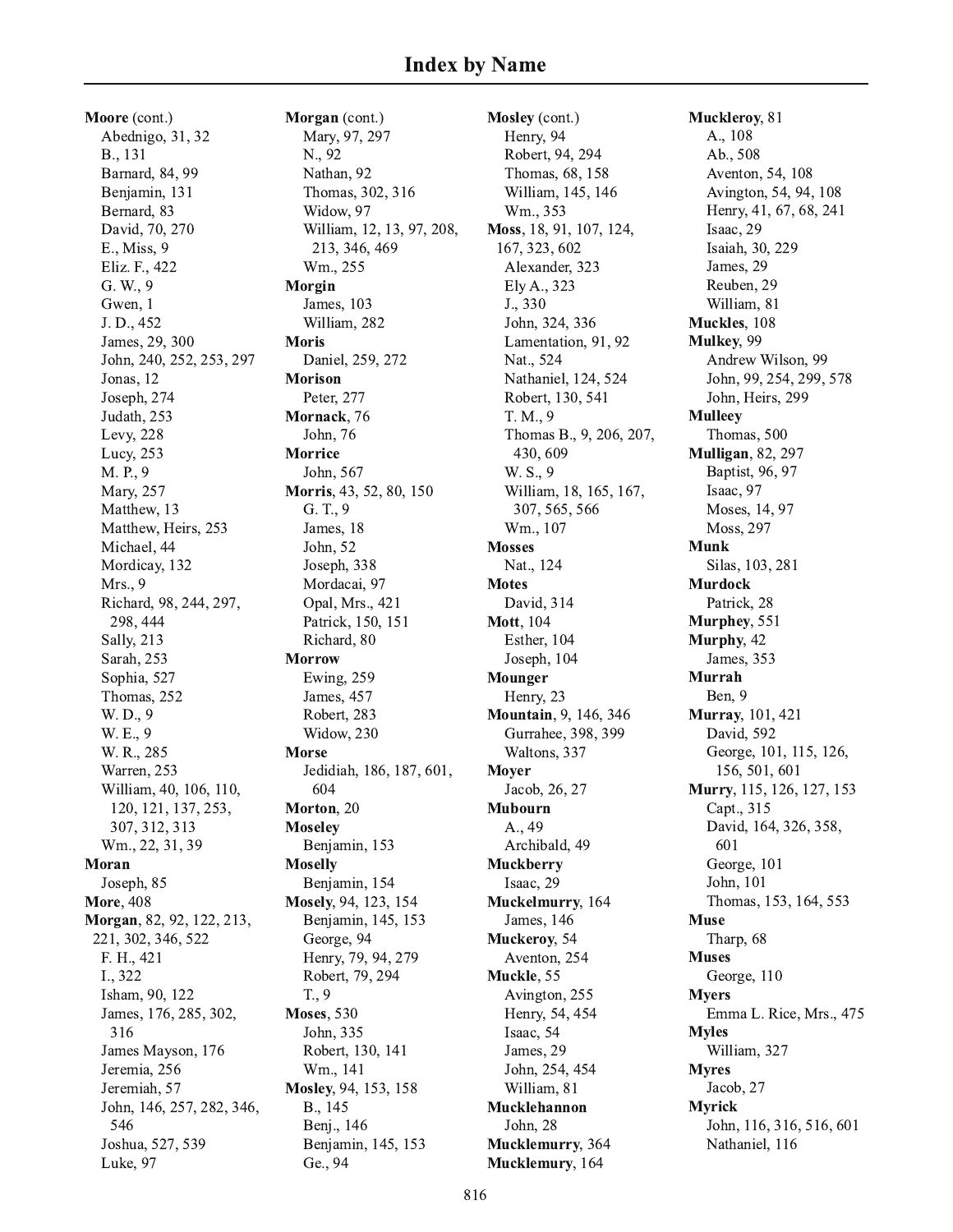N

**Nael** Widow, 145 Nail, 90, 256 Aquilla, 145, 345 Joseph, 90 Julian, 90 Julis, 90 Julius, 90 Thomas, 141, 562 William, 85 **Nails** Henry, 136, 336 Widow, 536 Wm., 85 **Nalary** Stephen, 29 Nall, 255, 455 John, 55 Martin, 55, 56 Nath., 55 Nathan, 55, 255, 455, 601 **Nannally** James E., 307 **Naper** Rich., 327, 539 **Napier**  $J., 551$ James, 151, 351 Thomas, 293 Widow, 327 **Nappier** Caleb, 151 **Nash** Dr., 9 Mrs., 9 **Nation** J. A., 221 John, 221 Naul, 55, 255 Nathan, 55 Nazary, 21 Nazery, 421 William, 21 **Neal**, 330 David, 130, 131, 142, 152, 562 Elaine, 381, 383, 581, 770 Elaine C., 76, 203, 476, 477, 584, 585, 594 Elaine C., Ms., 225 Elaine Collier, 1, 2, 3, 5, 7, 185, 215, 366, 398, 399, 601, 615, I, ii, xiii

Neal (cont.) H. H., 184 John, 123 Joseph, 438 Robert, 65, 478 Samuel, 130, 562 Thomas, 117, 118, 130, 131, 141, 265 **Nealy** Jacob, 355 **Neashett** Thomas, 616 Neel, 65, 465 John, 123, 323 **Neely** Henry, 184 **Neese** Selma N., Mrs., 475 **Negeon** Edmund, 117 **Neil** Daniel, 130 John, 323 Samuel, 130 **Neily**, 355 **Neley**, 147 Nelms, 63, 72, 261, 291 David, 50, 63, 64, 263 J., 249 John, 59, 72 Noval, 72, 259 William, 291, 476 Wm., 63 Nelson, 19, 28, 66, 83, 98, 139, 219 Ann Langham, 502 David, 155, 354, 355 John, 70, 79, 83, 98, 99, 219, 270, 299 R. W., 502 Samuel, 19, 28, 66, 175, 210 **Nesbett** Thomas, 25 **Nesbit** Thomas, 25 **Nesbitt** Thomas, 25 **Nese** Widow, 53 **Neugent** Edmond, 303 **Neville** Hancock, 204 **Newby** Jesse, 145

Newell, 18 Newman, 116 George, 131, 143, 343 Samuel, 116 Newsom, 176, 530 Solomon, 601 Newsome, 130, 351, 368 Capt., 143 Claborn, 141 Clairborn, 150, 350 Clayborn, 141, 341 Isaac, 176 Katie Chalker, 543 Solomon, 130, 141, 142, 143, 150, 151, 152, 341, 350, 351, 541 **Newspaper** McDuffie Mirrow, 513 Newton, 222 Nicarstaff James, 20 **Nicholas** Harris, 504 **Nicholls** Benjamin, 504 Nichols, 150 William, 117, 131, 350 **Nicholson** Benjamin, 104 L. R., 420 R. A., 9 **Nipper** Widow, 327 Nix, 429 David, 221 Mrs., 429 **Nixon** John, 529 **Noble. 577** Nobles, 102, 103, 503 Stephen, 103 William, 103 **Noel** J. W., 184 Lee, 453 **Noell** Emory, 242 J. T., 9 John, 429 L., Mrs., 9  $T. O., 9$ **Noland** Aubry, 306 Autry, 306 James, 326 W. M., 345

Norman, 509 J. C., 475 John, 309, 523 Lewis, Heirs, 309, 310 **Norris**, 13, 14, 91, 290 Alexander, 84 Hardy, 13 James, 209, 408, 601 Josiah, 9, 13, 14 Josias, 8, 209, 408, 409, 601 N., 209 Needham, 209, 408, 601 Will, 91 William, 8, 14, 91 **North** John, 142 Northington Daniel, 175 David, 25, 175 Norton, 32 G. W., 9 John, 232 John T., 500 Phillip J., 500 Sarah, Mrs., 500 Thomas, 23, 223, 232 Nowell, 230, 242, 422 Nowland, 337 Nowlin, 324 John, 124, 310, 324 Nugent, 117 Edmond, 303 Edmund, 117, 317 Wm., 317 **Numan**, 131 Nunally, 107 Place, 9 **Nunn** John, 151, 351, 551, 601 N., 551 **Nunnally** William H., 307 **Nunnaly** William, 93 **Nunnellee** Place, 107 **Nunnelley**, 107, 121 Nunnelly, 307 James, 307 Nunnely, 108 Franklin, 107 **Nursery** Dudley, 214, 414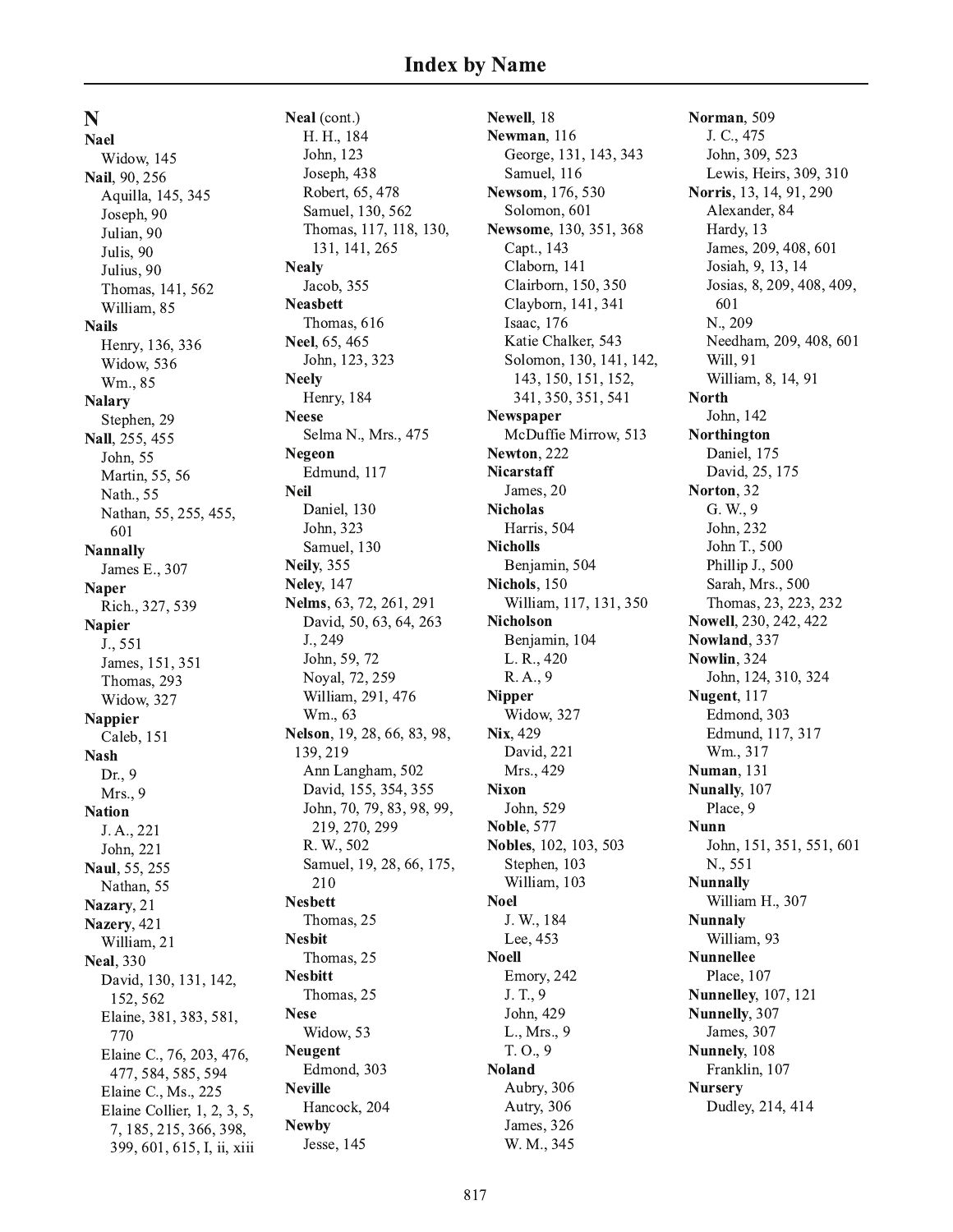$\Omega$ **Oats**, 142 Jeremiah, 86 **Obar**, 82 Obarr, 82, 482 Michael, 82 Odaer William, 81, 82 Odair, 81 O'Dair William, 81 O'dears William, 281 Offett, 218 Ez., 51 Ezekiel, 18, 19 Offutt, 11, 18, 211, 218 Ezekiel, 11, 51, 211 Ogg George, 322, 522 Oglesby Ada, 452 D. P., 252 Mrs., 9 R. H., 252 Thomas, 252 William, 252 Ogletree, 84 David, 84 John, 84 Thomas, 72, 472, 601 William, 71, 84, 271, 284 **Olive**  $A_{.,}9$ J. G., 9 J. T., Mrs., 430 Oliver, 22, 29, 55, 65, 115, 125, 136, 145, 256, 495 A. S., Estate, 452 Anthony, 20, 29 Antonio, 29 Antony, 374 D., 21, 22, 52, 94, 134 Dion., 55 Dioncius, 14 Dionitius, 55, 56 Dionysion, 22, 31 Dionysious, 414 Dionysius, 13, 52, 65, 68, 122, 134, 135, 198, 213, 255, 256, 534, 601 Dyonicious, 94 James, 252, 334, 335 John, 134 Mary Ann, 198 Neal, Estate, 452

Oliver (cont.) Peter, 65 T., 252 Thomas, 250, 279 Widow, 294 Oneal, 88, 136, 259, 301 Axom, 88 John, 136, 137, 300, 301, 315 Nath., 72 Nathan, 272 William, 72, 554 Wm., 155 O'Neal Exum, 59, 60 John, 73, 337 Nath., 59, 259 William, 59, 155, 259, 555 **O'Neil**, 114, 272 O'Neill Jer. F., Jr., Rev., 500 Mary, 500 Timothy John, 500 Organ, 57 Mathew, 57 Orgin, 57 Orick James, 87 John, 87 Orr Christopher, 80 Daniel, 28, 29 Robert, 81 Osborn Samuel, 317 Osborne Samuel, 117 **Osley, 293** Otterey, 33 **Ottery** A. B., 32 Absalom, 32 Overstreet William, 335, 336 Owens, 44, 74, 135, 140 Fred E., 475 Glen, 44, 56, 256 John, 42, 54 Thomas, 135, 146, 154 Owl James, 487 Owley, 86 **Owsley**, 286, 486 Needham, 87 Neely, 86 Nuday, 169

Owsley (cont.) Wilden, 169 William, 168 Ozborn, 517

# P

Pace, 110, 167, 226, 229, 429 B., 238, 438 Barnabas, 94, 108, 167, 238, 294, 438, 508 Barnard, 94 Drury, 167 Henry, 137, 138 Noel, 366, 766 Robert, 165 Page John, 165, 560 Levil, 252 William, 449 Pain, 165 John, 45 Palmer, 115, 324, 347 George, 115, 315 John, 324 Mildred, 147 Solomon, 110, 111, 168, 176, 310, 324 Thomas, 147 Palmir George, 115 Palmons, 323 Pannell Col., 167 Colonel, 567 Joseph, I **Pannuel** Jos., 512 Paradice William, 345 Paradise James, 136, 145 William, 345 Pardise James, 145, 345 Parham J. W., 9 Parish John, 59 St. Paul, 119, 139, 148, 156, 161, 162, 165, 167, 339, 348, 356, 367, 748, 756, 761

Park Hart, Nancy (Inactive), 694 Shaking Rock, 9 Parker, 32, 59, 60, 101, 303 Aaron, 39, 101, 239, 286, 301 Aron, 303 Daniel, 25, 60, 101, 173, 301.373 Frank Parker, 200 J., 303 Richard, 60 William, 85, 285, 485 **Parkerson** Jacob, 259, 272 Parkinson, 155 Parks, 232, 249, 359, 553, 561 A. L., 475 Ann Baldwin, 229 Charles, 153, 158, 353 Daniel, 73, 86 Jas., 445 Patrick, 21 Robert, 32, 232, 432 Parrish G. M., 423 Henry, 103 John, 103 Partain, 316 William, 95 Partee Benjamin, 125, 126 Elizabeth, 537 Parten, 494 John, 95 Robert, 130 Partin, 95, 109, 494 John, 18, 95, 108 Robert, 130 William, 95 Parton John, 18, 109, 418 Partridge, 70 Jesse, 70, 71, 83, 84 Pascall William, 147, 148, 348 Paschall William, 601 Pashall William, 748 Pass, 9 J. D., 453 J. M., 453 John T., 453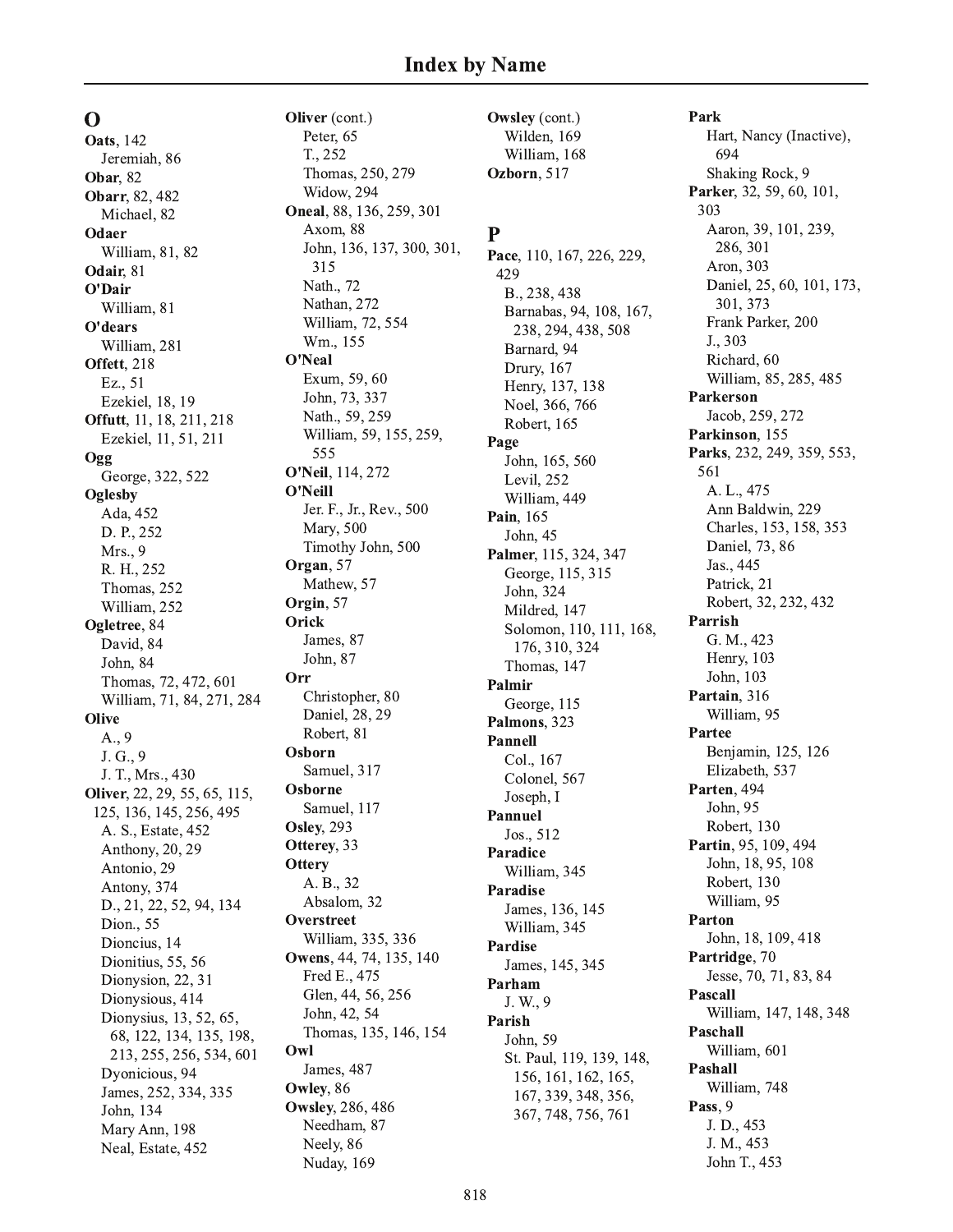Pass (cont.) Place, 9 Pate, 301, 307 John, 301, 315 Patite Richard, 282 Patman B. W., 9 D. W., Place, 9 David, 242 Elias, 230 W. T., 9 Patrick, 9, 22, 23, 43, 55, 232 J. W., 9 James, 22 Paul, 31, 32, 43, 44, 432, 443 Solomon, 443 William, 23, 31, 32, 43, 44, 223 **Pattern** James, 51 Patterson, 63, 90, 91, 261 Clyde, 475 Gideon, 179 John, 50, 63, 77, 91, 92 Samuel, 290 William, 324 Patton, 116, 267, 467, 594 G. W., 9 George W., Est., 55 **Hinna**, 523 J. O. A, 9 J. T., 9 James, 51 Jean, 54, 254, 309, 323  $L. B., 9$ Matthew, 80, 280 Mrs., 242 P. B., 9 Sam, 55, 242 Samuel, 40, 67, 80 Thomas, 28, 52, 67, 80, 267, 280, 601 Tom, 267 Widow, 123 Paul, 422 D. W., 429 J. T., 9 Thomas R., 1 W. H., 430 Pavey Rob, 1, 199

Payn

Charles, 64, 77 Samuel, 104 William, 167 Payne, 167, 248 John, 248 Jonathan, 248 S., 560 Samuel, 160, 165 Thomas, 55, 68, 255 Pavner J. M., 229 **Peak. 449** Pearce Lewis, 34 Pearse James, 36, 236 Peavy, 102, 302 Abraham, 102 Deal, 102, 302 Joseph, 102, 302 Peebles, 115 Henry, 115, 329 Peetete Richard, 13 Pelegrue, 26 Pen. 264 Pendal Sarah, 154, 354 Pendall Sarah, 154 Penn John. 239 Thomas, 264 William, 251 Pennington, 66, 258 Abel, 66 Stephen, 58 Steven, 58 **Perite** Agnes, 316 Perkins, 23, 33, 52, 115, 123, 144, 286, 344, 353, 552 Averella, 344 Averilla, 344, 601 Avington, 344 Benjamin, 136, 137, 323, 337 Jesse, 344 John, 72, 101, 115 Joshua, 52 Moses, 123, 344 Peter, 115 Sabrith, 144, 563 Sabuth, 144, 344, 601 Widow, 124, 136, 336

Perrett, 102 Perrit Agness, 316 Perritt, 316 Perry, 85, 286 Isaac, 160, 165, 560 Joshua, 85, 86, 222 Persons, 58 Jones, 316 Pertee, 125 Benjamin, 125, 126 **Peteet** Absalom, 483 Richard, 82 Peteman. 230 Peters, 32, 57, 125, 131, 257, 325 Elijah, 131 Isaac, 257 Jesse, 57, 213, 257 John, 125, 137 Widow, 125 William, 32 Petigrew, 426 Pettegrew Homer, 113 Pettejohn Jacob, 117 **Pettie** Benj., 126 Pettigree, 51 **Pettigrew** George, 39, 239 **Pettis** Mrs., 9 Pettus(?), 125 **Pettus** Benj., 125 Pettyjohn, 117 Isham, 332 Jacob, 117, 131, 332 Pew, 100, 472 Elijah, 272 I., 100 Jehu, 114 Jesse, 100 John, 300 Phair Jacob, 550 Pharoah, 76 Pharr, 153, 154, 553 Edward, 354 Jacob, 140, 141, 340, 341 Sam, 154 Samuel, 153, 154

Phelps, 86 **Philips** Joel, 484 Reuben, 484 **Phillips**, 23, 32, 47, 53, 68, 71, 84, 129, 130, 141, 153, 159, 232, 233, 247, 268, 374, 447, 562, 733 Aron, 153 Cleon, 543 Denny, 128 Hillery, 568, 569 Joel, 23, 33, 84, 484, 601 John, 23, 30, 230 Joseph, 47 Mark, 67, 109 Phileman, 271 Samuel, 141 Sara, 84 William, 23, 83, 84, 283, 341, 445 Wm., 284 Zachariah, 45, 47, 57, 84.224 Pickens, 23 Andrew, 23, 470 Andrew, General, 23 Gabriel, 17 General, 271 **Pickins** Andrew, 23 Pierce John, 45, 73 Pilchford William, 93 **Pillison** William, 302 **Pilub.** 373 Pinkerton, 47 William, 46, 47, 59 Pinkston, 112 John, 98, 112, 113 Pinkurd, 176 **Pipeline** Plantation, 638 Pitman John, 14, 102 Pittard, 214, 414 I. H., 214 J. H., 184 J. P., 414 J. T., 184, 414 R. T., 184 S., Mrs., 184 W. D., 9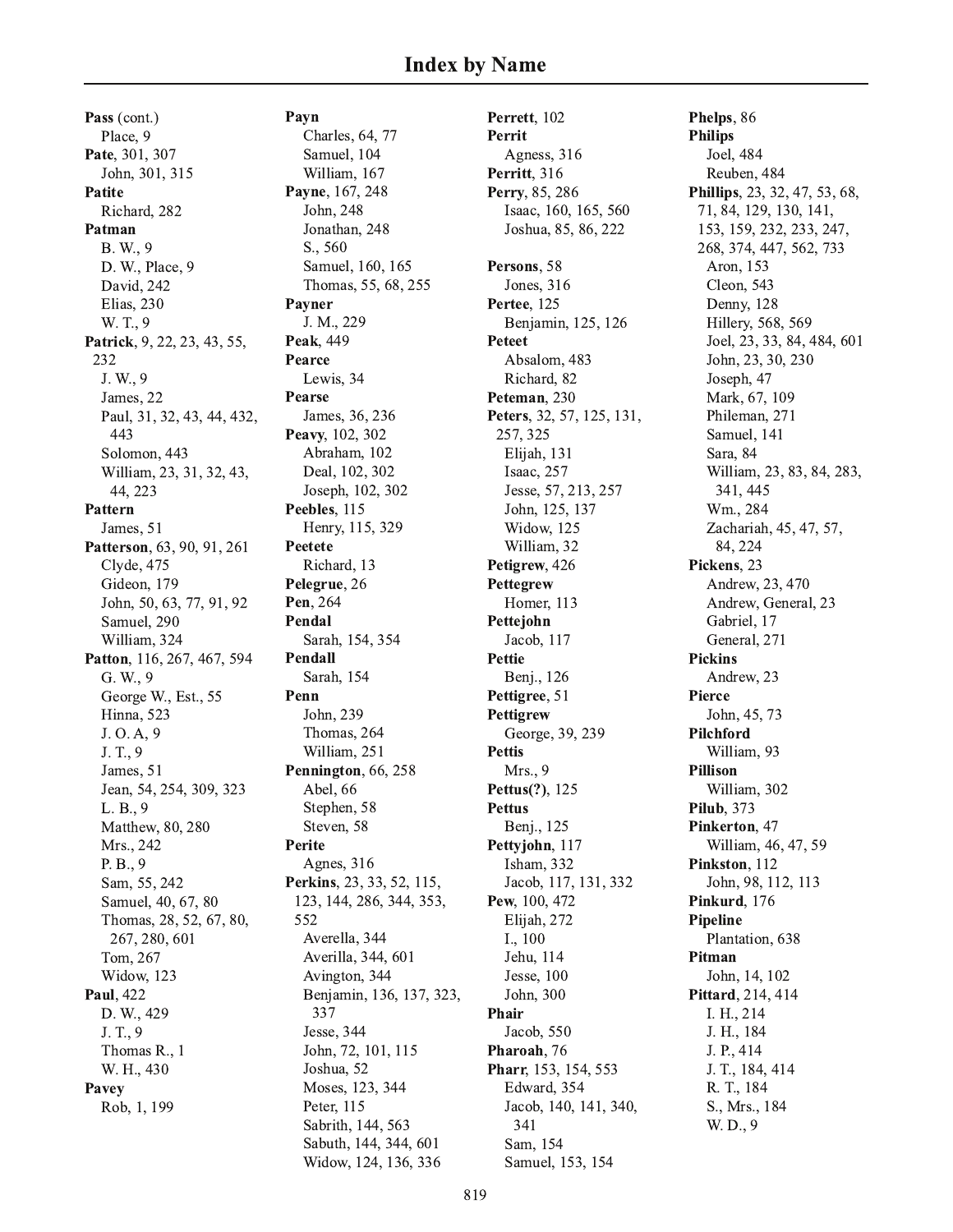Pittman Rebecca F., 422 **Plats Used in Volume One** and Two, 384 Poe William, 115 Point Anderson, I Bussey, 767 **Pointer** William, 18, 84 Polk Thomas, 211 Pollard, 126 James, 269 William, 83 Wm., 283 Polythress, 60 Ponder, 50 A., 438 Abner, 50, 263, 438, 450 Amos, 414 Pool, 130, 141, 323 Ephraim, 141, 562 Ephraim Petty, 141 Est., 453 Phillip, 130, 141 William, 323, 509, 523 Poole H., 220 William, 523 Pope, 11, 13, 20, 30, 219, 220, 222, 430 A. F., 9, 214 B., 29 Birdwell, 215 Birwell, 222 Burrell, 13, 19, 29, 308, 309, 324 Burwell, 13, 19, 20, 22, 29, 109, 222, 309 Elizabeth B., 231 Elizabeth B., ET. AL, 422 Henry, 68, 81 J., 309, 509 Jesse, 368 John, 11, 13, 18, 30, 42, 213 Mid., Place, 9 Mrs., 214, 422 Reubin, 215 W., 30 William, 11 Willis, 95, 278, 295 Wyler, 96, 110

Porter, 58, 601 Benj., 112 J. R., 9 Solomon, 58 Thomas, 58, 117, 118, 132, 332 Widow, 113 Poteet John, 70 Potts, 43 Moses, 32 Stephen, 43, 403 William, 31, 32, 43, 403 Wm., 432 Poulnot Geo.,  $9$ **Pounds** John, 33 **Powel** Richard, 448 Powell, 217, 261, 286, 461, 486 Cadar, 368 Cader, 86, 126, 171 Cater, 86, 286 Cedar, 86 Francis, 62, 461 Isham, 475 Jesse, 86, 357 Lewis, 86, 87, 286 Moses, 86, 87, 287, 406, 407, 601, 604 Rachel, 162 Richard, 19, 36 Romona, Appraiser, Wilkes, 1 Roy Edward, 475 Ruth, 157, 357 **Widow**, 157 William, 325 Power  $C. W., 9$ Charlie, Mrs., 278 J. D., 9, 420 Place, 252 Powers, 40, 47, 59, 594 Francis, 28, 40, 440, 601 John, 99, 299 Poyner J. M., 9 Prather Benjamin, 326 **Pratt** Leonard, 151, 551 Martha, 347 Prayer Surveyor's, 606, 607

Preface, I Pressdridge John, 41, 441 Prestage John, 41 Prestridge John, 41 Price H. T., 420 John, 57 Lewis, 34 Meredith, 57 **Priest** Joseph, 245 Prince Wm., Jr., 311 Prior Edward, 45 **Protective Shoreline** U.S. Corps of Engineers, 767 Pruett Jacob, 91, 105, 601, 705 Levi, 129, 329 Psalmon Thomas, 323 **Puett** Widow, 116 Pugh, 72, 100 Elijah, 72, 85, 272 Jesse, 100, 113, 286, 313 John, 300 William, 249 Pullaim Will. 92 Pullam, 50, 63, 450 Joseph, 93 Rob., 129 Robert, 50, 130, 450 William, 92, 93 Pullen, 129 Elijah, 335 John, 93 M., 523 Silas M., 509 Pulliam, 64, 93, 247 John, 251, 293 John, Heirs, 92, 93 Robert, 50, 63, 64, 238, 247 William, 92, 110, 461 **Pullin** Elijah, 323 Robert, 530 **Purby** William, 168

Pye, 54, 67 Harry, 454 James, 54, 67 Jesse, 54, 254

# $\mathbf Q$

Quarry, 9 Blue Granite, 9 Quere William, 341 **Ouerns**, 84, 85, 139, 527 John, 23, 84, 99, 139, 285, 299, 339, 578 Quinlan Guilielmi T, MD, 500 Ouinn Mary, 1, 585

# $\mathbf R$

Rabun Matthew, 368 William, 368 William, Monument, 688 Raburn Beverly Luckey, 1 **Rachels** Larry, 193 T. Larry, 1 Radford Reubin, 32, 232 Rafferty, 324 **Raffeth** Richard, 510 **Raffitie** Richard, 44 Ragan, 83 Benjamin, 322 Johnathan, 83 Jonathan, 55, 68, 83, 98 Mark, 42 Raggan Mark, 42 Raglan Ivan. 108 Ragland, 22, 23, 75, 122, 134, 333 Ben, 135 Erin, 75 Evan, 22, 23, 122, 134, 293 Raglin, 122 **Raid.** 111 Raiden W. T., 9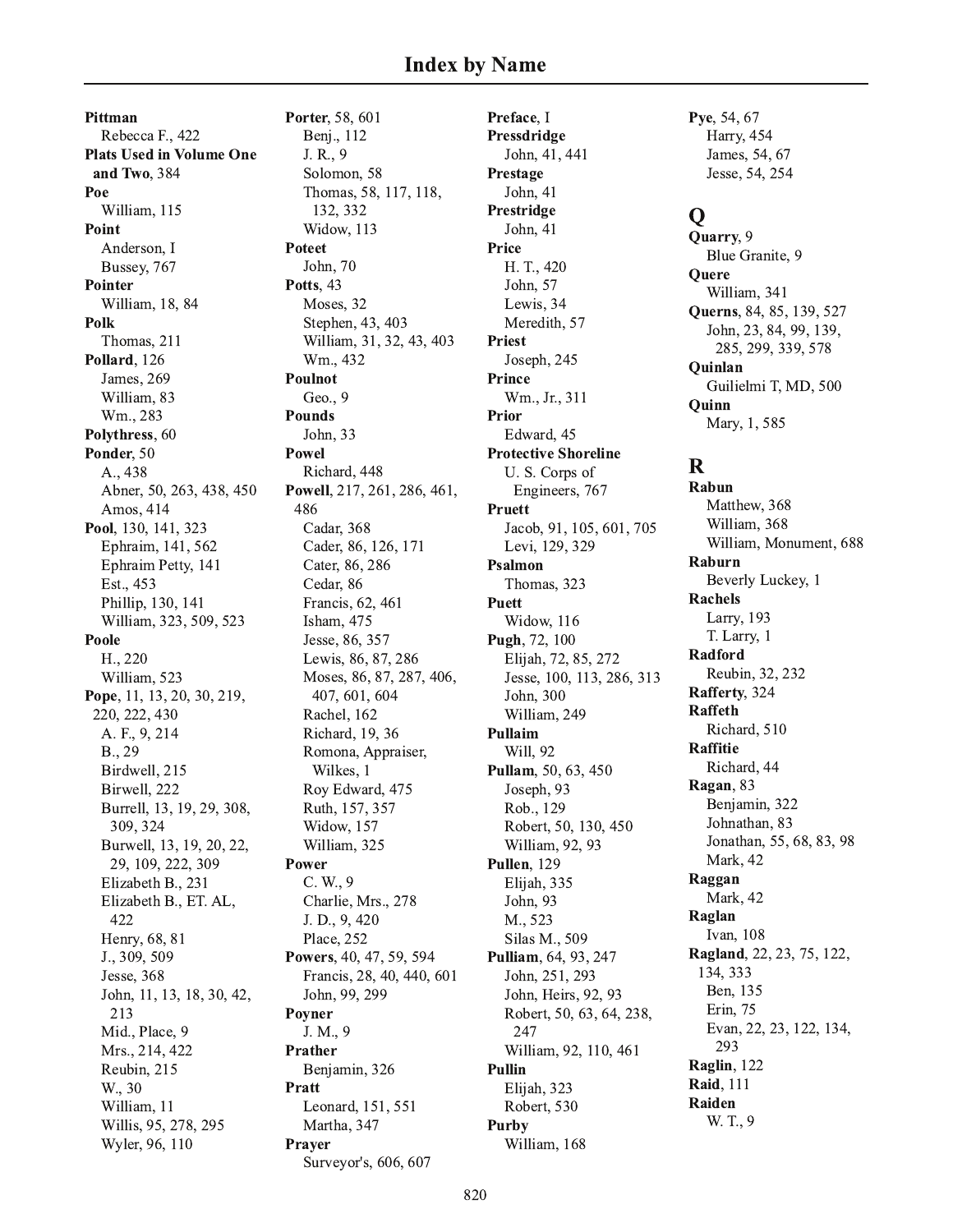**Rains** Ig., 80 Ignatius, 81 M. L., 9 W. H., 9 Raley James, 132 **Ralph**, 131 **Ralston** James, 19 Rampey L. R., 492 Ramsey, 45, 46, 56, 57, 245 Henry, 222, 421 John, 45 Randall, 245 Randolph, 57, 246, 458 William, 87 Wm., 222 Ramshart Daniel, 270 Ramshear Daniel, 270 Raney William, 137 Rasberry, 136 Phillip, 124 William, 136 Ratcliff, 145, 337, 536 Robert, 145, 146 Ratlif, 154, 345 Ratliff, 353 Robert, 345 William, 153 **Raulston** James, 19, 20 **Ray**, 53 E. C., 423 George, 12 Jacob, 114 John, 253 John, Heirs, 266 Place, 486 Wm., 253 Rayle A. A., 9, 242 Dr., 9 **Read**, 273 Ajanaclab $(?)$ , 73 John, 273 Ready James, 77, 78 **Reaves**, 45, 56 Alexander, 28 B., 110 Reddan, 445

Reddick, 87, 101, 168, 176, 376, 379 Ab., 86 Abra., 86 Abraham, 87, 168, 176, 179, 286, 301 Abram, 101 William, 176, 179 **Redford**, 31, 32 Rubin, 432 Twain, 32 Reed, 59, 73, 259, 460 Clarence M., 475 George, 59, 259 John, 59 William P., 249 **Rees** Hugh, 141, 150, 341, 350, 541 Roger, 142 **Reese** Benjamin L., 728 Harvey, Home Place, 727 Henry, 107 Hubert C., 543 Hugh, 141, 150 Hugh, Capt., 141 J. O., 728 Kittie Duckworth, 728 M. E., 543 Rebecca Victoria, 728 **Reeves** Alexander, 28 Bennett, 110 Daniel, 123, 135, 323 Jeremiah, 45 **Register** Acquisition Tract, 475 Reid, 47, 59 Widow, 220 Reight, 524 **Renfroe**, 118, 518 Rentfroe George, 71 **Reservation** Fort Gordon Military, 162 **Revolutionary Records of** the State of Georgia, Vol.  $II, I$ **Revolutionary War, 470,** 479 **Reyley** James, 51

**Reynolds**, 30, 102, 103 Frederick, 97 George, 97 Jane, 88 Samuel, 39 Spencer, 269 W. H., 231 Rheny Sarah, 163 William, 163, 164, 601 Rhodes. 72 Benjamin, 46, 72 Thomas, 509 Rice, 175, 473 Est., 422  $G. L., 9$ H. T., 221 Jno., 375 John, 114, 175 Leonard, 37, 238 Richard, 111 **Richards** William, 34, 234, 235 **Richardson**, 93, 123, 124, 127, 154, 158, 229, 243, 270, 307, 323, 507, 523 Agnes, 42, 43 Amos, 61 Burrell, 154 Capt., 83 Heirs, 323 Isham, 70, 98 John, 42, 229, 241, 442 Joseph, 256 Thomas, 76, 523, 524 W. N., 334 Walker, 25, 37, 51, 94, 107, 108, 126, 154, 326, 327, 451, 508, 601 Walter, 51, 154, 451 Widow, 55 William, 123 **Ricketson** Dowdy, 342 Dowdy, Home Place, 342 Ed, 342 Riddles, 269 Riden Benjamin, 45 Ridgeway James, 65 **Ridgle** Samuel, 151 **Riggans** John, 55

**Right** Arthur, 324 Riley, 96 Joseph, 87, 102, 103 Samuel, 295 **Rilly**, 295 **Rite** Nathan, 145 Rivers, 127 **Boise**, 342 Jeremiah, 127 Roadon John, 81 Roam, 326 Tunstall, 112 Roan G., 460 George, 303 James, 326 Tunsdale, 103 **Robenette** John, 83, 84 Roberson, 210 John, 286 Roberts, 165 John, 52, 165, 365, 560, 565, 602 John H., 330 Starling, 449 Thomas, 215 **Robertson**, 57, 71, 81, 95, 96, 221, 457, 481, 496 David, 1, 21, 190, 215, 221, 225, 366, 381, 581, ii John, 86, 125, 270, 286, 486 Thomas, 71 Tom. 1 William, 457 **Robertson Rule**, 190, 191, 192, 193, 194, 602, 604 **Robinett** John, 84, 272 Robinette, 84 John, 70, 83 **Robinson**, 95, 221 David, 21 John, 286 **Robison**, 14, 414 David, 14 Robunce John, 252 Rockmore, 144 Rocquemore James, 144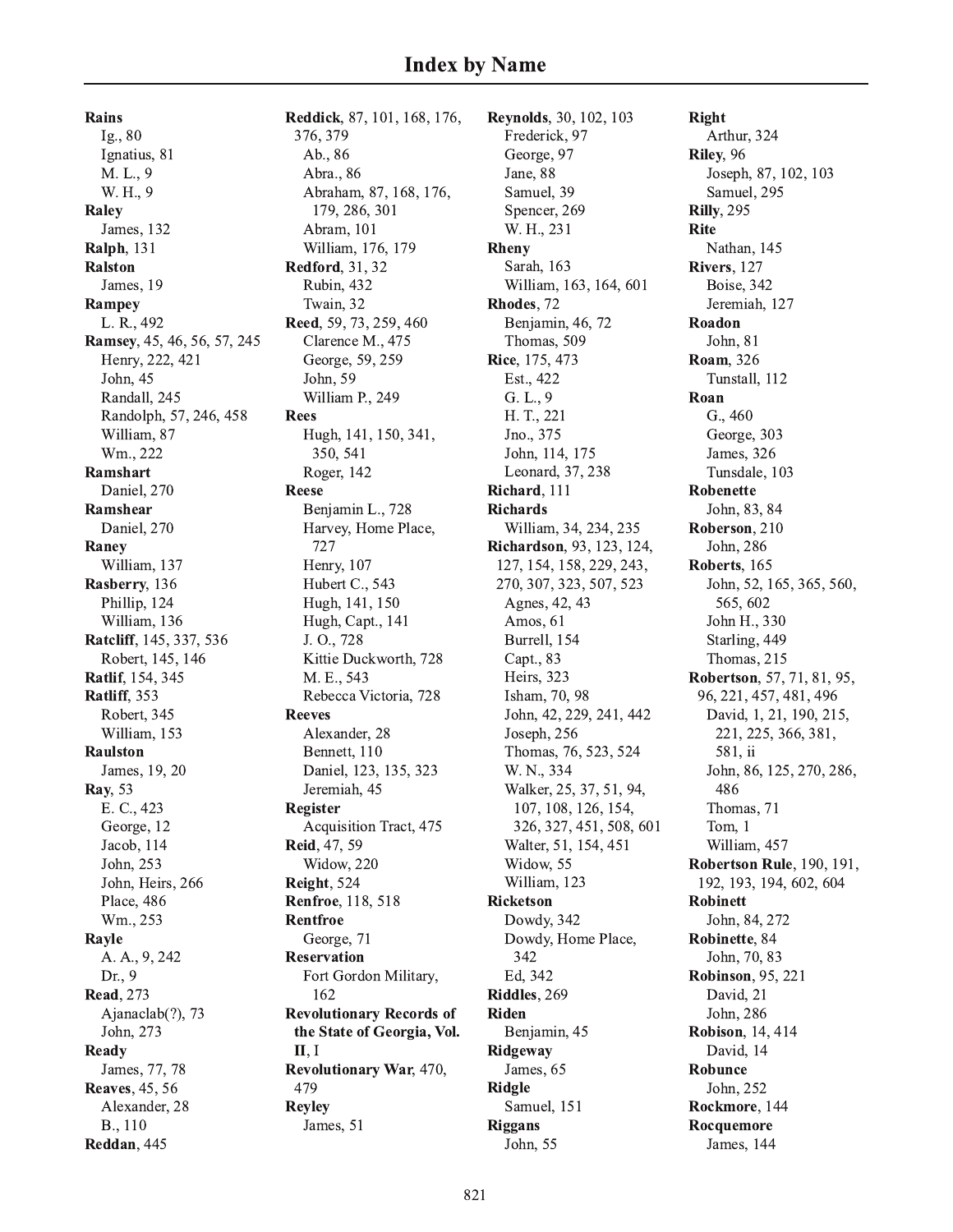**Rodgers** Demsey, 507 John, 18, 176 Roding John, 81 Roger M., 330 Rogers, 71, 73, 101 Drury, 73 John, 18, 218, 257 Jonathan, 57 Peleg, 151, 351 Reuben, 100, 101 Sheila, 1 Tiffany, 1 William, 126, 138, 139, 266 **Roiley** Joseph, 104 Roland J. A., 422 **Rich.**, 45 Richard, 44 Roling, 19 Rome(?), 147 Rone Tunsal, 488 Tunstall, 112 Roney, 57 Roquemore James, 136, 144, 182, 344 John, 144 **Rose**, 93 Drury, 78 Henry, 93, 278, 326 Samuel, 75, 90, 490, 602 Thomas, 78, 278, 307 Ross, 78, 90, 93, 247 John, 49, 62, 75, 240, 262, 602 Marget, 262 Robert, 75 **Rossers** John, 176 Roudon John, 81, 281 Rousey, 277 James, 263, 276, 277 Roussau John, 36, 204, 602 Rousseau John, 225 **Routon** John, 81

**Rowe**, 420 Allison, 420 W. A., Estate, 429 Roval Anna, 44 Rucker, 250 E. M., 292 Geo., 306 Joseph, 250 Willis, 510 **Ruff** Susannah, 313 Widow, 113 **Ruggle** Frederic E., 7 Rule Robertson, 190, 191, 192, 193, 194, 602, 604 **Rumbert** Samuel, 334 **Runald** George, 88 Runnal Jane, 288 Runnald Richard, 244 Runnalds. 69 Jane, 88 Richard, 88 **Runnalls** Richard, 24, 33 **Runnals**, 30, 69, 269 Geo., 282 George, 97, 297, 298 Jane, 88, 288, 602 Preston, 88 Thomas, 81 Runnels, 98 George, 469 Herman, 88 Runnolds, 469 **Runolds** Thomas, 81 **Rush** Jephta, 62 Jeptha, 75 Widow, 75 **Rusher** Mrs., 423 **Russaw**, 209, 408 Russell, 83, 91, 104, 118, 233, 239, 364 George, 240 John, 113, 126 Richard B., 602 Richard B., State Park,

692

Russell (cont.) Richard Brevard, Jr., US Senator, 720 Robert, 45, 83, 233, 445 Thomas, 146, 154 **Rusten** John B., 112 **Ruston** John B., 112 Rutherford, 113, 116, 179, 302, 314, 316 John, 116 Samuel, 285 **Rutland** Randolph, 368, 369 **Rutledge, 244, 256, 552** George, 59 Thomas, 32, 403, 432 Ryan Catherine, 500 Catherine Naughtan, 500 Joseph, 12, 19, 43, 212, 219 Mary Ann, 500 Michael, 500 Richard, 97 Ryley, 96 **Rynolds** Spencer, 69, 469 S **Safffold** William, 323 Wm., 123, 523 Saffold, 22 Daniel, 54 Safford, 31, 109, 295 **Bird, 309** Reuben, 109 Reubin, 31 **Sale**, 121 **Sales, 220 Sallis** John, 141, 150, 343, 350 Salmon E. H., 9

**Samsom** James, 469 **Samson** James, 282 Sanders, 31, 32, 148, 177 Ben T., 221, 430 Dr., 9 E. C., 9 Elias, 248 Henry, 248 Huey, 221 J. M., 221 Jacob, 434 Jesse, 32 Joshiah, 348 Joshua, 31, 32, 139, 148, 232, 348, 539, 602, 748 Lucy, 221 Richard, 240, 241 W. H., 420 **Sandford** Jesse, 129, 529 Sandidge John. 181 Sandiford, 364 Sandige, 50 **Sandings** Claiborn, 50 Clairborne, 63 Sandridge, 450 Sanford, 84, 131, 176, 286 Jesse, 86, 101, 115, 131, 132, 176, 315 Jessie, 87, 102 **Sansom** James, 82, 282, 338 William, 482, 602 Wm., 82 Sanson. 82 James, 469 William, 82 Sappington John. 69 Richard, 256 Satterwhite, 64, 436 Francis, 36, 37, 64, 436 Frank, 237 William, 259 **Satturwhite** Francis, 237 Saturwhite, 86 **Saunders** Robert, 153 Savadge Lovelace, 165, 167

Lewis, 461

James, 69

Heirs, 136

Lewis, Heirs, 135

Lewis, Heirs, 136

**Sammons**, 136, 137, 261

**Samle** 

**Sammon** 

**Sampson** 

James, 82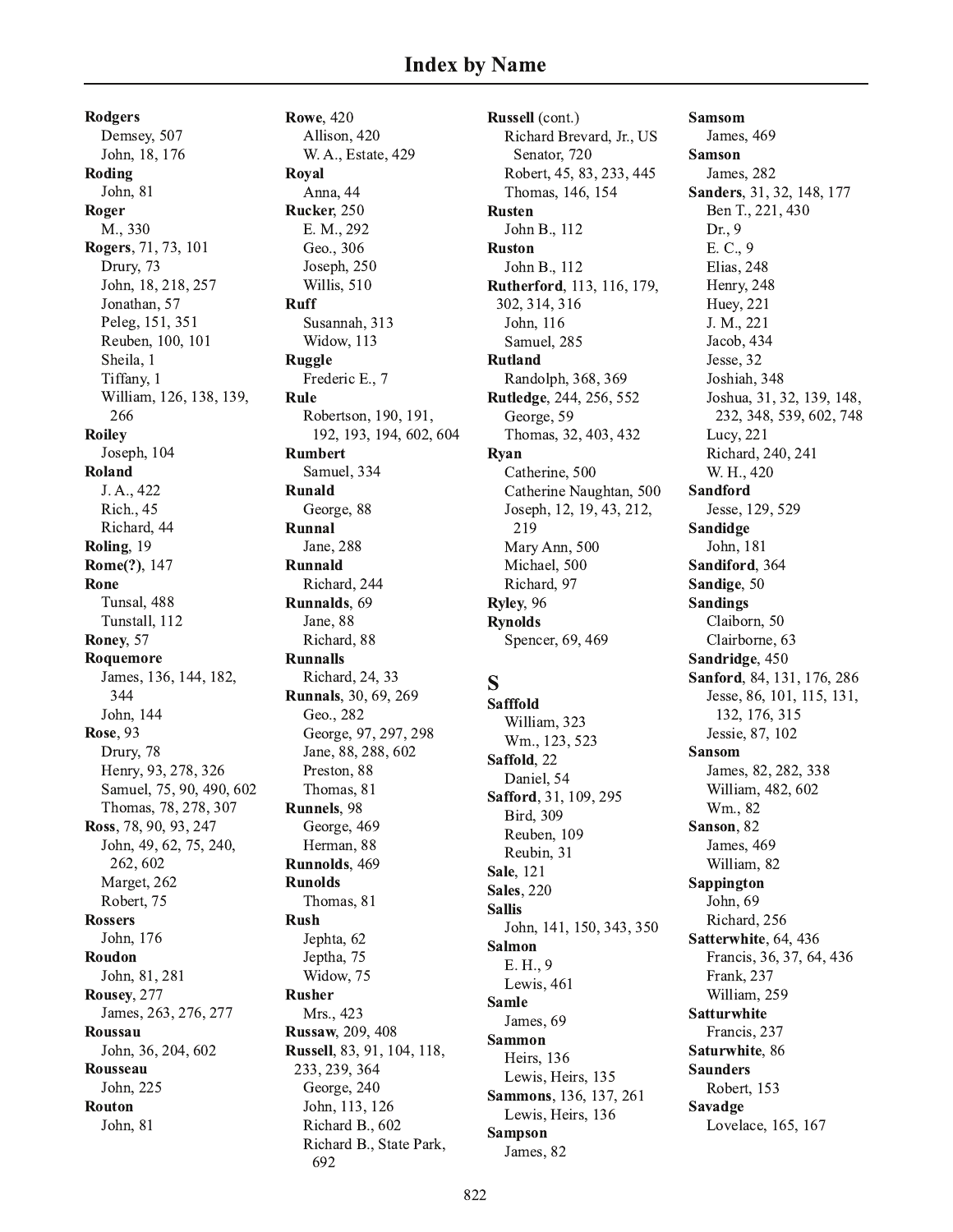Savidge, 165 Lovelace, 165, 167, 365, 565 Loveless, 566 **Savoy**, 422 Sawyer, 100 John, 100, 300 **Saxon** David, 54 Hugh, 107, 121 **Saver** G. B., 279 Saylor, 40 Christopher, 40 Michael, 40, 52 **Scales** G. P. Gurley, 475 John, 78 Thomas, 265 Scarbrough W. T., 278 Scarlett, 99, 113, 313 James, 99, 113, 127 Shurlocks, 112 **School** Air Line, 636 Antioch, 651 Banks, 107, 307, 707 Beaverdam Elementary, 677 Beulah, New, 778 Briarwood Academy, 741 Coile Middle, 608 Colbert, 212, 612 Danielsville Elementary, 611 Dogwood, 9 Dove Creek, 265, 665 Eagle Grove, 289 Eagle Grove Elementary, 637 **Falling Creek** Elementary, 678 Gaines Elementary, 609 Goldmine, 289 Greene Academy, 23 Hart, Nancy, 289 Hart, Nancy Elementary, 662 Locust Grove Academy, 500 Madison High, 211, 611 Mill Town, 289 Mt. Olivet, 48, 648 Newberry, 367 Oglethorpe High, 631 Oglethorpe Middle, 631

School (cont.) Pleasant Grove, 778 Private, 608, 634 Reed Creek, 289 Reid Academy, 457 Taliaferro, New, 272 Viola, 289 Whit Davis Road Elementary, 609 Scot, 102, 142, 548 **Scotland** Kirkwall, 312, 313, 496, 513 Orkney Islands, 513 Scott, 22, 46, 101, 106, 115, 154, 156, 506, 570 Alexander, 154 Benjamin, 46, 101, 115, 148, 156 James, 22, 31 Joel, 436 John, 22, 31, 436 Joseph, 22 R., 309 Samuel, 92, 106, 120, 135, 306, 535, 602 Thomas, 63, 65, 66, 78, 79, 134, 251, 263, 265, 266, 534 William, 129, 140 **Scribling** Francis, 136 Scribner, 11 **Scudder** William, 325 **Scurlock** Joshua, 112, 592 William, 592 Seal Joshua, 478 **Sealmuse** William, 69 Seals, 101, 136, 145, 251, 469, 537, 543, 602 Anthony, 124, 136, 524 Benjamin, 46 Charles, 101, 102 Culbreath, 136, 145 Enoch, 301 George, 251 James, 109 Jarvis, 124 John, 136, 144, 145 Thomas, 101, 102, 265, 301 William, 69 William A., 543

Seals (cont.) Wm., 269 **Sebrows** Easter, 98 **Segars** L. A., Mrs., 475 **Segment** "D", 475 **Seiverd** Jack, Pastor, 606, 607 **Selemuse** William, 69 Selfradge, 75 Robert, 75, 275, 490 Selfrage Robert, 364 Selfredge Robert, 75 Robt., 490 Selfridge, 261 Robert, 61 **Sellers** Wm., 69 **Sells** Samuel, 113 Thomas, 340 **Semmes** Ignateus, Dr., 500 Ignatius, 300, 500 **Semms** Ig., 300 **Semore** Zachariah, 251 Serlace, 68 **Sermon** Surveyor's Prayer, 607 **Seth**, 30 **Settle** W. M., 9 **Settles** James, 689 **Sewall** Lewis, 11 Sewell, 53, 65, 66, 79, 80, 210, 211 Christo., 78 Henry, 66, 266 James, 65, 265 Joshua, 78, 265 Samuel, 65, 66, 79, 265, 266 Solomon, 210 William, 53 Wm., 79 Seymore, 174, 574 **Seymour** Zach., 251

Shackleford, 277 John, 77, 92 Rich., 81 Shadrick, 57 **Shaffer** David, 171, 179 **Shaking Rock** Park, 9 Shannon, 344 John, 136, 336 Quinton, 450 Thomas, 135, 535, 544 **Sharpe** Isham, 106, 292, 306 Joseph. 122 Shaw, 59, 82, 92, 432 D., 92 Daniel, 307 David, 213 May, 265 Weymond, 97 Weymouth, 82 Shears, 338 **Shedd** Sara Beth, 1 Sheehan Catherine Elizabeth, 500 F. M., 500 Fanny M., 500 M. J., 500 M. J., MD, 500 Sheffield, 286 Zach. 301 Zachariah, 101, 286 **Shehane** Francis, Mrs., 420 J. F., 254, 420 **Shellman** John, 47 **Shellnut**, 249, 449 Andrew, 249 Shelman Thomas, 227 **Shelton**, 15, 116, 261 Evelyn Howell, Mrs., 193 Henry, 116, 130 Joel T., 502 Robert, 274 **Shepard** Andrew, 339 James, 20 **Shephard** James, 467 Shepheard, 21 James, 230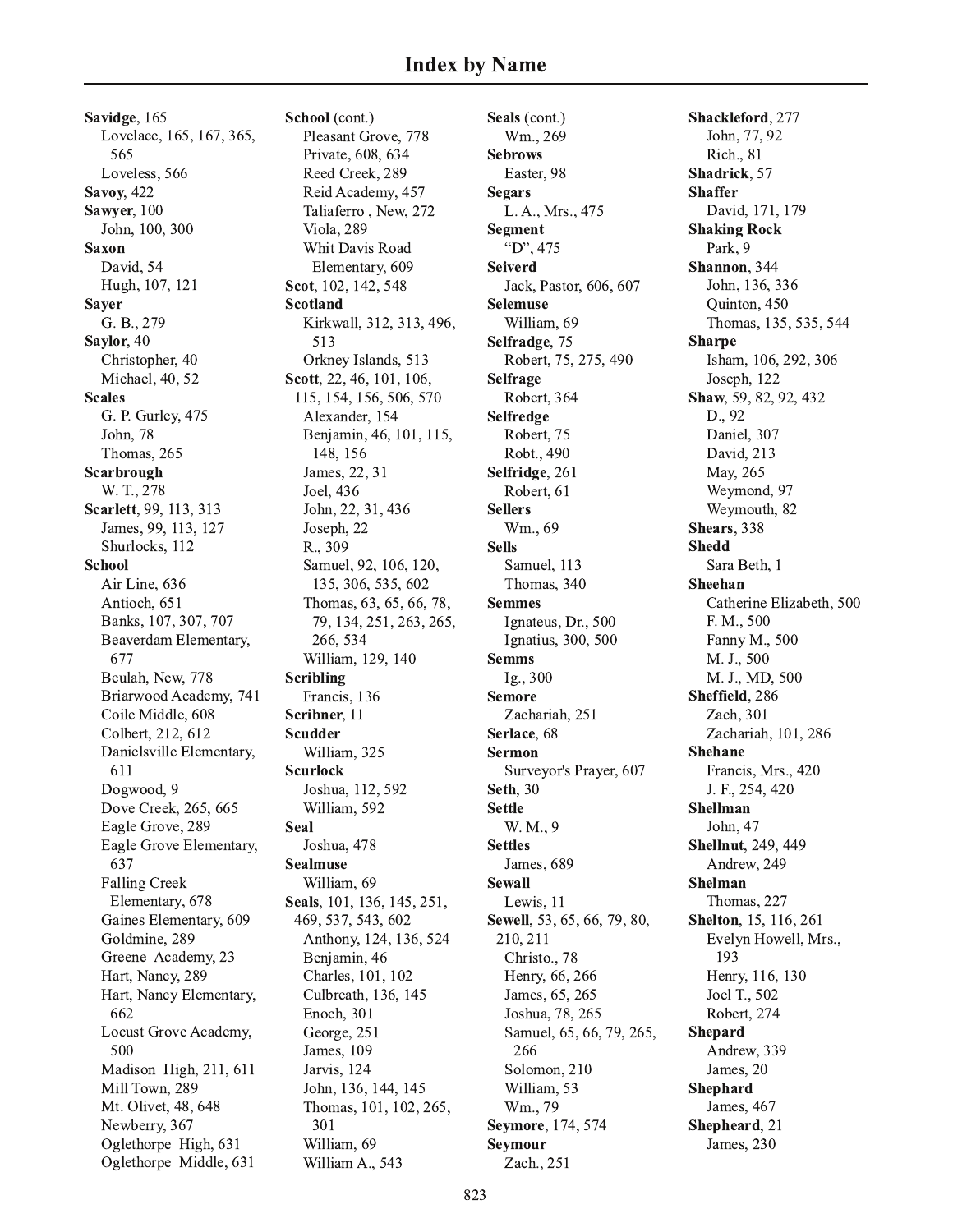**Shepherd**, 14, 21, 67, 80, 220, 265, 414, 421, 467 James, 14, 21, 67, 278 Robert, 51 **Sheppard** J. M., 543 James, 41, 267 Nora S., 543 Peter, 64 **Shepperd** James, 20 Sherman George, 122, 334 Robert, 40, 41, 97, 297 Shermon, 64 **Sherrer** Peter, 484 **Sherrill** David, 46, 446 **Shields** James, 38, 50, 62, 238 John. 62 **Shiffle** Zachariah, 101 **Shiflet** Frank, 475 Luther M., 475 **Ship** Richard, Estate, 287 **Shirk**, 323 **Shoder** William, 469 **Shoemaker** T., 251 **Shopshire** Wm., 83 Shores. 13 Reuben, 13 Simeon, 13 Shorpshire William, 83 Short, 81, 268 Francis, 68 Mr., 281 Shropshire William, 259 Wm., 70 Shuffield, 86 Zachariah, 301 **Shupe** Bobby, 606 **Shurley** Amye Ivey, 502 Catharine, 502 Charlie Henry, 502 E. P., 502 Elizabeth P., 502

Shurley (cont.) Hattie, 502 James L., 502 James Lewis, 502 Katie Bell, 502 R. M., 502 W. F., 502 William F., 502 **Shurlock**, 112, 126 Joshua, 326 William, 126 **Sibley** S. H., 279 Samuel, 224 **Sidwell** David, 112, 312, 512, 513 Sidwell, 477 Sigman John, 121 Silvey, 112 Abraham, 112, 126 **Silvy**, 126 **Simmerson** Barney, 137 **Simmon** Adam, 41 Simmons, 20, 41, 96, 125, 137, 165, 296, 346 Adam, 41, 53, 441 Henry, 125, 325 John, 125, 137, 146, 337, 346 M. L., 430 Stern, 146 Will, 96 William, 96 **Simms** Frederick, 12, 13 Joel, 54 **Simons**, 146 Abraham, 338 **Simonson**, 130, 530 Isaac, 130 Simpson, 21, 57, 421 James, 21, 150, 221 John, 265, 325, 465 William, 284 Sims, 69, 112, 433 Billups, 9 Edward, 76, 263, 276, 277, 476 Frederick, 81, 213, 408 Ignatius, 300 J. J., 9 James, 13, 29 John, 113

Sims (cont.) Martin, 333 Mrs., 9 P. A. P., Mrs., 422 Robert, 69 W. W., 9 William, 331 **Singleton** Robert, 111, 112, 125, 126 **Sinquefield**, 115, 515 **Sizemore** Henry, 125 Skelton, 249 G. G., 475 James H., Jr., 475 Jeremiah, 276 John, 62, 461 Martin, 248, 261, 461 Robert, 248, 261, 602 William, 61, 62, 461 **Skinner** Archer, 79 Arthur, 94 **Slack** John, 336 **Slade** Nicholas, 327 Nick., 327 **Slaten** Joseph, 124, 125 **Slater** Kenneth, 119 William, 364 **Slatham** John, 38, 591 **Slaton**, 37, 38 Elizabeth, 252 John, 413, 602 Joseph, 256 R. D., 9 Thomas, 28 William, 483 Wm., 483 **Slatton** Duke, 44 Slaughter, 273 Ezekiel, 60, 73, 171 Reubin, 60, 73, 171 Samuel, 60, 73 Slav M. D., 432, 433 **Sled** Joshua, 62, 75 **Smallwood**, 151, 351 Elisha, 234, 434

**Smart** James, 145, 153, 154, 353, 553 Smith, 42, 47, 59, 60, 63, 65, 69, 74, 75, 78, 83, 92, 101, 110, 111, 114, 124, 125, 127, 129, 131, 135, 136, 137, 141, 144, 145, 147, 148, 154, 157, 164, 165, 169, 220, 229, 259, 270, 275, 295, 309, 327, 337, 341, 420, 432, 510, 547, 747 A. H., 9 Abraham, 138, 283 Arthur, 136, 137 **B.** Forest, 220 Barnard, 22 Barney, 22 Ben, 92, 381 Benajah, 154, 159, 283 Benj., 283, 456 Benjamin, 56, 83, 181, 294 Bennie, 294 Bob, 423 Burrell, 145 Charles, 83, 98, 403, 469 D., Place, 9 David, 97, 111 Doris Crumpton, 1 Dru, 137 Drury, 145, 449, 450, 536 E., 84 Ebenezer, 452 Esaw, 96 Est., 420 Estate, 420, 429 F. R., 55 Forest, 420 Francis, 98, 164, 166, 527 G. C., 231 G. H., 9 G. H., Place, 9 G. K., Place, 9 G. R., 231  $G. T., 9$ Gabriel, 74, 75, 90, 274, 275, 490 George, 42 George B., 483 Guy, 30, 41, 53, 67, 68, 230, 242 H., 551, 594 H. M., 140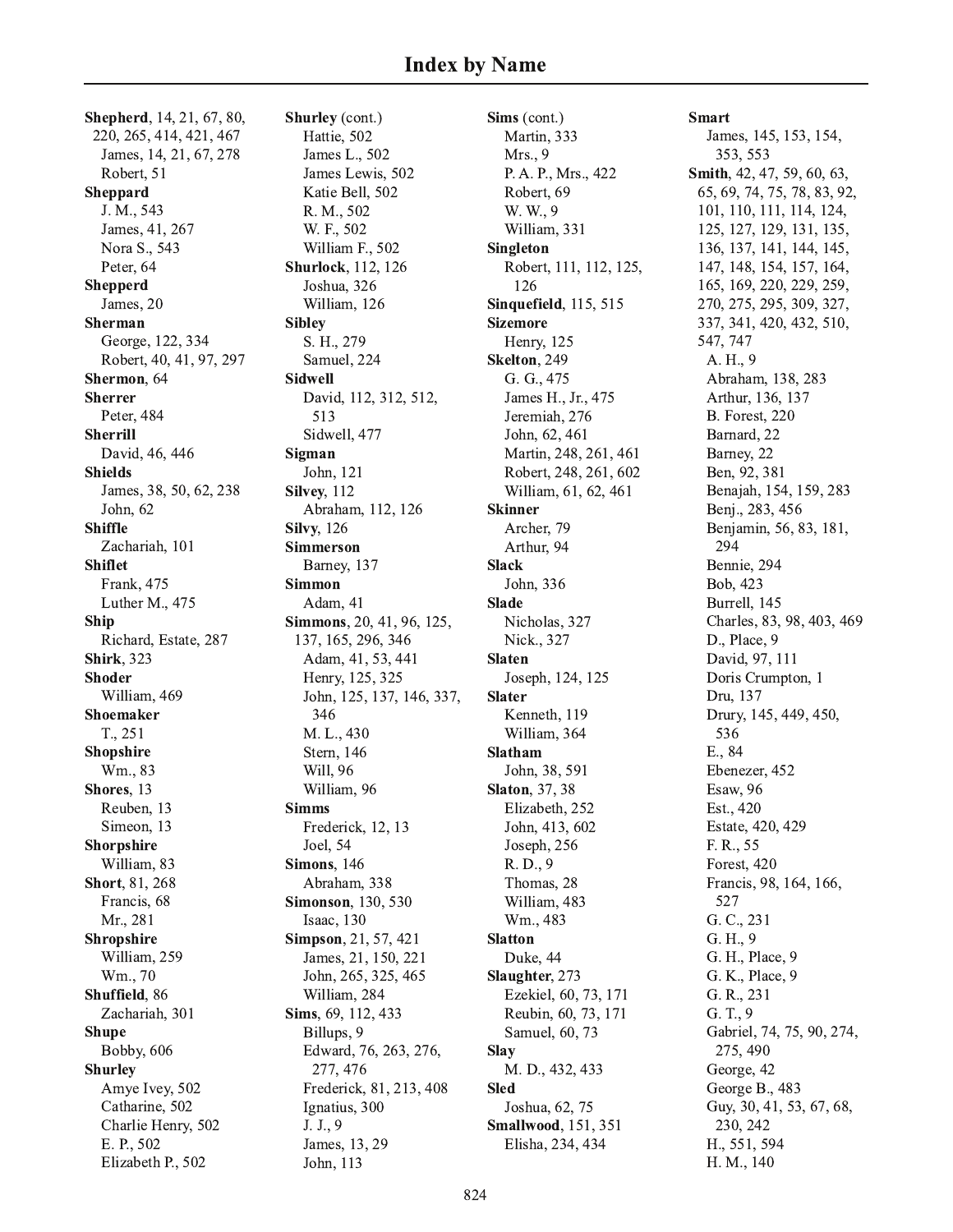Smith (cont.) Hannah, 140 Hawks, 229 Henry, 165, 167, 365, 565 Israel, 96 J. M., 9, 229, 420 J. M., Est., 420 J. N., 231 J. P., 253, 453 J. S., 278 Jabe, Place, 9 Jacob, 58, 135, 144, 258, 335 Jacob, Heirs, 135, 144 James, 32, 98, 141, 145, 147, 155, 345, 429, 536, 602 James M., 214, 585 Jane, 145 Jasper, 65, 265, 465 Jesse, 249 Jno. E., 9 Joe, Place, 9 John, 29, 38, 40, 47, 49, 50, 55, 59, 62, 63, 65, 78, 93, 102, 114, 160, 164, 252, 254, 301, 310, 432, 433, 447, 558 John, Col., 160 Joseph, 78, 141 K. I., Place, 9 Lewis, 513 M., Mrs., 9 Mary, 500 Mary A., 500 Math., 345 Mrs., 9, 184, 231 N., 240 Napain, 150 Nath., 40, 140 Nathan, 98 Nathaniel, 145, 345, 540 Nathaniel Alexander, 140 Nathaniel N., 340 Needham, 150, 350 Patty, 335 Peter, 44, 69, 88, 98, 102, 103, 110, 147, 168, 269, 298, 347, 368, 488, 602 R., Mrs., 9 Richard, 150, 151, 350 Robert, 45, 239 Robt., Place, 9 Samuel, 22, 31, 32, 231, 232

Smith (cont.) T. W., 294 Thomas, 59 Valentine, 64 W. F., 9 W. P., 9 Widow, 96, 147, 312 William, 42, 62, 74, 75, 85, 101, 111, 125, 139, 151, 160, 165, 275, 325, 351, 509, 554 William, Heirs, 96 Wm., 86, 100, 140, 164, 314, 490 Zadock, 308, 324, 336 Smithsonia Farm, 220 Plantation, 420, 602 Smyth, 72 **Snead**, 146 Charles, 109, 110 John, 80 Sneed, 109, 154 **Sneede** Dudley, 154 Snelson, 70 **Snider** John Godlip, 83 **Snither** John Godlip, 83 **Sorrals** Charles, 218 **Sorrel** George, 435, 602 John, 233 Robert, 33 Sorrell, 24, 33, 46, 218, 233, 246 George, 46 Sorrells, 226 R. T., 218 R. W., 226, 227 Richard T., 227 Richard W., 227 Sorrels, 226 **Sorrow**, 253 H. N., 253 Henry, 42, 253, 254 Henry N., 453 W. P., 253 William P., 453 **Sources Crumpton used** for Wilkes Boundaries and Corners 1777, 602 **Southall** Sharman, 1

**Southern Geographer,** 402.403 **Sowel** George, 435, 602 **Sowell** George, 435 **Sparks** Mathew, 205, 602 Matthew, 36 Watt. 36 William, 209, 408 **Spears** John, 265 **Spence** Alexander, 520 Spicer, 211 Spikes, 101, 301 Elias, 86, 286 Josiah, 168 Nathan, 101 William, 101, 301, 315 **Spiller** Chris, 1 **Spousett** Lewis, 284 Spratlin, 14, 21, 97, 445 Ben B., 445 Dave P., 445 J. William, 445 James, 14, 21, 197, 414 Jess, 469 John, 97 Joseph, 97, 257 Walter J., 445 **Spratling**  $P_{\cdot}$ , 9 **Spray** H. H., 21, 414, 421, 422 **Springer** Job, 130, 140, 141, 341 Springfellow Enoch, 139 **Sprouser** Percilla, 84 Spurgen William, 470 **Spurling** Jeremiah, 331 **Stacy**, 100 **Staff Compass**, 183 **Stairs** John, 39 Stake, 8 **Stallings** Jesse, 111 Malech, 111

**Stallion**, 291, 476 **Stamp Branch**, 342 **Stamper** Robt., 97 Standley, 336 **Stanley** Adar, 336 Stapler, 115, 129, 315, 329 John, 115, 129 **Staples**, 115, 315, 316 John, 51, 64, 264 **Star** Henry, 84 Star, R. M. Memorial, 775 **Stardlin** Jimmy B., 483 **Stark** William, 33, 433, 602 **Starke** William, 33 Starkes. 123 Starks, 136, 527 Thomas, 98 **Starling** James, 228, 229 Starnes, 157 Ebenezer, 157 Starns, 240 Ebenezer, 157, 357 **Starr** Henry, 71, 84, 271 **State Line** Georgia - South Carolina, 690 **State Park** Brown, Bobby, 734 Bryant, Victoria, 775 Clarke, Elijah, 758 Hamburg, 172, 772, ix, xiv Hart, 661 Russell, Richard B., 692 Stephens, Alexander H., 672, xiv Watson Mill, 641 Watson Mill Bridge, xiv **Statham** Charles, 477 John, 477 **Station** Berkley, 640 Day's, 9 Popes, 9 **Statrum** Charles, 37 Steadly, 226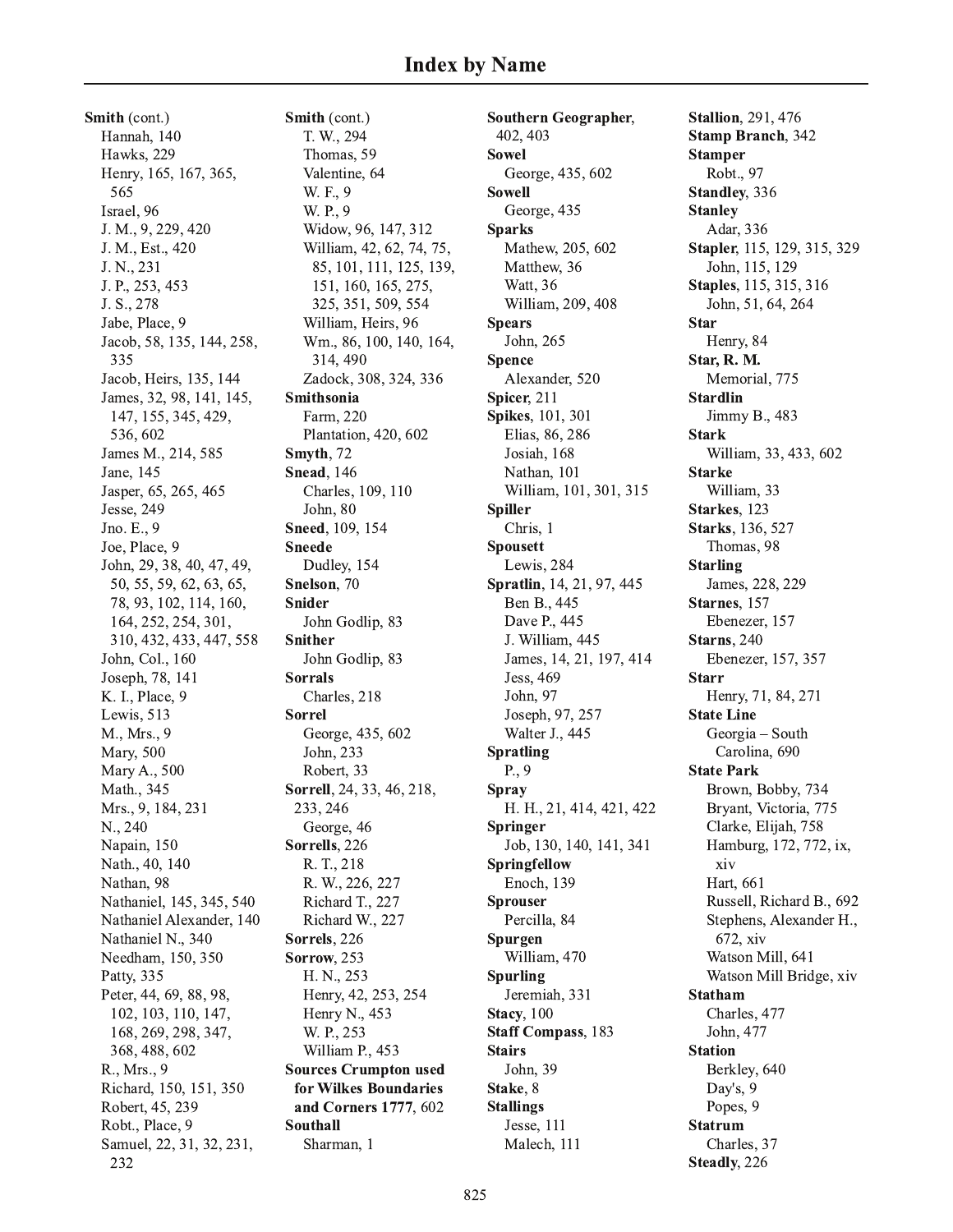Steal(?) Culbreath, 136 Steel, 74 E. P., 224 Harry, 275 Margaret, 74, 75 William, 61 Steele, 274 J. C., 9 Steeples, 261 James, 261 **Stefler** David, 261 Stephens, 72, 127, 134, 259, 272 Alexander, 457 Alexander H., Monument, xiv Alexander H., State Park, 672, xiv Edward, 272 James, 14 John, 313, 327 Joshua, 266 Moses, 72, 272 Nancy, 134 Nathaniel, 259, 272 Susanna, 266 Thomas, 12, 53, 66, 266 Widow, 134 William, 25, 181 Sterks, 137 **Sterns** Ebenezer, 557 **Steth** Thomas, 353 William, 30, 339 Stevens, 430 A. P., 429 B., Place, 9 C. A., 9, 429, 430  $C. O., 430$ J. C. G., 9 Joshua, 11, 211  $P. M., 9$ R. J., 9 S. E., 422 T. C., 430 Thomas, 266 W. C., 9 Walter, 430 William, 425 Stevenson, 25 William, 25, 36, 181, 436, 602

Stewart (See Stuart), 24, 31, 43, 85, 110, 155, 156, 160, 205, 214, 271, 272, 299, 443 A., 99, 100 A. P., 242 Charles, 273, 408 David, 440 E., 99 Elenor, 297  $G. A., 9$ George, 100 Granger, 71 Gravner, 71, 72 Hazel, Mrs., 193 Henry, 35, 47, 59 Isaac, 99, 100, 445 James, 31, 36, 59, 69, 82, 361 James M., 322 John, 24, 32, 43, 80, 155, 161 John, Col., 155, 554 Marie, 440 Mill, 168, 487 Nancy, 297  $P. G., 9$ Ralph, 221 Robert, 285 Thomas, 85 W. J., 413 **Stewman** Geo., 77 **Stinchcomb** A., 438 Absolom, 438 Stinson, 269 Elijah, 13, 14 Thomas, 82, 497 Stirk, 337, 536 Benj., 136 Benjamin, 137 John, 136 **Stirkes** Benjamin, 136, 137 **Stirks** Benjamin, 137 **Stith** William, 30, 339 **Stocks** Isaac, 72, 85, 271, 272 Stokely, 231 J. M., Place, 9 Stokes, 28, 472, 523 Henry, 72 John, 72 Lettle, 72

Stokes (cont.) William, 13, 28, 29, 40, 41, 136, 228, 241, 336, 413, 536 Wm., 72 **Stokley** E. M., 422 **Stone** David, 33 Gollah, 78 John, 125 Joliah, 79 Micajah, 101 William, 51 **Store, 214** Cunningham, George, 9 Eberhart, J., 9 Hogan, 43, 643 Jackson's, 681 Mill, 9 Rutherford, 116 Seymours, 239, 639 Smith's, 40, 240, 640 **Story** Bazel, 151 Bazzel, 151 Edward, 150, 151, 438 Thomas, 226 **Stoval** George, 39 **Stovall** Alton, 475 Henry Grady, 475 J. B., 452 Straham, 240 Jesse, 240 **Strauther** William, 69 Stribling, 124 F. M., 509 Francis, 123, 124, 135, 136, 336 **Strickland**, 211, 227 Barnaby, 10, 11 C L., 221 Henry, 211 Solomon, 11, 210, 218 Thomas, 211 W. E., 221 **Stringer** Atha, 283 James, 283 **Stringfellow**, 126, 326, 526 Enoch, 57, 138, 326, 338 **Stroder** Isble, 58, 59 William, 69

**Strong** Elijah, 240, 252 Place, 9 William, 40, 52 Wm., 252 **Strosier** Peter, 83 **Strother** William, 69 **Stroud**, 303, 307 Isham, Heirs, 121 Sarah, 307 **Strozier**, 70, 269 Peter, 70, 256, 270 Stuart (See Stewart), 36, 57, 71, 146, 168, 271 Amos, 299 Elenor, 297 Gravener, 71 H., 59 Heirs, 497 James, 236 John, 356 Nancy, 297 Thomas, 85, 100 Wm., 168 **Stubblefield**, 13, 20, 70, 110, 112, 124, 126, 220, 256, 310 Peter, 126, 219 Seth, 32, 40, 41, 432 William, 17, 20, 26, 70, 110, 148, 310, 312, 510, 602, 616 Stubbs, 129, 140, 149 John, 549 Joseph, 140 Peter, 64 **Stuman**, 64, 93 Geo., 64 Jane, 93 Jarret, 93 **Sturdman** George, 322 **Sturges** William, 229 Sturgis, 177 Andrew, 177 Robert, 36, 62 Sturks. 84 **Subtrine** Joseph, 283 Nicholas, 283 Sudath, 344 **Suddeth** J. A., 184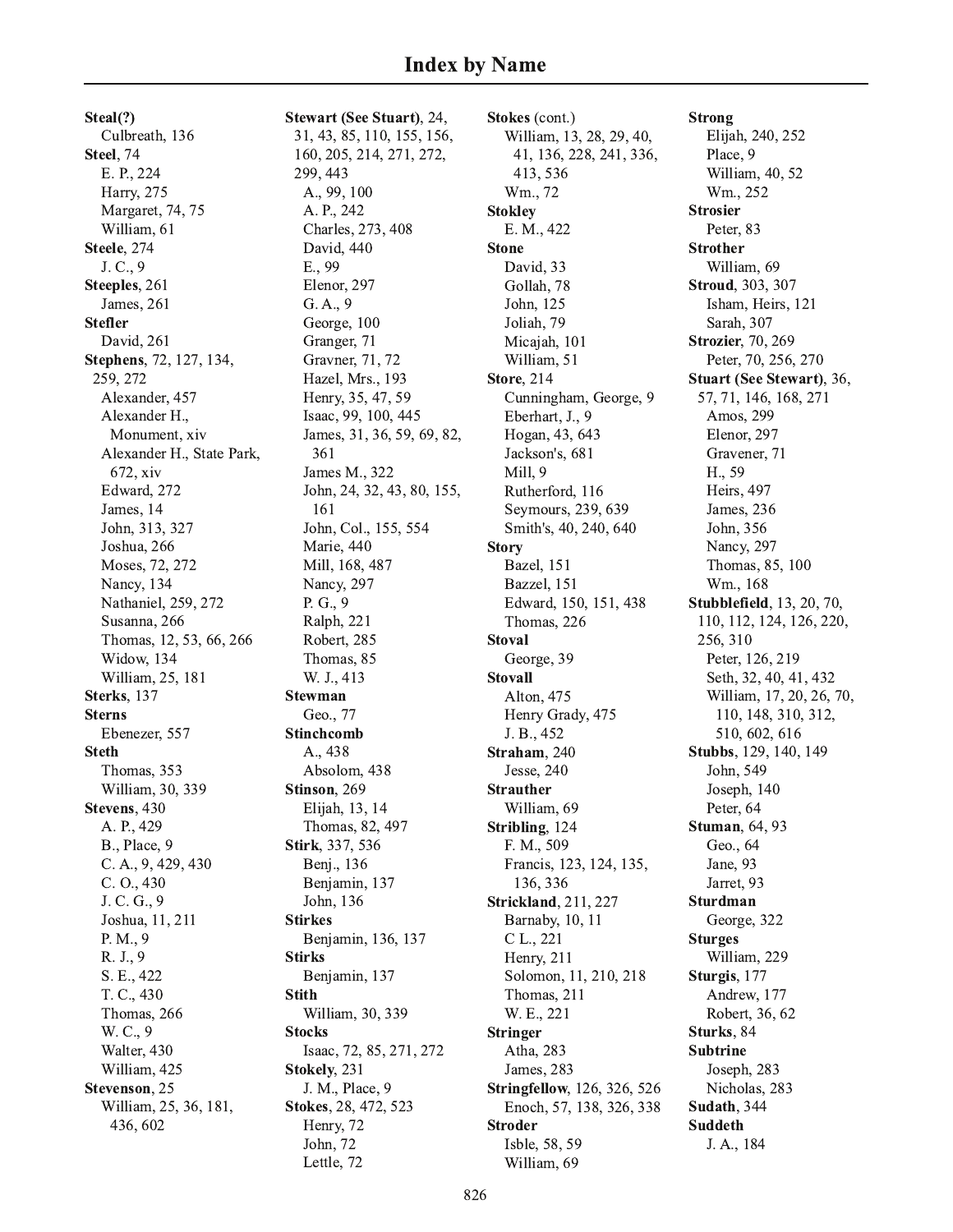**Sudduth** Lawrence, 344 S., 323 Sudworth, 30 Suel, 66, 467 Suffrade, 275 **Suit** Sid, 475 Sulfridge, 261 Sulivan, 131 Sullivan. 130 **Sumerlin** Henry, 212 Summerland Henry, 408 **Summers**, 323, 523 **Surlock**, 112, 126 Joshua, 126 **Survey** Academy, 23 Ceded Land, 22 Cherokee Corner and Great Buffalo Lick, Between, 6, 7 College, 171, 174, 179, 224, 377 Graybill's, Henry, 234 Manson, Old, 312 **Surveyor**, 183, 602 **Surveyor's Prayer, 605 Surveyor's Prayer and** Sermon Notes, 602 **Sutten** James, 78 **Suttle** Stephen, 265 **Suttles** Wm., 265 **Sutton** James, 78, 79 John, Heirs, 278 Swan, 20, 40 Aquilla, 40 Equilla, 96 Joseph, 20 Mary, 40 Swanson, 233 William, 233 Swearngin, 277 Swinney Henry, 210 **Swint** A. J., 543 Lewis B., 342 M. E., 543

Switzer, 347 L., 155 Lamar, 147 **Sword**, 164 James, 164, 364 Syllavan, 405  $Svlva(?)$ Abraham, 126 Sylvey, 126 **Sylvy**, 112

## T

Table of Contents, vi **Tabour** John, 118, 132 **Tack** Abraham, 274 Tait, 107, 307, 322 Charles, 308, 322, 438 J., 107 James, 107, 121 James M., 322 Wm. H., 322 Talbert, 84 Talbot, 53, 126, 146, 147, 154, 159, 164, 312, 326, 337, 346, 347 Capt., 63 Eliza, 326 Jesse, 84 John, 14, 126, 137, 146, 326, 337, 415, 546, 592, 602, 605 Mathew, 547, 602, 747 Matt., 113 Matthew, 40, 112, 147, 155, 326, 327 Matthew, Jr., 592 Sara, Mrs., 326 Sarah, Mrs., 326 Thomas, 146, 147, 155 Thomas, Estate, 326 William, 146, 154, 258 Talbott, 733 Jesse, 284, 602 John, 15, 154, 158 Matthew, 228 William, 258 Taler, 20 Taliaferro, 41 B., Heirs, 322 Benjamin, 41, 108, 109, 309 Nicholas, 309 Talmadge, 214 A. H., 184

**Tankersley** John, 171, 368 **Tanner** John. 23 Tarner<sub>.285</sub> **Tarondatte** Daniel, 122 **Tarply**  $J., 9$ **Tarrondett** Daniel, 69 **Tart** James, Jr., 203 Tate, 121, 122, 602 Carrie M., Estate, 479 Enos. 77 G. A., 479 G. R., 479 Henry, 104, 589, 602, 605 James, 20, 108, 121, 122, 165, 167, 521, 565, 602 Oliver, 21 Ora, Mrs., Est., 279 Ova E., Estate, 294 P. M., 479 Robert, 304 William, 121, 321 Tatom, 45, 126, 265 Abner, 345 **Tatum** Abel, 153, 154 Fletcher, 445 John, 136, 145 Peter, 46, 445 **Tayler** John. 20 Taylor, 20, 63, 106, 127, 247, 252, 259, 290 Armsed, 95 Armstead, 95 Barden, 291 Benjamin, 109, 294 Edmund, 225, 297, 302 Grant, 12, 19, 25, 212, 217, 219, 297, 337, 408 J. G., 179 James, 67, 247, 337 John, 20, 29, 323, 450, 462 Joseph, 81, 312, 462, 463 Joseph J., 281 Mathias, 91 Mrs., 291 Place, 9 Robert, 77, 106, 306 Sara, 329

Taylor (cont.) Sarah, 329 William, 63, 462, 463, 602 Teasey, 250 Teasley, 63, 76, 249, 250, 463 Ina Lee, 475 John, 76 Silas, 76 Veal A., 475 William, 49, 63, 76, 249, 449, 450 William, Heirs, 449 Tedens, 111 Tedom, 44 **Tellery** John, 125 **Tellet** Joshua, 41 **Temple** Evelyn Vassar, 475 **Temples** A. S., 475 Alice S., 475 C. H., Mrs., 475 George, 475 Retha Etheridge, 475 Sarah E., 475 Tom V., 475 Willie Mae, Mrs., 475 **Templeton**, 38, 50, 219, 238 John, 37, 38, 49, 50, 228 **Tenicee** William, 517 **Tennel** William, 552 Tennill, 88 **Tennille** Francis, 127 Terondet, 522 Daniel, 38, 122, 522, 602 Terondett, 381 Daniel, 112, 126 **Teronett** Daniel, 50, 229, 238 **Terrell**, 91, 325 David, 311 Jeremiah, 91 John, 337 P. H., 299 Peter, 30, 42, 297 William, 44, 98, 298, 498 Wm., 97, 297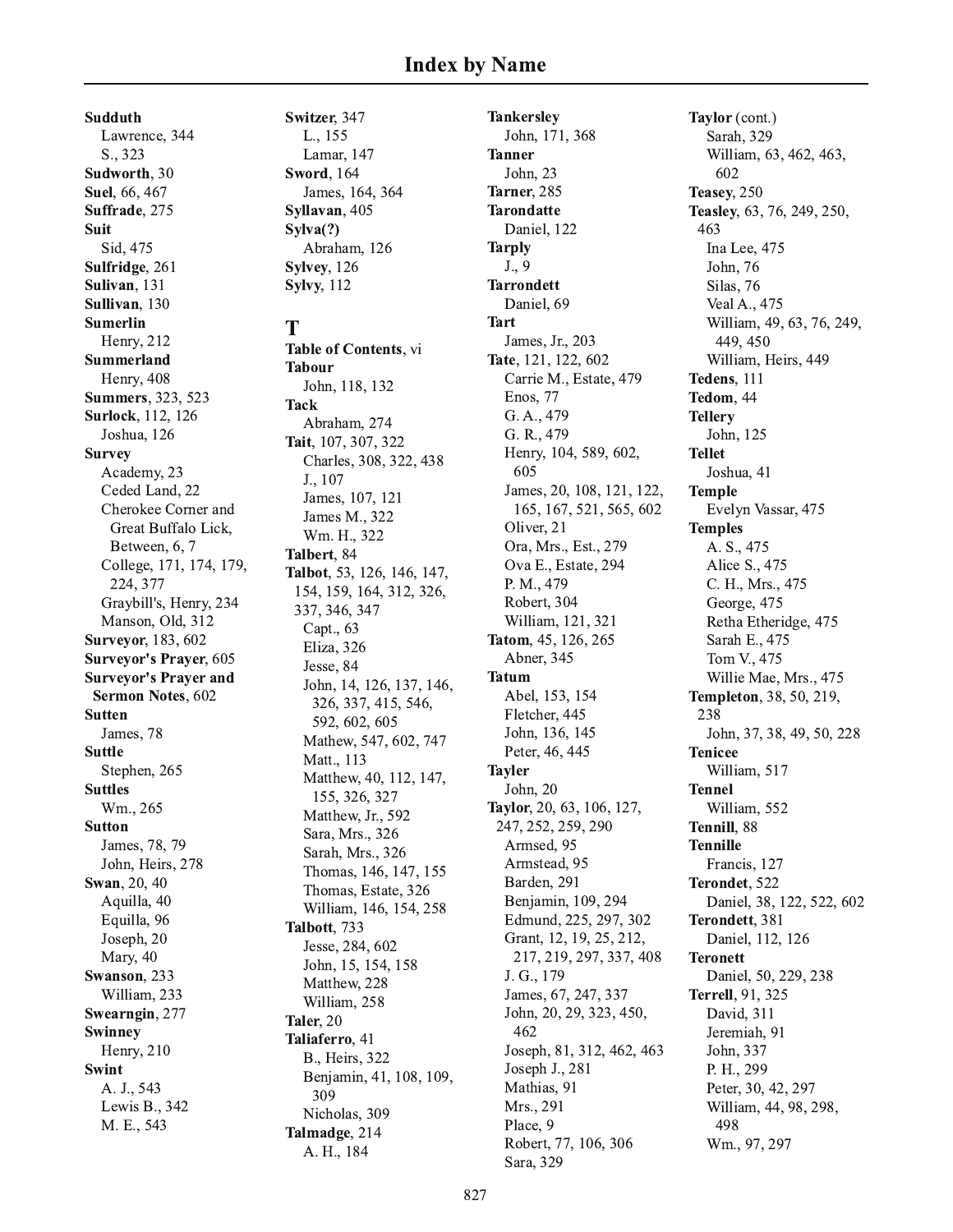**Terril** Jeremiah, 91 Terrill, 291 William, 44, 97, 98, 111, 125, 587, 602, 605 **Terry** Isaac, 165 Tetom, 44 **Tharpe** Vincent Allen, 142 **Thatcher** Daniel, 19 **Thaxton**  $B., 9$ Mrs., 9  $S., 9$ Thermon, 136 Thomas, 23, 42, 102, 103, 116, 142, 146, 181, 268, 338, 414, 420 Alexander, 219 Benjamin, 21, 126, 138, 220 Dread, 331 Etheldred, 117, 131, 142 Evan, 130, 141 J. W., 9 James, 103, 117, 222, 317, 382 Jett, 252, 265 John, 138 Ken, 1 Mary, 102, 103 Michael, 102, 302 Mrs., 9 Peter, 354, 355 Phillip, 13, 14 Samuel, 147 Thomas, 11, 411, 602 Timothy, 411 Widow, 102, 117 William, 171, 547, 747 Z. T., 9 **Thomason** Archibald, 32 George, 450 John, 23, 227 William, 23, 32 **Thomison** John, 403 William, 23, 32 **Thomkins** Humphrey, 109, 267 Thompkins, 82 Humphrey, 110, 309

**Thompson**, 59, 69, 70, 78, 83, 87, 106, 107, 108, 118, 122, 145, 153, 176, 219, 249, 259, 307, 358, 359, 378, 379, 522 Alex., 259 Alexander, 18, 72 Alma, 543 Archibald, 23 Asa, 308 Benjamin, 87, 104, 176, 179, 180, 487 Bernice E., 543 Eliza M., 543 Elizabeth, 87, 487 Eustice, 543 Henry, 59, 72, 259 Isham, 121, 122, 307 J. L., 543 J. W., 9 James, 32 James L., 543 James R., 543 Jesse, 171 Jessie L., 543 John, 107, 108, 126, 159, 270, 307, 308, 309, 359,586 John Farley, 107 John Farlor, 108 John, Heirs, 70, 83 Joseph, 23, 32, 432 Lewis, Sgt., 543 Mathew L, 543 Peter, 65 Reubin, 70 Robert, 65, 107, 108, 122 S., 358 Tabitha, 83, 283 Thomas O., 543 W. L., 543 W. T., 9, 206, 207 **Wels**, 508 Wiley, 248, 449 William, 78, 87, 88, 93, 94, 103, 107, 108, 171, 288, 303, 307, 308, 508, 602 William, Jr., 107 Willie B., 543 Wm., 273 Thomson, 78, 153, 283 John, Heirs, 84 **Thornboro** George, 42

**Thornton**, 46, 54, 67, 84, 92, 284, 467 D. J., 278 Doster, 92 Dougar, 92 Dozier, 92, 98 Dozier, Mrs., 432 Dred, 53, 254 Etheldred, 54, 67, 253, 255 Ethrald, 53, 54 H. L., 9 H.T., 9 Harrod, 54, 67 Herod, 67, 242, 267 Joe, 292 John, 99, 299, 463 John, Heirs, 99, 284 Joseph, 92 Mark, 76, 463, 476 Noel, 211, 212, 219, 266, 267 Samuel, 46, 84 Solomon, 126 Thomas, 77, 92, 106, 246.258 Wiley, 93 William, 58, 138, 279, 538 Thorpe, 142 **Thorrals**, 30, 42 **Thrash** Jacob, 497 **Thrasser** Jesse, 338 Thratcher, 482 **Threat**, 259, 302 **Threet. 259 Threlkeld** Ann, 414 **Thresher** George, 100 Thurman, 20, 21, 53, 109 Absolom, 109, 309 B., 509 Benjamin, 324 Brahan, 109 D., 253 David, 20, 53, 109, 253, 309 Elis, 509 F., 509 George, 322, 334 J. C., 309 John, 14, 109, 309, 414 Martin, 122 Nathaniel, 109

Thurman (cont.) P. B., 309 William, 95, 109 **Thurmon** Abaslam, 523 Elisha, 523 John, 80 Thurmond, 110 John, 95 **Tidwell**, 108, 307  $J., 9$ Wm., 108 **Tillary** John, 30 Tiller, 254, 269 Billy, 9 E., Place, 9 F. M., 9 H. R., 9 J. M., 9 J., Mrs., 9 J. W., 9, 221 J. W., Sr., 430 John, 54, 253, 254 Mrs., 9 S. C., 430 T. H., 9 T. R., 9 W. P., 9 W. W., 9 **Tillers** T. W., 430 **Tillery**, 126, 137 John, 126, 138, 338 Joshua, 244, 403, 444 Tillet, 41 Timmons, 218 **Tiner, 276** Harris, 261, 276, 461 Richard, 76 **Tinsley** John, 264 Todd, 125, 255, 293, 325 Caleb, 96 James, 125 Jesse, 81 John, 124, 125, 137, 336, 337 Robert, 420 T. I., 420 T. J., 420 T. T., 420 **Tolar** Dempsey, 104 Tolbert, 359 **Toler** Dempsey, 150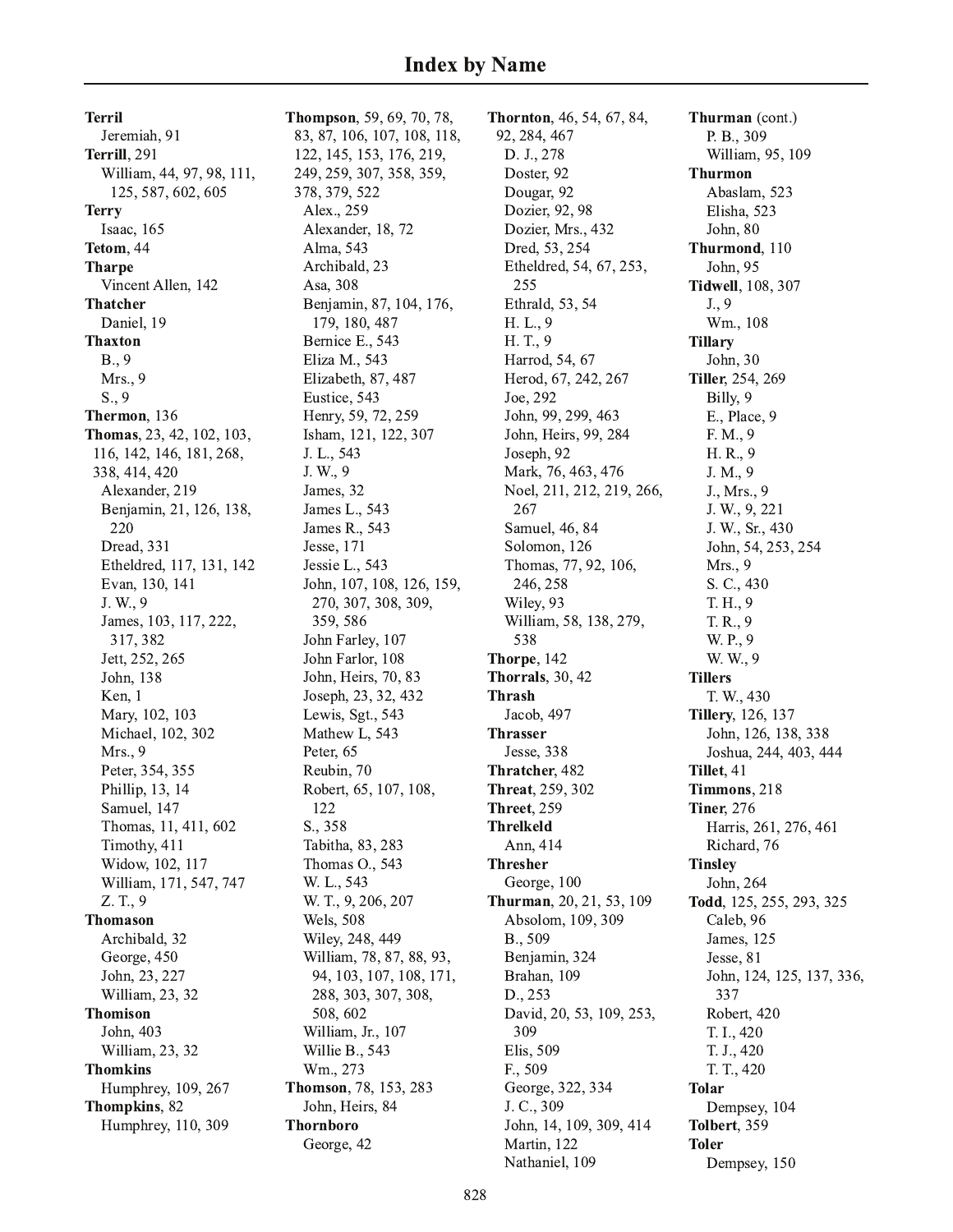**Tolett** John, 263, 463 **Toller** Dempsey, 141 Dennis, 141 **Tollet** John, 63 Tollett, 63 John, 25, 37, 38, 591, 602.605 Tolliver, 341 **Tolman, 276 Tombs** William, 69 **Tomkins** Humphrey, 109 **Tomlinson** David, 81, 139 **Tompkins** Mr., 281 **Tomsom.** 278 **Tomson.** 153, 278 **Tood** John, 336 **Toole** Frank, 606 Toombs, 69 Gabriel, 82 Robert, 457 William, 69 **Tories, 479** Torrance, 45, 87, 131, 155, 340 John, 45, 87, 103, 117, 317, 340, 355, 360 Torrence, 58, 101, 103, 140, 287, 301, 540 John, 45, 101, 116, 129, 130, 131, 302 T., 458 **Torrendet** Daniel, 181 **Torrendett** Daniel, 581 **Torrondett** Daniel, 122 Towerson, 559 **Townley** Henry, 87, 306 **Towns** Joel, 85 John, 99, 100 R. C., 184 Willy, 211

Townsend, 58, 70, 71, 87, 487 Henry, 87, 104 John, 58, 70, 71, 87, 270 Mary Scot, 58 Nancy, 58, 71 **Trammell** Thomas, 176 Trantham, 77 Ann. 77 Nancy, 77 Tratchers, 82 **Travis** Thomas, 138 Trawick, 58, 71, 271, 458 F., 547, 747 Francis, 58, 147 **Trayer** William, 43 Traylor, 42 Thomas, 42, 219 William, 408 Traywick, 147, 258, 271 Francis, 71 **Treanor** Ellen, 500 **Tredwell** Richard, 368 **Treedwell** Benjamin, 416 **Tremble** Moses, 92, 106, 292, 492 **Trent** Henry, 232, 233 Treueasis $(?)$ , 273 **Trible** R. T., 9 Triplett, 69, 155, 347 William, 33, 69, 82, 113, 137, 147, 155, 156, 282, 469, 548, 603 **Triplette** Wm., 113 Triplin, 113 **Trirman** John, 109 **Trish** Jacob, 82, 97 **Troy** John, 146 **Trurman** John, 109 **Tuck** Claud, 214, 414 Claud, Jr., 214 Claude, 414 J. W., 184

Tuck (cont.) Jimmy, 414 Wm. R., 214 Tucker, 98, 129, 498 E. D., Mrs., 429 Fredrick, 368 George, 98, 257, 271, 284, 298 M.D., 9 R. T., 420 Thomas, 98, 147, 148 Tredd, 168 W. T., 9, 206, 207 Zeke, 413 **Tuddle** N., 63 **Tudell** William, 616 Tudors, 109 **Tuggle** R., 9 Tulley, 153, 358, 553, 733 **Moses**, 153 **Tumer, 249 Tunis** Henry, 324 Tureman, 92, 134, 333 George, 122, 134 **Turk** John, 290 Theodesus, 568, 569 Theodeus, 603 **Trent**, 606 **Turke** Theodotius, 168 **Turks** Thomas, 286 **Turley** Patrick, 500 Thomas, 500 Turman, 122, 249 Garrett, 226 George, 122, 322 Martin, 122 Turnbull, 168 Joseph, 168, 171 Katie Direnzo, 1 Scott & Katie, House, 316, 716 Turner, 71, 72, 154, 226, 272, 354 G. M., 253, 453 George, 271 James, 71, 472 John, 23, 226 Mishock, 272 R. F., 9

Turner (cont.) Shadrick, 154 **Turoman** George, 322 Tuttle, 27, 63, 64, 464 James, 27, 39, 63, 64, 427, 439, 603 Nicholas, 64 **Tweddle** Benjamin, 17 John, 74 William, 17 **Twedell** Benjamin, 417 **Twedle** John, Capt., 61 **Tweedell** John, 405 Tweedle, 74 Benjamin, 16 John, 61, 489 Tweedwell, 17 Ben, 17 William, 17 **Twiddle** John, 61, 74 Tyler, 76 Harris, 276 Henry, 53, 66 Samuel, 52 William, 168, 312 Tylor(?), 112 **Tylor, 312** William, 312 Tyner, 76 Harris, 261, 449 Richard, 76 Samuel, 76

## $\mathbf{I}$

Ubanks, 84 Underwood Ann. 476 Emily Matheson, 475 Joseph, 76, 77 Upshaw, 264 John, 64, 65, 265 Mrs., 65 **Upton**, 118, 532 Benjamin, 104, 118 **U.S. Corp of Engineers** Map Before Lake, 474 **U.S. Corps of Engineers,** 603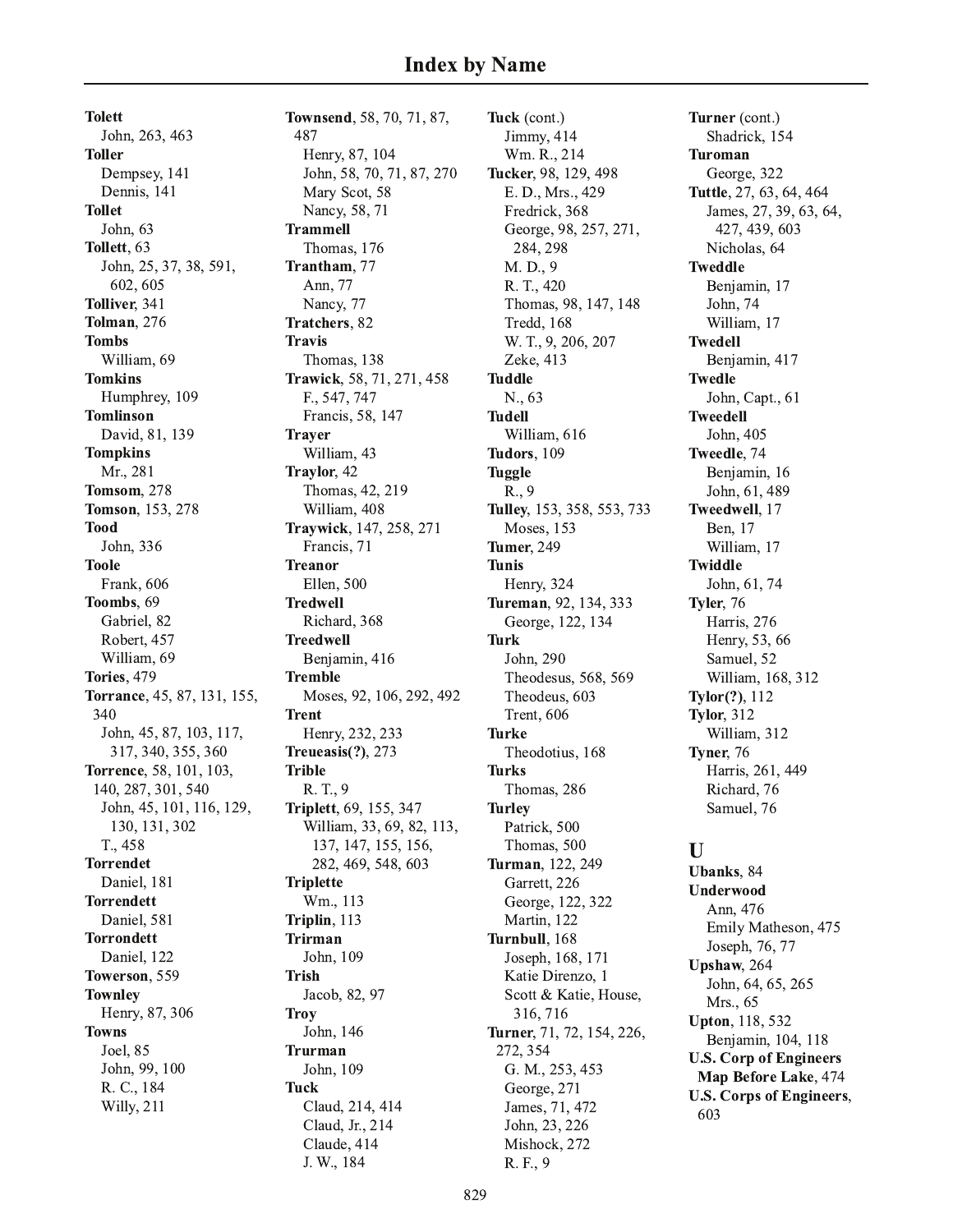**U.S. Post Office** Anon. 9 Fishdam, 9 Jewell, East of Ogeechee, 704 Philomath, 9 Point Peter, 9 Rio, 9 Sycorax, 9 Vesta, 9 Woodstock, 9 **Usrey** John, 352 Usry, 352, 603 A. C., 352 Anna D., 543 Columbus, 543 Daniel, 543 Daniel F., 543 George W., 543 Henrietta, 543 James, 543 John, 352 Joseph, 543 Katharine, 543 Mary Frances, 543 Samuel, 543 William J., 543 Wm. J., 543

## V

Van, 553 **Vance**, 135 Kay M., 475 Patrick, 135, 335 **VanDemon** William, 15 Vann, 122, 153 James, 353, 354 John, 354, 553 **VannWinkle** John, 230 **Vanwinkle** John, 13 Michael, 13 **Vardell** Anthony, 297 Vardiman William, 83, 282 Varner, 44 George, 44 **Vassar** John R., 475 Lester, 475 Moodie Alford Manning, Mrs., 475

Vassar (cont.) Myrtice M., 475 William S., 475 Vasser, 43 Vaughn, 9, 423 Hanley, 411 Isaac D., 239, 251 R. H., 9 T. W., 251 W. R., 423 **Veal**  $G. J., 9$  $L., 9$ W., 9 Veasey, 153 Marsha Gail Kamish, 454 William, 153 Veazey, 188 John, 273, 286 William, 34 **Verdel** T. H., C. E., 420 **Verdell** Anthony, 297, 298 Dannie, 265 Verdian, 331 Elijah, 117, 131 **Verdin** Gillim, 93 Verdom, 131 Verdon, 332 **Verner** George, 44 **Vernons** Widow, 149 **Vertiman** William, 70 **Vesee**, 733 **Vezev** Wm., 362 Vickery, 261 Aaron, 461 Katherine, 475 William, 17, 18, 27 **Vickory** James, 248 James, Heirs, 248, 461 **Vickrey** Aaron, 461 **Village** Native American, 720 Vinevard, 217 Ishmael, 39 James, 27 John, 27, 39, 217 **Vining, 517** 

**Vinson** Eliab, 265 **Virginia** Brunswick, 454

## W

Wade, 83, 98, 247, 523 Nehemiah, 83, 98 Sara, 323 Thomas, 125, 247, 351 **Wadkins**, 354, 359 Robert, 454 Wadsworth James, 101 Thomas, 159, 160, 554 Wages, 433, 445 Waggoner, 112, 130 S. C., 184 William, 98, 112, 303 Wagner Daniel, 96 Wagnon John Peter, 87, 88, 168, 176 Wagoner, 112, 304 George, 112, 512 James, 131, 151 William, 512 Wm., 112 **Wailes** Levin, 240 Wakefield Charles, 12 Walker, 22, 51, 55, 72, 73, 111, 121, 137, 148, 171, 273, 286, 309, 323, 336, 337, 472, 571 Barshuba, 137 Bertheba, 336 Bethseba, 137 Daniel, 87, 287 E. J., 9 Graves, 226 Henry, 25 Henry, Heirs, 243, 255 J., 77 Jeremiah, 111, 134 John, 72, 85, 295, 472, 509, 748 Moses, 85 Pleasant, 22, 23, 72, 85 Sander, 171 Sanders, 55, 56, 68, 69, 73, 81, 86, 97, 98, 99, 110, 111, 112, 125, 137, 146, 155, 158, 163,

Walker, Sanders (cont.) 170, 174, 287, 299, 325, 346, 406, 512, 537, 578, 582, 603, 763 Sara, 137 Sarah, 137, 336 Widow, 137 William, 44, 73, 137, 146, 148, 188, 312, 603, 604 William, Capt., 148, 748 Wall, 93, 101, 115 Arthur, Heirs, 115 George, 90 Mary, 304 Michael, Heirs, 101 Susannah, 114, 115, 201, 603 Widow, 103 **Wallace**, 31, 336 **James**, 164 John, 31, 431 Mrs., 414 Oliver, 31 W. U., 294 William, 164, 166 Wm., 559 **Waller** Britton, 151 Byrd, 475 F. U., 9 Jeremiah, 122 Nimrod, 323, 509, 523 Samuel, 60, 102, 260, 273, 302 Vanna, 475 Wallhell Edward, 239 **Wallis** James, 364 Samuel, 102 **Walls** Widow, 304 Walter Geo., 42 Walton, 33, 111, 136, 137, 144, 145, 146, 153, 154, 335, 345, 346, 353, 382, 477, 545 B., Heirs, 334, 335 G., 147, 547, 747 George, 33, 71, 98, 111, 112, 147, 347, 537 George, Mountain, 347 Jesse, 111, 125 John, 77, 92, 277, 344, 477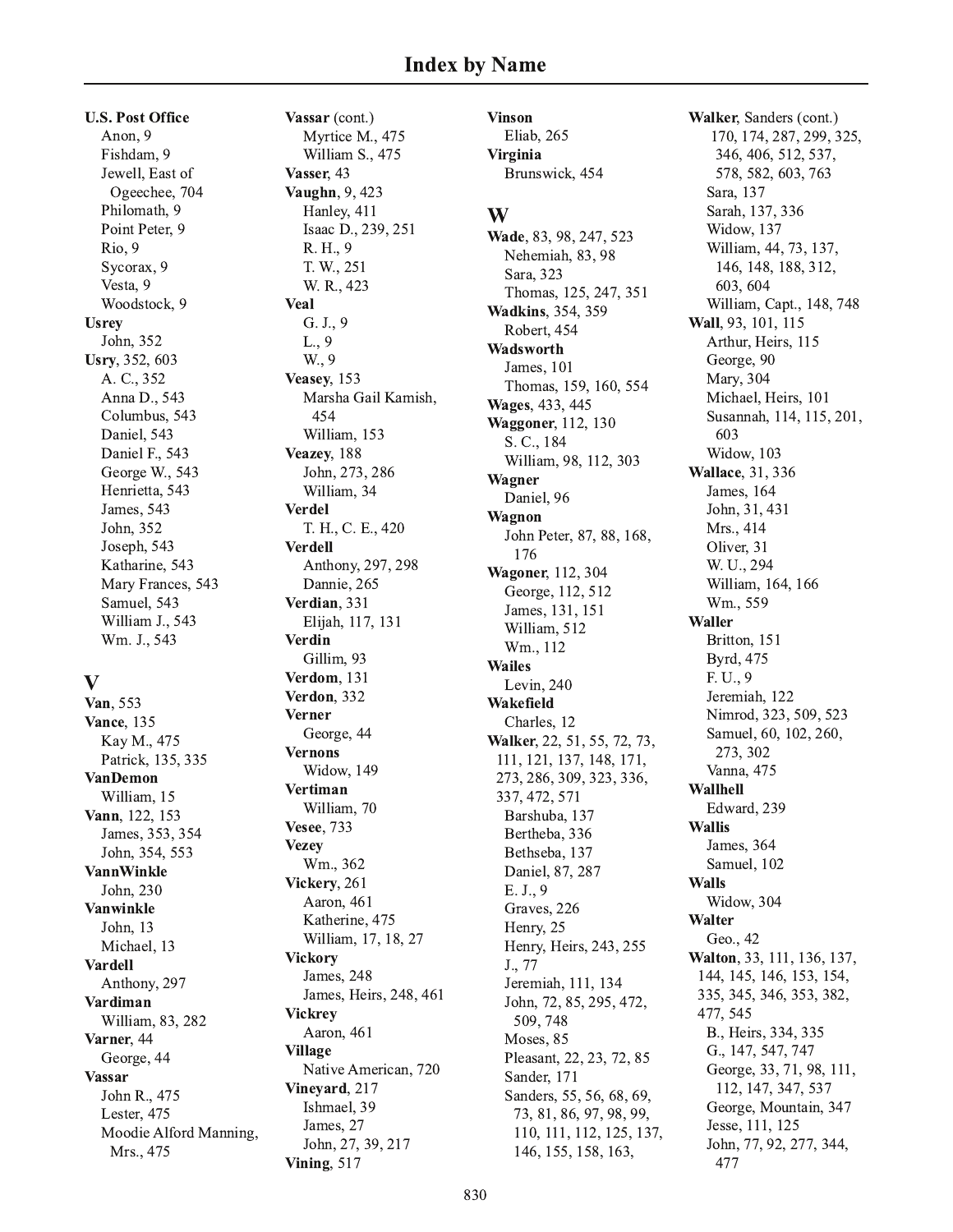Walton (cont.) Josiah, 109, 295, 309, 509 Newel, 353 Newell, 146, 345, 353, 382, 603 0., 361 Robert, 40, 52, 137, 145, 146, 153, 154, 164, 358, 363, 603 Thomas, 144, 215, 344, 544 William, 37, 136, 145 Wamack, 73 Abraham, 473, 603 William, 56 Wambersee Emanuel, 12, 282, 297 Wambersie, 82 Emanuel, 13, 48, 111, 225, 448 Wamersie, 482 **Wansley** Lee, 492 Ward, 22, 313 Ben, 144 Briant, 134, 135 Bryant, 135 Dick, Place, 9 Mr., 125 Richard, 22, 23, 222, 223 Thomas, 78, 278 Ware, 165, 167, 218 Henry, 164, 165, 166, 167, 366, 565, 566, 766 Henry Robert, 167 James, 364, 365, 566, 603 Nicholas, 165, 167 Robert, 153, 164, 165, 166, 167, 336, 337, 365, 565, 566 Roland, 292 Warren, 112, 155 Jane, 83 Lott, 155 Water Courses, 604 Works, 222, 622 Waters, 308 Charles, 337 Thomas, 108, 135, 308, 535 **Watkins**, 159, 322 Benj., 42 Benjamin, 154 Dr., 9

Watkins (cont.) Dr., Home Place, 242 John, 154, 159, 322 Mrs., 9, 242 P. A., Mrs., 9 Place, 9 R., Mrs., 9 Rea, 42 Robert, 42, 54 Watson, 150, 240, 242 Douglas, 57, 58, 127, 139, 258, 327, 445, 458 F. M., 184  $G., 9$ John, 40, 240 Oscar, 433 Place, 9 Scott, 1 Thomas, 57 William, 126 **Watson Mill** State Park, 641 **Watson Mill Bridge** State Park, xiv Watt, 57, 75, 90, 93, 101, 112, 115, 126, 257, 293 E., 90 Edward, 89, 603 George, 90, 290, 603 Richard, 57 Watthall Jarrard, 121 Watthel Jarrad, 121 **Watthell** Ed, 39 Edward, 39, 239 Watthill Edward, 91 Watts, 310, 324 Ed., 490 Edward, 90 George, 290, 490 Richard, 112, 126 Thomas, 57, 257 Weathers Edward, 174 Weaver, 53, 70 John, 129 W. S., 221, 420, 430 W. S., Sr., 430 **Web**, 20 Webb, 53, 65, 66, 240, 253, 265, 266, 429 A., 252 Albert M., 475 Austin, 40

Webb (cont.) Claiborn, 204 E., 452 G. A., 429 Gus(?) A., 429 J. B., 9 John, 13, 213, 252 John, Sr., 20 L. H., 9 N. J., 429 Richard, 53 Thomas, 19, 28, 419 Thomas, Heirs, 19 Will, 429 William, 52, 65, 66, 252, 266 Webster, 126, 259, 412, 526, 601 Abner, 44, 45, 127, 139 Ann, 59 Arch, 44 Arche, 44, 56 John, 12, 126, 127, 138, 139, 151, 322, 337, 465, 522 **Weeks** John, 368 William, 368, 369 Welborn Clement, 93, 94 Curtis, 30 Thomas, 95 Welburn Thomas, 80 Welch, 98, 338 Ben, 339 Benjamin, 126, 138, 139, 538 Caleb, 47 Welcher Jeremiah, 560 Wellborn Curtis, 30 Wellmaker, 761 Wellmont Thomas, 89 Wellmouth, 90 Wells, 56, 66, 123, 154, 354 A., 358 David, 56 E. B., 221 Humphrey, 56, 256, 456 Humphrey, Heirs, 56, 69, 456,603 John, 335, 336 Martin, 56 Rachael, 150

Wells (cont.) Rachel, 150 Robert, 136, 337 Welthen Joseph, 36 West Andrew, 97 Christian, 47, 173, 573, 603 **Widow**, 173 William, 113, 117 Westbrook, 19, 107, 122, 136, 507 Daniel, 107 John, 19, 136, 219, 322, 419 Westwood John, 77 **Whales** Isham, 101, 115 Whaley, 246 Daniel, 129 Michael, 130, 246, 258 Richard, 22 William, 239, 251 Whatley, 14, 15, 34, 45, 46, 57, 58, 129, 246, 258, 284, 315, 329, 435, 445 Arnold, 258 James, 34 John, 46, 129 Lucy, 46 Mary, 127 Michael, 14, 15, 45, 46, 57, 58, 86, 101, 103, 115, 129, 258, 315, 445, 458 Michel, 415 Mitchell, 258 Nathaniel, 258 Orman, 45, 46, 58 Ornan, 33, 45, 46, 58, 246, 258 Ornon, 458 Phimeas, 246 Phineas, 258 Rebecca, 46 Richard, 22, 23, 128, 129, 531, 603 Samuel, 84, 99, 284, 299 Shirley, 45, 57 Thomas, 86, 376 Thornton, 46 Tisdale, 196, 603, 604 Tisdell, 14 Walton, 46 Wiley, 14, 196, 603, 604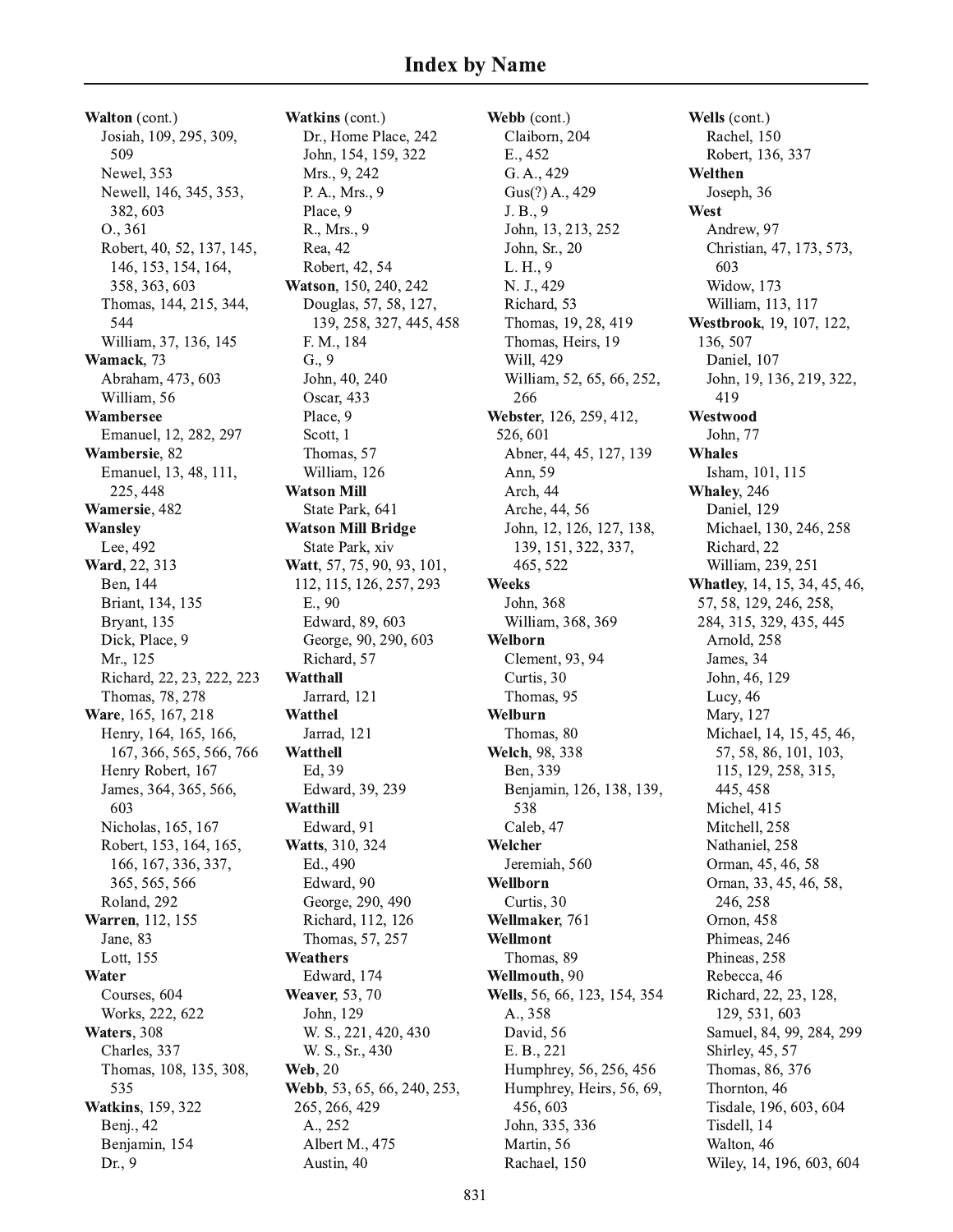Whatley (cont.) William, 72, 273 Willis, 58 Wheat, 68 John, 68, 346, 374, 603 Mathew, 374 William, 468 William, Heirs, 68, 374 Wheatley Joseph, 324 Wheeler, 30, 115, 142, 284, 303 Amos, 30 Emperor, 131 Empry, 30 Thomas J., Estate, 303 William, 74, 75, 141, 142 Zachariah, 71, 84 Wheet, 527 John, 346 Wheler Joseph, 70 Zachariah, 71 **Wheless** E., Place, 9  $O.H., 9$ P.L., 9 **Whigs**, 479 Whinny Travis, 155 Whisnant Bandy C., 728 Dosie C., 728 Infant, 728 Whitaker John, 123 Mark, 523 White, 58, 91, 92, 252, 276, 277 Anderson, 252 Daniel, 50, 63, 92, 450 Elizabeht, 238 Elizabeth, 438 Floyd, 421 Isaac, 13 Jesse, 66, 266 John, 36, 58, 71, 82, 97, 271, 297, 449, 497 John M., 449 Joseph, 270, 586 London, 214 Loty, 36 Luke, 50, 438 Moses, 82 Nicholas, 252 Rhody, 46 Sallie Mae Edwards, 475

White (cont.) Silas, 238, 438 Silus, 438 Thomas, 140 William, 104 Whitecar, 124 Whitefield Benjamin, 460 **Whitehead**, 43, 430 Benjamin, 272, 285 Mrs., 9 **Whiteside**, 60, 277 John, 60 Whitesides John, 59 Whitfield Benjamin, 460 Whitman, 110 Whitsel George, 14 Whitsell George, 409 Whittington Cornelius, 118 William, 162 Whorton Mrs., 264, 277 Wichersham Joshua, 100 **Wicks** James A., 47 Wideman Henry, 108, 307 Mary, 307 **Wiggins**, 35, 173 William, 47, 60, 173 Wm., 59 Wilborn, 80, 96, 480 Curtis, 30, 295 Thomas, 80 Thos., 95 Wilborne Edmund, 80, 95 **Wilburn** Curtis, 29, 229, 230 Edmund, 80, 95 Thomas, 295 Wilcher Benjamin, 131 Wilder, 115, 279, 295, 328, 329, 494 Albert, 543 Dread, 115 Elizabeth, 129 John B., 295 S. A, 543 W. A, 543

Wilder (cont.) Widow, 529 William, 295, 528 Wm., 129 **Wiley** H. G., 420 S. L., 420 **Wilhite** Philemon, 65 Wilkens, 78, 84, 131 Clement, 92, 93, 94, 293, 294 John, 78, 97, 297 Wilkerson, 331 Wilkes-Indian, Old Boundary, 225 **Wilkey** Widow, 257 **Wilkins** A. W., 9 **Wilkinson** Elizabeth, M., 500 Henry, 265 Mary Anna, 500 Statia, 500 William, 265 **William Bartram's Buffalo Lick, 402, 403** Williams, 21, 47, 55, 56, 58, 63, 69, 72, 87, 102, 114, 115, 117, 125, 139, 173, 214, 246, 247, 258, 272, 317, 445 B. B., 9 Charles, 359 Christopher, 102, 116 Daniel, 96, 97, 297 E. B., Mrs., 215 Edward, 44 Elisha, 72 Elizabeth, 153 Ezekiel, 73, 273 Frederick, 46, 58, 245, 246, 271, 299, 445, 458,603 Grimes, 573 Henry, 125, 364 Isaac, 47, 96, 97, 127, 173, 573 James, 37, 437 Jesse, 324 John, 77, 126, 257 Joseph, 58, 126, 138, 139, 251, 258 Joshua, 317, 326 Martha, Mrs., 509 Nehemiah, 63

Williams (cont.) Roland, 56, 57, 269 Rolen, 69 Shedrack, 33 Stephen, 73 Susannah, 153, 553 Thomas, 176 W. C., 9 Widow, 153, 353 William, 252, 253, 309 Williamson, 44, 56, 60, 65, 73, 82, 168, 256, 300, 354, 359, 482, 498 John, 52, 65 M., 56, 282, 338 Mica., 73, 168 Micaja, 125, 266, 338 Micajah, 32, 44, 56, 60, 82, 97, 98, 111, 112, 125, 126, 153, 154, 159, 171, 244, 256, 282, 338, 432, 460, 568, 587, 603 Micjah, 168 Sally, 273, 368 W.T., 9 Willies, 99 J., 99 Williford, 210 Henry, 594, 595, 603, 605 John, 19 Nathan, 217 Samuel, 594 Thomas, 227 Willingham, 53, 66, 231, 420 Jesse, 20, 66 John, 429 M. V., Ms., 229 Ms., 229 Place, 9 W. M., Dr., 9 Willis, 452 Ann, 323 Brittain, 215, 323 John, 80, 280 John W., 313 Paul, 452 Willmouth Thomas, 89 Wilmount, 74 Stephen, 274 Wilmouth, 75 Stephen, 74, 75 T., 274 Thomas, 74, 89, 603